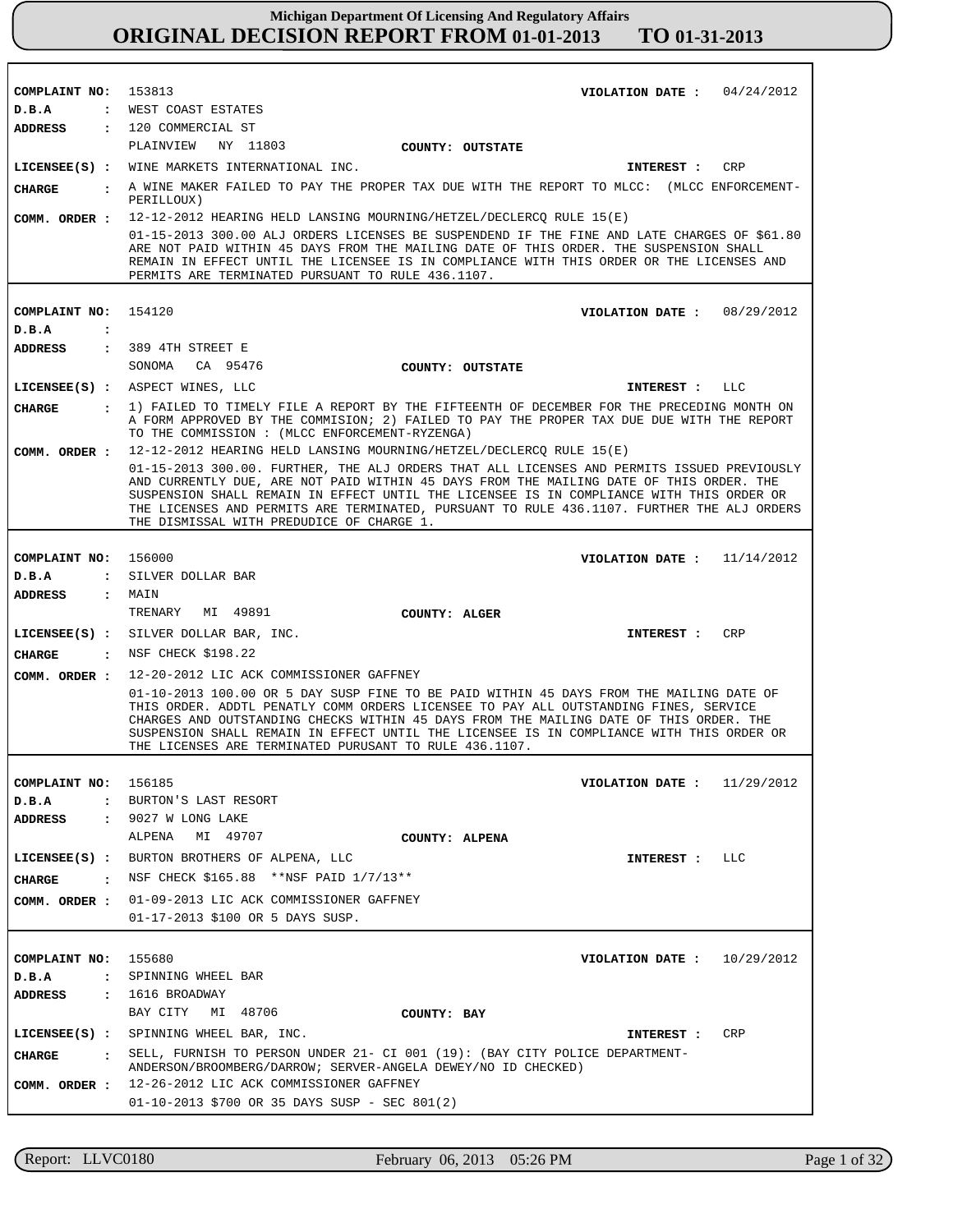| COMPLAINT NO: 155896                            | VIOLATION DATE: $10/29/2012$                                                                                                                                     |            |
|-------------------------------------------------|------------------------------------------------------------------------------------------------------------------------------------------------------------------|------------|
| D.B.A                                           | : O'HARE'S/MIDLAND STREET PUB                                                                                                                                    |            |
| <b>ADDRESS</b>                                  | $: 608 - 610$ E MIDLAND                                                                                                                                          |            |
|                                                 | BAY CITY MI 48706<br>COUNTY: BAY                                                                                                                                 |            |
|                                                 | LICENSEE(S) : FOUR LEAF ENTERTAINMENT INC.<br>INTEREST :                                                                                                         | <b>CRP</b> |
| <b>CHARGE</b><br>$\ddot{\cdot}$                 | SELL, FURNISH TO PERSON UNDER 21 - CI 001 (19): (BAY CITY POLICE DEPARTMENT-<br>DARROW/BROOMBERG/ANDERSON; BARTENDER-MARISA F. VALDERAS/ID CHECKED)              |            |
| COMM. ORDER :                                   | 12-17-2012 LIC ACK COMMISSIONER GAFFNEY                                                                                                                          |            |
|                                                 | 01-10-2013 \$500 OR 25 DAY SUSP 801(2)                                                                                                                           |            |
|                                                 |                                                                                                                                                                  |            |
| COMPLAINT NO:                                   | 155679<br>VIOLATION DATE: $10/29/2012$                                                                                                                           |            |
| D.B.A                                           | : FOUR ACES                                                                                                                                                      |            |
| <b>ADDRESS</b>                                  | : 321 S FARRAGUT                                                                                                                                                 |            |
|                                                 | BAY CITY MI 48706<br>COUNTY: BAY                                                                                                                                 |            |
|                                                 | LICENSEE(S) : POLZIN, JAMES F<br>INTEREST :                                                                                                                      | IND        |
|                                                 |                                                                                                                                                                  |            |
| <b>CHARGE</b>                                   | SELL, FURNISH TO PERSON UNDER 21- CI 001 (19): (BAY CITY POLICE DEPARTMENT-<br>$\mathbf{r}$<br>ANDERSON/BROOMBERG/DARROW; SERVER-BARBARA GWIZDALA/NO ID CHECKED) |            |
| COMM. ORDER :                                   | 12-20-2012 LIC ACK COMMISSIONER GAFFNEY                                                                                                                          |            |
|                                                 | 01-10-2013 \$500 OR 25 DAYS SUSP - SEC 801(2)                                                                                                                    |            |
|                                                 |                                                                                                                                                                  |            |
| COMPLAINT NO: 155678                            | VIOLATION DATE: $10/29/2012$                                                                                                                                     |            |
| D.B.A<br>$\mathbf{r}$                           | WHYTE GOOSE INN                                                                                                                                                  |            |
| <b>ADDRESS</b>                                  | $: 108$ STATE                                                                                                                                                    |            |
|                                                 | BAY CITY MI 48706<br>COUNTY: BAY                                                                                                                                 |            |
|                                                 |                                                                                                                                                                  |            |
|                                                 |                                                                                                                                                                  |            |
|                                                 | LICENSEE(S) : LIZZIE, INC.<br>INTEREST :                                                                                                                         | <b>CRP</b> |
| CHARGE                                          | . SELL, FURNISH TO PERSON UNDER 21- CI 001 (19): (BAY CITY POLICE DEPARTMENT-                                                                                    |            |
|                                                 | ANDERSON/BROOMBERG/DARROW; SERVER-JODY RENIHARDT/ID CHECKED)                                                                                                     |            |
| COMM. ORDER :                                   | 12-27-2012 LIC ACK COMMISSIONERCLEMENTE                                                                                                                          |            |
|                                                 | $01-07-2013$ \$500 OR 25 DAY SUSP 801(2)                                                                                                                         |            |
|                                                 |                                                                                                                                                                  |            |
| COMPLAINT NO: 155677                            | VIOLATION DATE: $10/29/2012$                                                                                                                                     |            |
| D.B.A                                           | : TRIX'S PUB                                                                                                                                                     |            |
| ADDRESS                                         | $: 2307$ BROADWAY                                                                                                                                                |            |
|                                                 | BAY CITY<br>MI 48708<br>COUNTY: BAY                                                                                                                              |            |
|                                                 | LICENSEE(S) : MRJ INVESTMENT CO., INC.<br>INTEREST :                                                                                                             | <b>CRP</b> |
| <b>CHARGE</b><br>$\ddot{\cdot}$                 | SELL, FURNISH TO PERSON UNDER 21- CI 001 (19): (BAY CITY POLICE DEPARTMENT-<br>DARROW/BROOMBERG/ANDERSON; BARTENDER-DANIELLE J. ROHN/ID CHECKED)                 |            |
|                                                 | 12-21-2012 LIC ACK COMMISSIONERCLEMENTE                                                                                                                          |            |
| COMM. ORDER :                                   | 01-15-2013 \$500 OR 25 DAY SUSP 801(2)                                                                                                                           |            |
|                                                 |                                                                                                                                                                  |            |
|                                                 |                                                                                                                                                                  |            |
| COMPLAINT NO:                                   | 153515<br>VIOLATION DATE :                                                                                                                                       | 06/28/2012 |
| D.B.A<br>$\ddot{\phantom{a}}$<br>$\ddot{\cdot}$ | CONUNDRUM CAFE<br>603 FRANKFORT                                                                                                                                  |            |
| <b>ADDRESS</b>                                  | ELBERTA                                                                                                                                                          |            |
|                                                 | MI 49628<br>COUNTY: BENZIE                                                                                                                                       |            |
| $LICENSEE(S)$ :                                 | CONUNDRUM, CAFE, INC.<br>INTEREST :                                                                                                                              | CRP        |
| <b>CHARGE</b><br>$\ddot{\cdot}$                 | SELL, FURNISH TO, ALLOW PERSON UNDER 21 TO CONSUME-GR-288(20): (MLCC ENFORCEMENT-KLINGBEIL;<br>CLERK-MICHELE DALE-CANNERT/NO ID CHECKED)                         |            |
| COMM. ORDER :                                   | 12-14-2012 LIC ACK COMMISSIONERCLEMENTE<br>$01-02-2013$ \$500 OR 25 DAYS SUSP - SEC 801(2).                                                                      |            |

г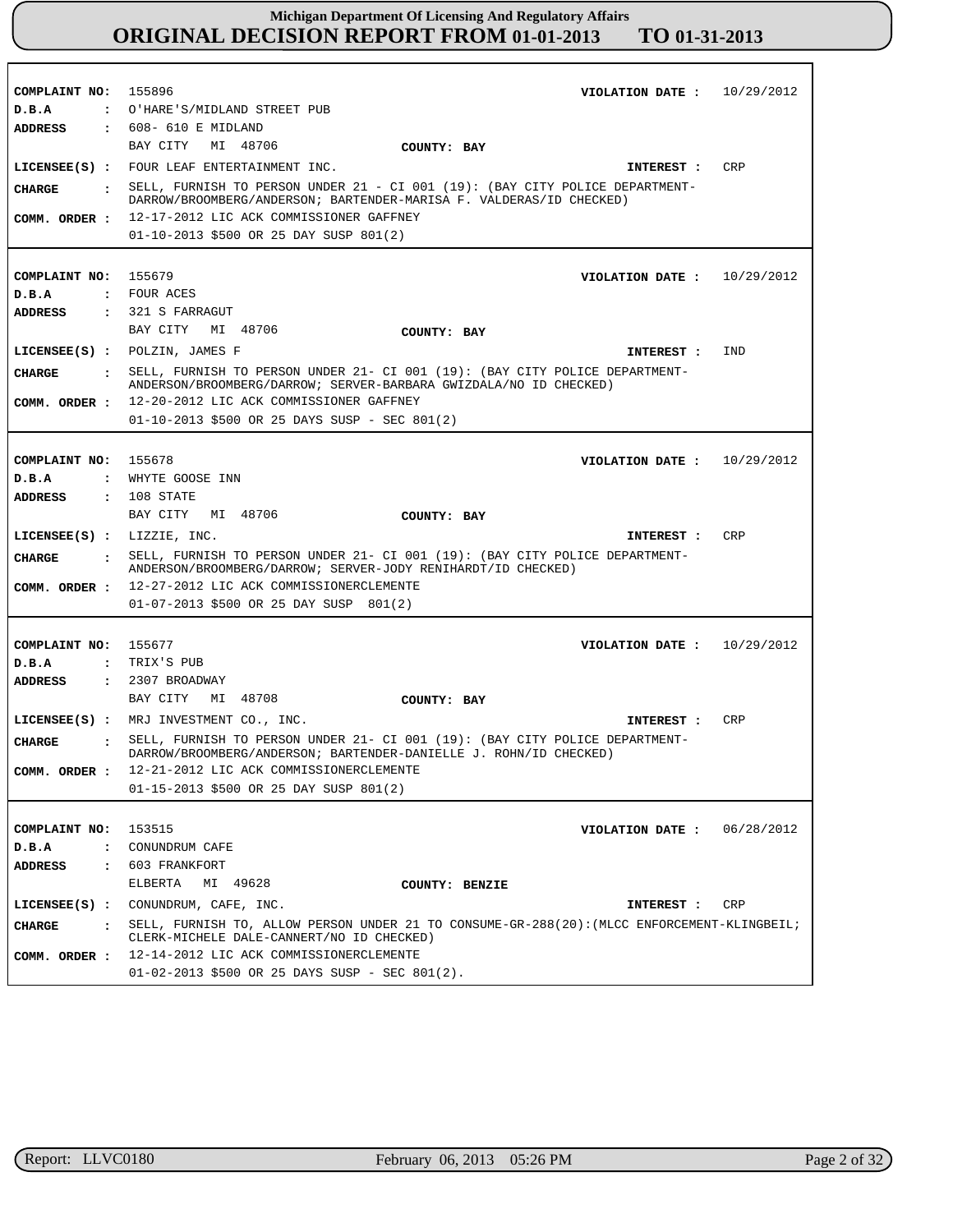**COMPLAINT NO:** 156050 **COMPLAINT NO:** 155739 **COMPLAINT NO:** 156014 **COMPLAINT NO:** 154657 **COMPLAINT NO:** 155139 **VIOLATION DATE : VIOLATION DATE :** 11/17/2012 **VIOLATION DATE : VIOLATION DATE :** 09/08/2012 **VIOLATION DATE :** 11/21/2012 11/16/2012 10/16/2012 **D.B.A : D.B.A : D.B.A : D.B.A : D.B.A :** HAGAR BAR & GRILL HANNAH'S FEDCO PARTY STORE FEDCO PARTY STORE JACK'S URBANDLE BAR & GRILL **ADDRESS : ADDRESS : ADDRESS : ADDRESS : ADDRESS :** 6218 M 63 115 WHITTAKER 217-219- 221 S SUPERIOR 217-219- 221 S SUPERIOR 1346 W MICHIGAN COLOMA MI 49038 NEW BUFFALO MT 49117 ALBION MI 49224 ALBION MI 49224 BATTLE CREEK MI 49017 12-21-2012 LIC ACK COMMISSIONERCLEMENTE **COMM. ORDER :** 01-15-2013 \$500 OR 25 DAY SUSP 801(2) 12-19-2012 LIC ACK COMMISSIONER GAFFNEY 01-17-2013 200.00 OR 10 DAY SUSP FINE TO BE PAID WITHIN 45 DAYS FROM THE MAILING DATE OF THIS ORDER. ADDTL PENALTY COMM ORDERS ALL LICENSES BE SUSPENDEND AS OF JUNE 15, 2013. THE SUSPENSION SHALL REMAIN IN EFFECT UNTIL SUCH TIME AS SATISFACTORY DOCUMENTARY PROOF OF SERVER TRAINING IS RECEIVED BY THE MLCC, OR THE LICENSES ARE TERMINATED PURSUANT TO THE PROVISIONS OF ADMINISTRATIVE RULE R 436.1107. 01-14-2013 LIC ACK COMMISSIONER GAFFNEY **COMM. ORDER :** 01-17-2013 \$50 OR 3 DAYS SUSP. 11-30-2012 LIC ACK COMMISSIONERCLEMENTE **COMM. ORDER :** 01-02-2013 \$50 OR 3 DAYS SUSP. COMM. ORDER : 01-07-2013 HEARING HELD LANSING CLEMENTE/HALL/DECLERCQ RULE 15(E) 01-09-2013 \$100 OR 5 DAYS SUSP. RULE 15(E) **LICENSEE(S) :** WATERSIDE ENTERPRISES, INC. **LICENSEE(S) :** HANNAH AND HARRY'S, LLC **LICENSEE(S) :** SINGH & SINGH OF ALBION, LLC **LICENSEE(S) :** SINGH & SINGH OF ALBION, LLC **LICENSEE(S) :** KERCI, L.L.C. CRP LLC  $T.T.C$  $L.L.C$ LLC **CHARGE : CHARGE : CHARGE : CHARGE : CHARGE :** SELL, FURNISH TO PERSON UNDER 21 - GR-287 (20): (MLCC ENFORCEMENT-REEDER/COX; BARTENDER-HEATHER M. WEIDERWAX/ID CHECKED) FAILED, REFUSED OR NEGLECTED TO OBEY A WRITTEN ORDER OF THE COMMISSION DATED 04-18-2012 BY FAILING TO PROVIDE PROOF OF SUCCESSFUL COMPLETION OF AN ALCOHOL SERVER TRAINING PROGRAM APPROVED BY THE COMMISSION WITHIN 180 DAYS OF THE ISSUANCE OF THE LICENSE: 05-16-2012 : (MLCC SERVER TRAINING COORDINATOR) NSF CHECK \$943.64 \*\*NSF PAID 12/6/12\*\* : NSF CHECK \$1323.33 FAILED, REFUSED OR NEGLECTED TO OBEY A WRITTEN ORDER OF THE COMMISSION DATED 06-08-2011 BY FAILING TO PROVIDE PROOF OF SUCCESSFUL COMPLETION OF AN ALCOHOL SERVER TRAINING PROGRAM APPROVED BY THE COMMISSION WITHIN 180 DAYS OF THE ISSUANCE OF THE LICENSE: 04-13-2012 : (MLCC SERVER TRAINING COORDINATOR) **INTEREST : INTEREST : INTEREST : INTEREST : INTEREST : COMM. ORDER : COUNTY: BERRIEN COUNTY: BERRIEN COUNTY: CALHOUN COUNTY: CALHOUN COUNTY: CALHOUN**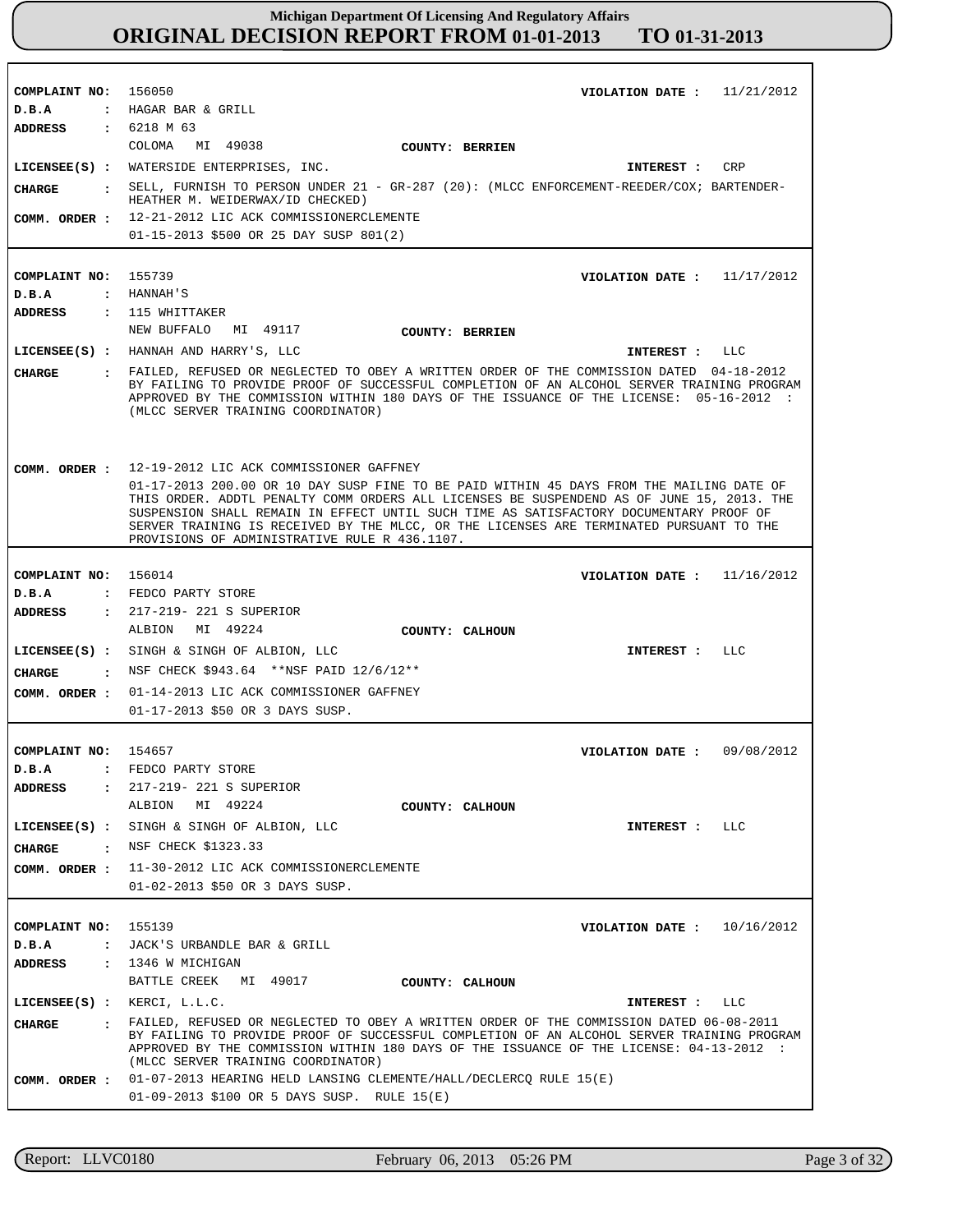| COMPLAINT NO:                   | 155233<br>09/22/2012                                                                                                              |
|---------------------------------|-----------------------------------------------------------------------------------------------------------------------------------|
| D.B.A<br>$\ddot{\phantom{a}}$   | VIOLATION DATE :<br>WITBECK'S FAMILY FOODS                                                                                        |
| ADDRESS<br>$\ddot{\phantom{a}}$ | 1026 MC EWAN                                                                                                                      |
|                                 | CLARE<br>MI 48617<br>COUNTY: CLARE                                                                                                |
|                                 | WITBECK'S, INC.                                                                                                                   |
| $LICENSEE(S)$ :                 | CRP<br>INTEREST :                                                                                                                 |
| <b>CHARGE</b>                   | SOLD OR FURNISHED ALCOHOL TO MINOR DECOY LAN 294 (19): (MLCC RYZENGA; CLERK-AMY C.<br>MORROW/ID NOT CHECKED)                      |
| COMM. ORDER :                   | 12-19-2012 LIC ACK COMMISSIONERCLEMENTE                                                                                           |
|                                 | $01-15-2013$ \$500 WAIVE \$100 TOTAL \$400 OR 20 DAY SUSP 801(2)                                                                  |
|                                 |                                                                                                                                   |
| COMPLAINT NO:                   | 155229<br>VIOLATION DATE :<br>09/22/2012                                                                                          |
| D.B.A<br>$\cdot$                | CLARE COUNTY VOITURE 767 40ET8                                                                                                    |
| <b>ADDRESS</b>                  | $: 150$ W TEMPLE                                                                                                                  |
|                                 | HARRISON<br>MI 48625<br>COUNTY: CLARE                                                                                             |
| $LICENSEE(S)$ :                 | CLARE COUNTY VOITURE 767 40ET8<br>CLB<br>INTEREST :                                                                               |
|                                 |                                                                                                                                   |
| <b>CHARGE</b>                   | 1-2) SOLD ALCOHOLIC LIQUOR TO NON-MEMBERS KAY RYZENGA AND JILL SMITH: (MLCC ENFORCEMENT-<br>RYZENGA/J. SMITH)                     |
| COMM. ORDER :                   | 12-17-2012 LIC ACK COMMISSIONERCLEMENTE                                                                                           |
|                                 | 01-15-2013 \$100 EACH TOTAL \$200 OR 10 DAY SUSP                                                                                  |
|                                 |                                                                                                                                   |
| COMPLAINT NO:                   | 155164<br>10/10/2012<br>VIOLATION DATE :                                                                                          |
| D.B.A                           | : K'S MARKET                                                                                                                      |
| ADDRESS                         | : R 1 9978 E ROUND LAKE                                                                                                           |
|                                 | LAINGSBURG<br>MI 48848<br>COUNTY: CLINTON                                                                                         |
| $LICENSEE(S)$ :                 | J CORPORATION OF LAINGSBURG<br>CRP<br>INTEREST :                                                                                  |
| <b>CHARGE</b><br>$\sim$ 1       | NSF CHECK \$2188.66 ***NSF PAID 12/18/12***                                                                                       |
|                                 |                                                                                                                                   |
| COMM. ORDER :                   | 12-11-2012 LIC ACK COMMISSIONER GAFFNEY                                                                                           |
|                                 | 01-10-2013 \$100 EACH COMB/W 1155078 155163 155481 155543<br>TOTAL \$500 OR 25 DAY SUSP                                           |
|                                 |                                                                                                                                   |
| COMPLAINT NO:                   | 155163<br>10/09/2012<br>VIOLATION DATE :                                                                                          |
| D.B.A                           | : K'S MARKET                                                                                                                      |
| ADDRESS<br>$\mathbf{r}$         | R 1 9978 E ROUND LAKE                                                                                                             |
|                                 | MI 48848<br>LAINGSBURG<br>COUNTY: CLINTON                                                                                         |
| $LICENSEE(S)$ :                 | CRP<br>J CORPORATION OF LAINGSBURG<br>INTEREST :                                                                                  |
| CHARGE<br>$\ddot{\cdot}$        | NSF CHECK \$940.50 ***NSF PAID 12/18/12***                                                                                        |
| COMM. ORDER :                   | 12-11-2012 LIC ACK COMMISSIONER GAFFNEY                                                                                           |
|                                 | 01-10-2013 \$100 EACH COMB/W 155078 155543 155164 155481<br>TOTAL \$500 OR 25 DAY SUSP                                            |
|                                 |                                                                                                                                   |
| COMPLAINT NO: 155078            | 10/03/2012<br>VIOLATION DATE :                                                                                                    |
| D.B.A                           | : K'S MARKET                                                                                                                      |
| ADDRESS                         | : R 1 9978 E ROUND LAKE                                                                                                           |
|                                 | LAINGSBURG<br>MI 48848<br>COUNTY: CLINTON                                                                                         |
|                                 | LICENSEE(S) : J CORPORATION OF LAINGSBURG<br>CRP<br><b>INTEREST :</b>                                                             |
| CHARGE<br>$\sim$ $\sim$ $\sim$  | NSF CHECK \$1323.81 ***NSF PAID 12/18/12***                                                                                       |
| COMM. ORDER :                   | 12-11-2012 LIC ACK COMMISSIONER GAFFNEY                                                                                           |
|                                 | 01-10-2013 \$100 EACH COMB/W 155163 155164 155481 155543 TOTAL \$500 OR 25 DAY SUSP                                               |
|                                 |                                                                                                                                   |
| COMPLAINT NO:                   | 155543<br>10/23/2012<br>VIOLATION DATE :                                                                                          |
| D.B.A                           | : K'S MARKET                                                                                                                      |
| ADDRESS                         | : R 1 9978 E ROUND LAKE                                                                                                           |
|                                 | LAINGSBURG<br>MI 48848<br>COUNTY: CLINTON                                                                                         |
|                                 | LICENSEE(S) : J CORPORATION OF LAINGSBURG<br>CRP<br>INTEREST :                                                                    |
|                                 |                                                                                                                                   |
|                                 |                                                                                                                                   |
| CHARGE                          | : NSF CHECK (568.05) **NSF PAID 12/18/12**                                                                                        |
| COMM. ORDER :                   | 12-11-2012 LIC ACK COMMISSIONER GAFFNEY<br>01-10-2013 \$100 EACH COMB/W 155078 155163 155164 155481<br>TOTAL \$500 OR 25 DAY SUSP |

Report: LLVC0180 February 06, 2013 05:26 PM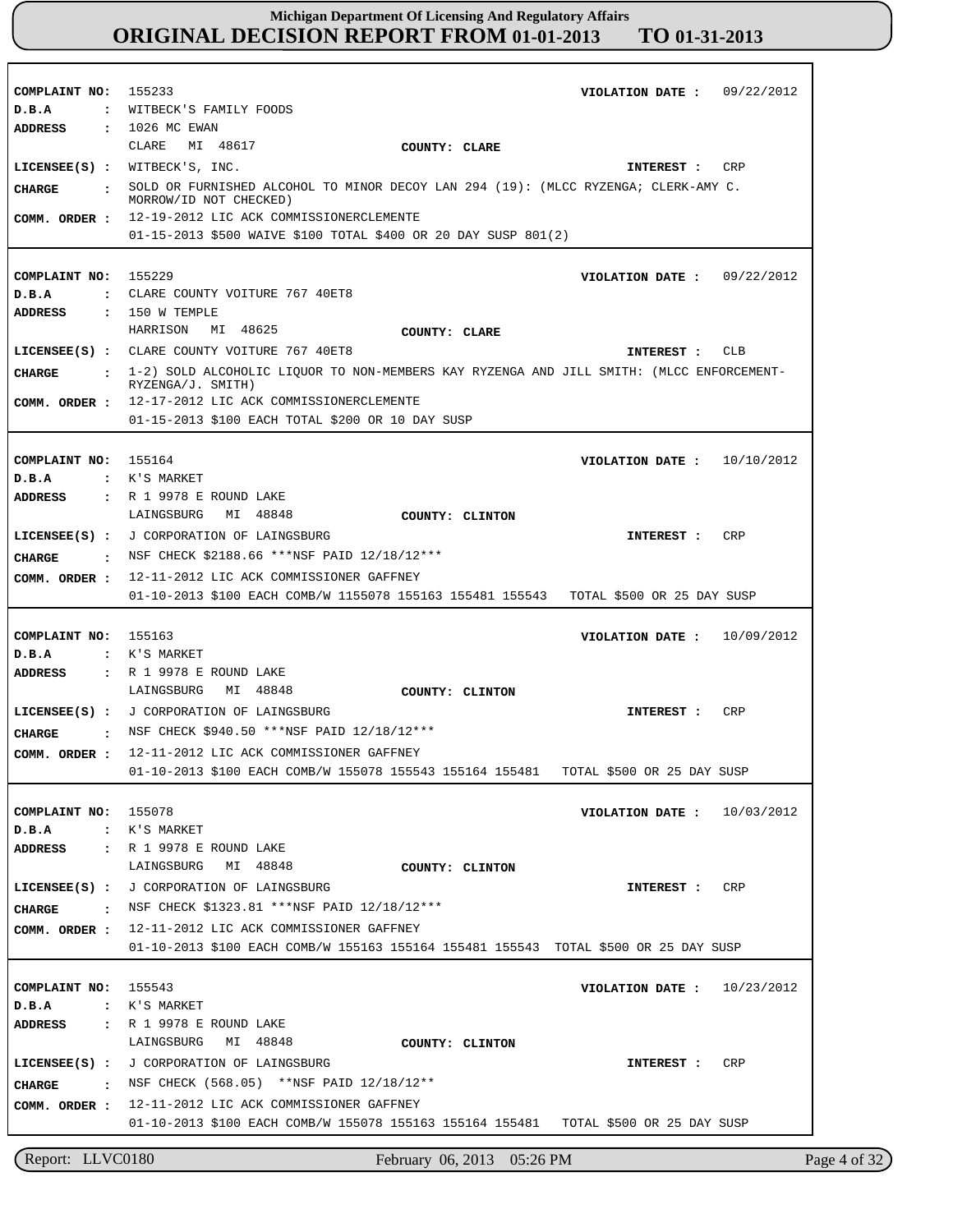| COMPLAINT NO: 155481                   | VIOLATION DATE: $10/16/2012$                                                                                                                                                                                                                                                                                                                            |
|----------------------------------------|---------------------------------------------------------------------------------------------------------------------------------------------------------------------------------------------------------------------------------------------------------------------------------------------------------------------------------------------------------|
| D.B.A                                  | : K'S MARKET                                                                                                                                                                                                                                                                                                                                            |
| ADDRESS                                | : R 1 9978 E ROUND LAKE                                                                                                                                                                                                                                                                                                                                 |
|                                        | LAINGSBURG MI 48848<br>COUNTY: CLINTON                                                                                                                                                                                                                                                                                                                  |
|                                        | LICENSEE(S) : J CORPORATION OF LAINGSBURG<br>CRP<br>INTEREST :                                                                                                                                                                                                                                                                                          |
| CIIARGE                                | : NSF CHECK (635.58) ** NSF PAID 12/18/12 ***                                                                                                                                                                                                                                                                                                           |
| COMM. ORDER :                          | 12-11-2012 LIC ACK COMMISSIONER GAFFNEY                                                                                                                                                                                                                                                                                                                 |
|                                        | 01-10-2013 \$100 EACH COMB/W 155078 155163 155164 155543 TOTAL \$500 OR 25 DAY SUSP                                                                                                                                                                                                                                                                     |
|                                        |                                                                                                                                                                                                                                                                                                                                                         |
| COMPLAINT NO: 154094                   | VIOLATION DATE: $08/25/2012$                                                                                                                                                                                                                                                                                                                            |
| D.B.A                                  | : RITE AID #4577                                                                                                                                                                                                                                                                                                                                        |
| <b>ADDRESS</b>                         | : 109 N WHITTEMORE                                                                                                                                                                                                                                                                                                                                      |
|                                        | MI 48879<br>SAINT JOHNS<br><b>COUNTY: CLINTON</b>                                                                                                                                                                                                                                                                                                       |
|                                        | LICENSEE(S) : RITE AID OF MICHIGAN, INC.<br>INTEREST : CRP                                                                                                                                                                                                                                                                                              |
| CIIARGE                                | : SELL, FURNISH TO PERSON UNDER 21 - LAN-290 (19): (MLCC ENFORCEMENT-MUGNOLO/TRIERWEILER;<br>CLERK-DIANA M. GRUNBAUGH/CHECKED ID)                                                                                                                                                                                                                       |
|                                        | COMM. ORDER : 01-07-2013 HEARING HELD LANSING CLEMENTE/HALL/DECLERCQ NEG SETTLEMENT                                                                                                                                                                                                                                                                     |
|                                        | 01-09-2013 \$500, \$100 WAIVED FOR A TOTAL OF \$400 OR 20 DAYS SUSP - SEC 801(2) NEGOTIATED                                                                                                                                                                                                                                                             |
|                                        | SETTLEMENT                                                                                                                                                                                                                                                                                                                                              |
|                                        |                                                                                                                                                                                                                                                                                                                                                         |
| COMPLAINT NO:                          | 155162<br>VIOLATION DATE: $10/09/2012$                                                                                                                                                                                                                                                                                                                  |
| D.B.A                                  | : QUICKIE CONVENIENCE STORE                                                                                                                                                                                                                                                                                                                             |
| ADDRESS                                | $\,$ : 4820 S WAVERLY                                                                                                                                                                                                                                                                                                                                   |
|                                        | LANSING MI 48911<br>COUNTY: EATON                                                                                                                                                                                                                                                                                                                       |
|                                        | LICENSEE(S) : BALWINDER KAUR, INC.<br>CRP<br><b>INTEREST :</b>                                                                                                                                                                                                                                                                                          |
| CIIARGE                                | NSF CHECK \$2838.49 ***NSF PAID 11/13/12***                                                                                                                                                                                                                                                                                                             |
| COMM. ORDER :                          | 12-20-2012 LIC ACK COMMISSIONER GAFFNEY                                                                                                                                                                                                                                                                                                                 |
|                                        | 01-10-2013 \$300 COMBINED WITH 2-154897 FOR \$300 COMBINED WITH 2-155545 FOR \$300 TOTAL OF<br>\$900 OR 45 DAYS SUSP. THE COMMISSIONER ALSO ORDERS THAT THE LICENSEE PAY FOR PURCHASES OF<br>ALCOHOLIC LIQUOR FROM THE MLCC WITH A CASHIER'S CHECK, CERTIFIED CHECK OR MONEY ORDER FOR<br>A PERIOD OF 18 MONTHS FROM THE DATE OF MAILING OF THIS ORDER. |
|                                        |                                                                                                                                                                                                                                                                                                                                                         |
| COMPLAINT NO: 155545                   | VIOLATION DATE: $10/24/2012$                                                                                                                                                                                                                                                                                                                            |
| D.B.A                                  | : OUICKIE CONVENIENCE STORE                                                                                                                                                                                                                                                                                                                             |
| <b>ADDRESS</b>                         | $: 4820 S$ WAVERLY                                                                                                                                                                                                                                                                                                                                      |
|                                        | LANSING MI 48911<br>COUNTY: EATON                                                                                                                                                                                                                                                                                                                       |
|                                        | LICENSEE(S) : BALWINDER KAUR, INC.<br>CRP<br>INTEREST :                                                                                                                                                                                                                                                                                                 |
| <b>CHARGE</b>                          | : NSF CHECK (5056.60)                                                                                                                                                                                                                                                                                                                                   |
|                                        | COMM. ORDER : 12-21-2012 LIC ACK COMMISSIONER GAFFNEY                                                                                                                                                                                                                                                                                                   |
|                                        | 01-10-2013 \$300 COMBINED WITH 2-155162 FOR \$300 COMBINED WITH 2-154897 FOR \$300 TOTAL OF<br>\$900 OR 45 DAYS SUSP. THE COMMISSIONER ALSO ORDERS THAT THE LICENSEE PAY FOR PURCHASES OF<br>ALCOHOLIC LIQUOR FROM THE MLCC WITH A CASHIER'S CHECK, CERTIFIED CHECK OR MONEY ORDER FOR<br>A PERIOD OF 18 MONTHS FROM THE DATE OF MAILING OF THIS ORDER. |
|                                        |                                                                                                                                                                                                                                                                                                                                                         |
| COMPLAINT NO:                          | 154897<br>VIOLATION DATE: $09/25/2012$                                                                                                                                                                                                                                                                                                                  |
| D.B.A<br>$\ddot{\phantom{a}}$          | QUICKIE CONVENIENCE STORE                                                                                                                                                                                                                                                                                                                               |
| <b>ADDRESS</b><br>$\ddot{\phantom{a}}$ | 4820 S WAVERLY                                                                                                                                                                                                                                                                                                                                          |
|                                        | MI 48911<br>LANSING<br>COUNTY: EATON                                                                                                                                                                                                                                                                                                                    |
| $LICENSE (S)$ :                        | BALWINDER KAUR, INC.<br>CRP<br><b>INTEREST :</b>                                                                                                                                                                                                                                                                                                        |
| <b>CHARGE</b><br>$\ddot{\cdot}$        | NSF CHECK \$1978.89 ***NSF PAID 10/17/12***                                                                                                                                                                                                                                                                                                             |
| COMM. ORDER :                          | 12-20-2012 LIC ACK COMMISSIONER GAFFNEY                                                                                                                                                                                                                                                                                                                 |
|                                        | 01-10-2013 \$300 COMBINED WITH 2-155162 FOR \$300 COMBINED WITH 2-155545 FOR \$300 TOTAL OF<br>\$900 OR 45 DAYS SUSP. THE COMMISSIONER ALSO ORDERS THAT THE LICENSEE PAY FOR PURCHASES OF<br>ALCOHOLIC LIQUOR FROM THE MLCC WITH A CASHIER'S CHECK, CERTIFIED CHECK OR MONEY ORDER FOR<br>A PERIOD OF 18 MONTHS FROM THE DATE OF MAILING OF THIS ORDER. |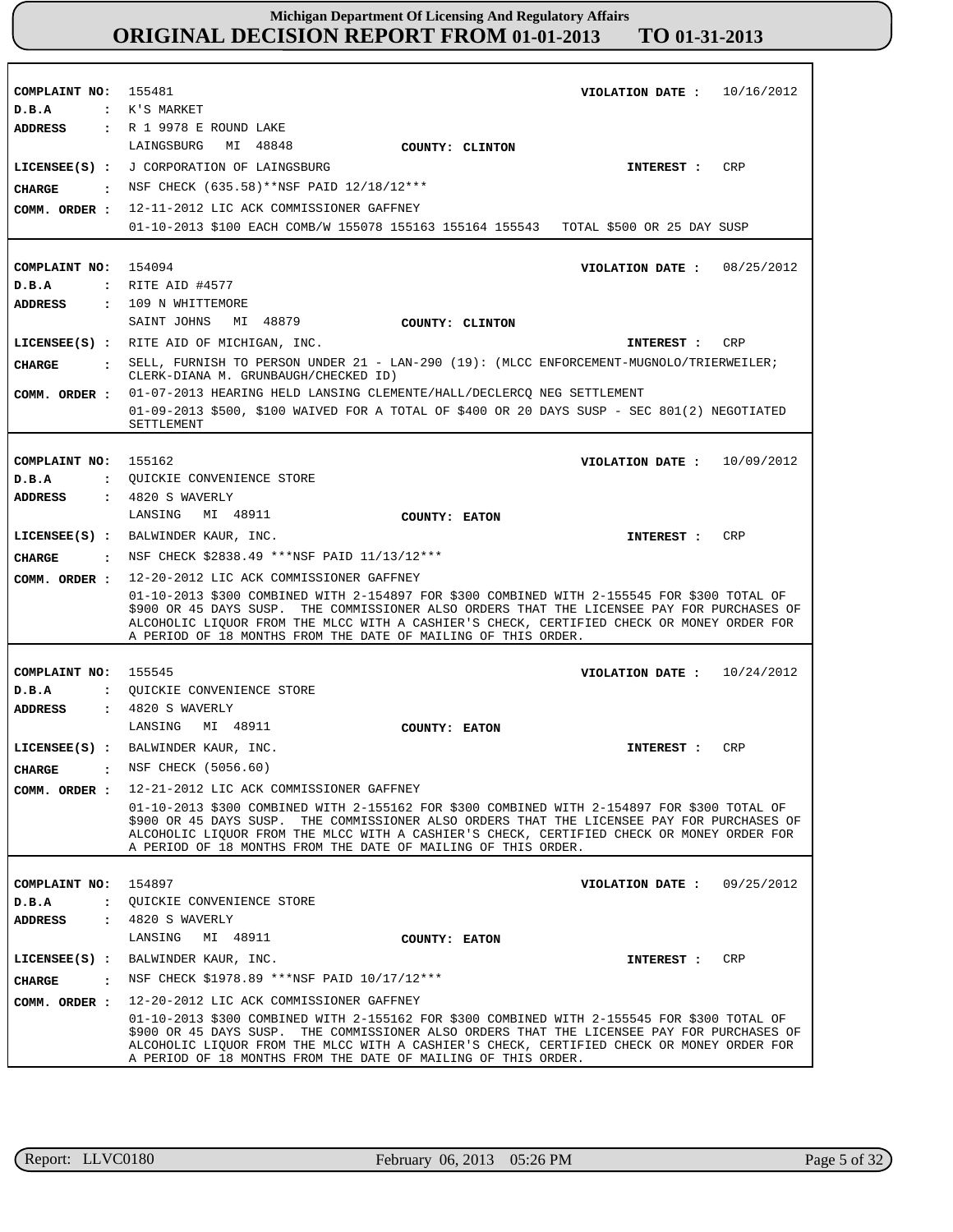| COMPLAINT NO:                  | 156052<br>VIOLATION DATE: $10/27/2012$                                                          |
|--------------------------------|-------------------------------------------------------------------------------------------------|
| D.B.A                          | : HARBOR SPRINGS SOUTH EZ MART                                                                  |
| ADDRESS                        | : 7701 S STATE                                                                                  |
|                                | HARBOR SPRINGS MI 49740<br>COUNTY: EMMET                                                        |
|                                | LICENSEE(S) : BLARNEY CASTLE OIL CO.<br>CRP<br><b>INTEREST :</b>                                |
|                                | . SELL, FURNISH TO PERSON UNDER 21 - ESC-295 (18): (MLCC ENFORCEMENT-COMBER/RANSHAW; CLERK-     |
| CHARGE                         | FRANK PUZIO/ID CHECKED)                                                                         |
|                                | COMM. ORDER : 12-18-2012 LIC ACK COMMISSIONER GAFFNEY                                           |
|                                | 01-10-2013 \$500 OR 25 DAY SUSP 801(2)                                                          |
|                                |                                                                                                 |
|                                |                                                                                                 |
| COMPLAINT NO: 153590           | VIOLATION DATE: $07/09/2012$                                                                    |
| D.B.A                          | : APPLEBEES                                                                                     |
| <b>ADDRESS</b>                 | : 18115 SILVER PARKWAY                                                                          |
|                                | FENTON MI 48430<br>COUNTY: GENESEE                                                              |
|                                | LICENSEE(S) : MILLER APPLE LIMITED PARTNERSHIP<br>INTEREST : LTP                                |
| <b>CHARGE</b>                  | : SELL, FURNISH TO, PERSON UNDER 21 CI#12-0005-CMH(19): (RICHFIELD TOWNSHIP PD-OFCS             |
|                                | SNIDER/VANBUSKIRK; CLERK JENNIFER BYRD/ NO ID CHECKED)                                          |
| COMM. ORDER :                  | 01-14-2013 HEARING HELD SWARTZ CREEK GAFFNEY/GEISSLER/DECLERCO NEG SETTLEMENT (WITNESS          |
|                                | FEES \$22.95)<br>01-17-2013 \$500 OR 25 DAY SUSP & \$22.95 W/FEES TOTAL \$522.95 801(2) NEG SET |
|                                |                                                                                                 |
|                                |                                                                                                 |
| COMPLAINT NO:                  | 155216<br>10/19/2012<br>VIOLATION DATE :                                                        |
| D.B.A                          | : LIQUOR WHEEL                                                                                  |
| <b>ADDRESS</b>                 | : 4117 CLIO                                                                                     |
|                                | MI 48504<br>FLINT<br>COUNTY: GENESEE                                                            |
|                                |                                                                                                 |
|                                | LICENSEE(S) : R.G. SEMAN BROS., INC.<br>CRP<br>INTEREST :                                       |
|                                |                                                                                                 |
| <b>CHARGE</b>                  | : FAILED TO MAKE REQUIRED RECORDS AVAILABLE FOR INSPECTION: (MLCC ENFORCEMENT-COSTELLO)         |
|                                | COMM. ORDER : 01-10-2013 \$100 OR 3 DAYS SUSP. NEGOTIATED SETTLEMENT                            |
|                                |                                                                                                 |
| COMPLAINT NO:                  | 153648<br>06/28/2012<br>VIOLATION DATE :                                                        |
| D.B.A                          | : LIQUOR PLUS PARTY STORE                                                                       |
| <b>ADDRESS</b>                 | : 2407 MARTIN L KING JR                                                                         |
|                                | FLINT<br>MI 48505<br>COUNTY: GENESEE                                                            |
|                                | LICENSEE(S) : AKA OF FLINT, LLC<br>LLC<br>INTEREST :                                            |
| <b>CHARGE</b>                  | . SELL, FURNISH TO PERSON UNDER 21 - CI #12-002-CMH (19): (MT. MORRIS TOWNSHIP POLICE           |
|                                | DEPARTMENT-TYSON AND FANG OFFICER-MCCOY; CLERK-MICHAEL OSBORN, JR./ID CHECKED)                  |
| COMM. ORDER :                  | 01-14-2013 HEARING HELD SWARTZ CREEK GAFFNEY/GEISSLER/DECLERCO CASE DISMISSED 2ND TIME          |
|                                | DECOY DID NOT SHOW UP. (NO WITNESS FEES)                                                        |
|                                | 01-17-2013 DISMISSED WITH PREJUDICE                                                             |
|                                |                                                                                                 |
| COMPLAINT NO: 155842           | 11/07/2012<br>VIOLATION DATE :                                                                  |
| D.B.A                          | : TOWN 'N COUNTRY LANES #234                                                                    |
| ADDRESS                        | $\cdot$ G- 3282 MILLER                                                                          |
|                                | FLINT<br>MI 48507<br>COUNTY: GENESEE                                                            |
| $LICENSEE(S)$ :                | AMF BOWLING CENTERS, INC. (A VIRGINIA CORPORATION)<br>CRP<br>INTEREST :                         |
|                                |                                                                                                 |
| CHARGE<br>$\sim$ $\sim$ $\sim$ | NSF \$143.69 **NSF PAID 12/17/12**                                                              |
|                                | COMM. ORDER : 12-21-2012 LIC ACK COMMISSIONERCLEMENTE<br>01-15-2013 \$50 OR 3 DAY SUSP          |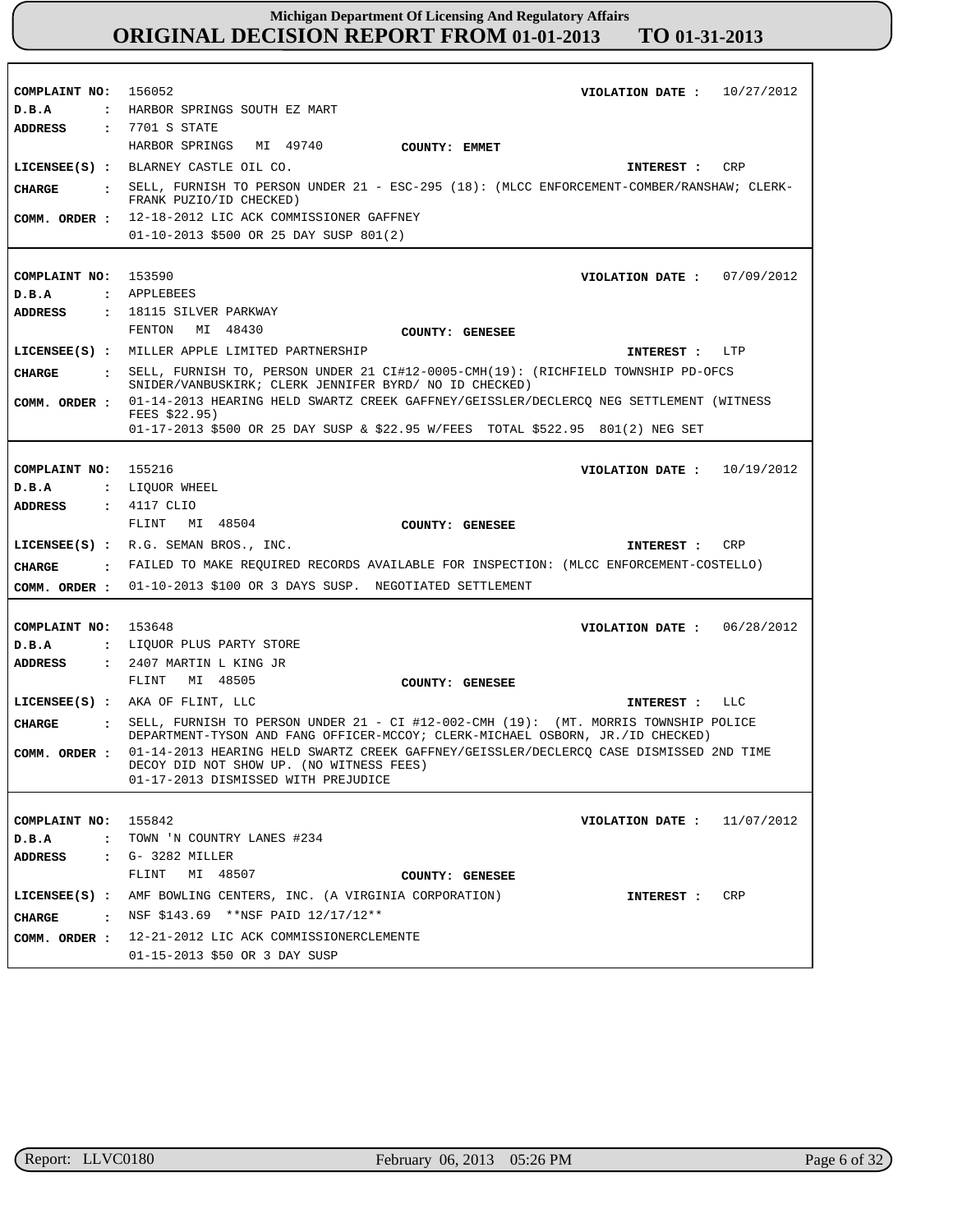| COMPLAINT NO: 156193<br>D.B.A<br>ADDRESS                                           | VIOLATION DATE: $12/04/2012$<br>: JOHNNY'S SUPERETTE<br>: 2191 W COLDWATER                                                                                                                                                                              |
|------------------------------------------------------------------------------------|---------------------------------------------------------------------------------------------------------------------------------------------------------------------------------------------------------------------------------------------------------|
| CHARGE<br>COMM. ORDER :                                                            | FLINT MI 48505<br>COUNTY: GENESEE<br>LICENSEE(S) : JOHNNY'S SUPERETTE, INC.<br>CRP<br>INTEREST :<br>NSF CHECK \$3556.65 ** NSF PAID 12/21/12**<br>01-17-2013 LIC ACK COMMISSIONER GAFFNEY                                                               |
|                                                                                    | 01-29-2013 \$250 OR 13 DAYS SUSP. THE COMMISSIONER ALSO ORDERS THAT THE LICENSEE PAY FOR<br>PURCHASES OF ALCOHOLIC LIOUOR FROM THE MLCC WITH A CASHIERS CHECK, CERTIFIED CHECK OR<br>MONEY ORDER FOR A PERIOD OF 18 MONTHS FROM THE DATE OF THIS ORDER. |
| COMPLAINT NO: 155658<br>D.B.A<br>ADDRESS                                           | VIOLATION DATE: $10/29/2012$<br>: FARAH'S FOOD MARKET<br>: 843 N STEVENSON<br>MI 48504<br>FLINT                                                                                                                                                         |
| LICENSEE(S) : ALKHOURI, INC.                                                       | COUNTY: GENESEE<br>CRP<br><b>INTEREST :</b><br>CHARGE : NSF CHECK (830.31)<br>COMM. ORDER : 12-27-2012 LIC ACK COMMISSIONERCLEMENTE<br>01-07-2013 \$250 OR 13 DAY SUSP                                                                                  |
| COMPLAINT NO: 153817<br>D.B.A<br>ADDRESS                                           | VIOLATION DATE: $07/21/2012$<br>: SAM'S LIQUOR MARKET<br>: 773 WAGER                                                                                                                                                                                    |
| LICENSEE $(S)$ : SL-K, INC.                                                        | FLINT MI 48505<br>COUNTY: GENESEE<br>CRP<br><b>INTEREST :</b>                                                                                                                                                                                           |
| CHARGE                                                                             | . ALLOWED ON THE LICENSED PREMISES VIDEO POKER MACHINES USED FOR GAMBLING PURPOSES: (MT.<br>MORRIS TOWNSHIP POLICE DEPARTMENT-LASKY)                                                                                                                    |
|                                                                                    | COMM. ORDER : 01-14-2013 HEARING HELD SWARTZ CREEK GAFFNEY/GEISSLER/DECLERCQ DISMISSED (NO WITNESS FEES)<br>09-13-2012 HEARING POSTPONED OR CONTINUED<br>01-17-2013 DISMISSED WITH PREJUDICE                                                            |
| COMPLAINT NO: 153672<br>D.B.A<br><b>ADDRESS</b>                                    | VIOLATION DATE : $07/18/2012$<br>: CORUNNA MINI MART<br>: G- 4196 CORUNNA<br>MI 48532<br>FLINT                                                                                                                                                          |
|                                                                                    | COUNTY: GENESEE<br>LICENSEE(S) : CORUNNA MINI MART, INC.<br>CRP<br>INTEREST :                                                                                                                                                                           |
| CHARGE                                                                             | : SELL, FURNISH TO PERSON UNDER 21 - CI#12-0004-CMH (18):(RICHFIELD TOWNSHIP POLICE<br>DEPARTMENT-OFF. SNIDER/GALLOWAY; CLERK- ANGELA JEDYNAK/ID CHECKED)                                                                                               |
| COMM. ORDER :                                                                      | 01-14-2013 HEARING HELD SWARTZ CREEK GAFFNEY/GEISSLER/DECLERCQ NEG SETTLEMENT WITNESS FEES<br>\$119.00<br>01-17-2013 \$500 OR 25 DAY SUSP & \$119 W/FEES TOTAL \$619 801(2) NEG SET                                                                     |
| COMPLAINT NO:<br>D.B.A<br>$\ddot{\cdot}$<br><b>ADDRESS</b><br>$\ddot{\phantom{a}}$ | 155544<br>VIOLATION DATE :<br>10/23/2012<br>AMIRA'S MARKET<br>3102 N SAGINAW<br>MI 48505<br>FLINT<br>COUNTY: GENESEE                                                                                                                                    |
| CHARGE<br>COMM. ORDER :                                                            | LICENSEE(S) : AMIRA'S BEER & WINE, INC.<br>CRP<br>INTEREST :<br>: NSF CHECK (492.85) **NSF PAID $11/19/12**$<br>12-14-2012 LIC ACK COMMISSIONERCLEMENTE<br>01-02-2013 \$150 OR 8 DAYS SUSP.                                                             |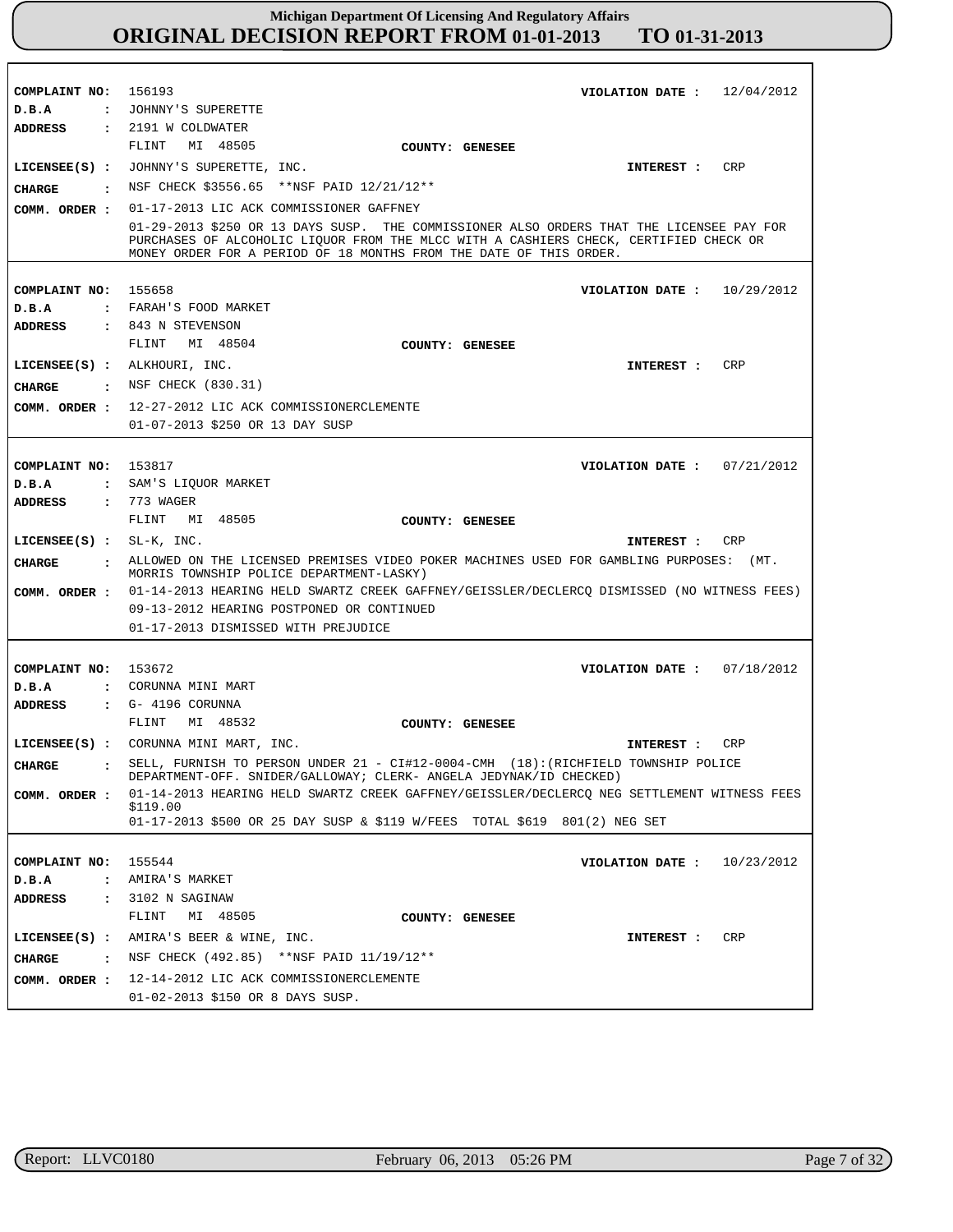| COMPLAINT NO: 155161          | VIOLATION DATE: $10/08/2012$                                                                                                                                                                                                                                                                                                                                                                                                                                                                                                                                                                                                                                                                                                                                                                                                                                             |
|-------------------------------|--------------------------------------------------------------------------------------------------------------------------------------------------------------------------------------------------------------------------------------------------------------------------------------------------------------------------------------------------------------------------------------------------------------------------------------------------------------------------------------------------------------------------------------------------------------------------------------------------------------------------------------------------------------------------------------------------------------------------------------------------------------------------------------------------------------------------------------------------------------------------|
| D.B.A                         | : THE LOFT                                                                                                                                                                                                                                                                                                                                                                                                                                                                                                                                                                                                                                                                                                                                                                                                                                                               |
|                               | ADDRESS : 515 BUCKHAM ALLEY                                                                                                                                                                                                                                                                                                                                                                                                                                                                                                                                                                                                                                                                                                                                                                                                                                              |
|                               | FLINT<br>MI 48502<br>COUNTY: GENESEE                                                                                                                                                                                                                                                                                                                                                                                                                                                                                                                                                                                                                                                                                                                                                                                                                                     |
|                               | CRP<br>LICENSEE(S) : RODNEY'S LOFT, INC.<br>INTEREST :                                                                                                                                                                                                                                                                                                                                                                                                                                                                                                                                                                                                                                                                                                                                                                                                                   |
| CHARGE                        | : NSF CHECK \$362.08 *** NSF OUTSTANDING ***                                                                                                                                                                                                                                                                                                                                                                                                                                                                                                                                                                                                                                                                                                                                                                                                                             |
| COMM. ORDER :                 | 01-03-2013 HEARING HELD SWARTZ CREEK GAFFNEY/HALL/DECLERCQ RULE 15(E)                                                                                                                                                                                                                                                                                                                                                                                                                                                                                                                                                                                                                                                                                                                                                                                                    |
|                               | 01-10-2013 300.00 OR 15 DAY SUSP. FINE TO BE PAID WITHIN 45 DAYS FROM THE MAILING DATE OF<br>THIS ORDER. ADDTL PENALTY, COMM ORDERS THAT THE LICENSEE AT THE ABOVE NAMED LOCATION PAY<br>FOR PURCHASES OF ALCOHOLIC LIQUOR FROM THE MLCC BY CERTIFIED CHECK, CASHIER'S CHECK, OR<br>MONEY ORDER FOR A PERIOD OF TWENTY FOUR MONTHS FROM THE DATE OF THIS ORDER. FURTHER COMM<br>ORDERS ALL LICENSES ISSUED BY THE MLCC TO THIS LICENSEE BE SUSPENDEND IF THE ABOVE<br>DISHONORED CHECK, SERVICE CHARGES AND TOTAL FINES AND CHARGES PREVIOUSLY AND CURRENTLY DUE<br>ARE NOT PAID BY MARCH 15, 2013. THIS SUSPENSION SHALL REMAIN IN EFFECT UNTIL THIS ORDER IS<br>COMPLIED WITH, OR THE LICENSES AND PERMITS ARE TERMINATED PURUSANT TO RULE 436.1107.                                                                                                                   |
|                               |                                                                                                                                                                                                                                                                                                                                                                                                                                                                                                                                                                                                                                                                                                                                                                                                                                                                          |
| COMPLAINT NO: 153647          | VIOLATION DATE: 06/28/2012                                                                                                                                                                                                                                                                                                                                                                                                                                                                                                                                                                                                                                                                                                                                                                                                                                               |
| D.B.A                         | : 4 WAY PARTY STORE                                                                                                                                                                                                                                                                                                                                                                                                                                                                                                                                                                                                                                                                                                                                                                                                                                                      |
| <b>ADDRESS</b>                | : 1302 DUPONT                                                                                                                                                                                                                                                                                                                                                                                                                                                                                                                                                                                                                                                                                                                                                                                                                                                            |
|                               | MI 48504<br>FLINT<br>COUNTY: GENESEE                                                                                                                                                                                                                                                                                                                                                                                                                                                                                                                                                                                                                                                                                                                                                                                                                                     |
| LICENSEE(S) : ISHAO, INC.     | CRP<br><b>INTEREST :</b>                                                                                                                                                                                                                                                                                                                                                                                                                                                                                                                                                                                                                                                                                                                                                                                                                                                 |
| CHARGE                        | : SELL, FURNISH TO PERSON UNDER 21 - CI #12-002-CMH (19): (MT. MORRIS TOWNSHIP POLICE<br>DEPARTMENT-TYSON AND FANG OFFICER-MCCOY; CLERK-DAN FERGUSON/NO ID CHECKED)                                                                                                                                                                                                                                                                                                                                                                                                                                                                                                                                                                                                                                                                                                      |
|                               | COMM. ORDER : 01-03-2013 HEARING HELD SWARTZ CREEK GAFFNEY/HALL/DECLERCQ NEG SETTLEMENT                                                                                                                                                                                                                                                                                                                                                                                                                                                                                                                                                                                                                                                                                                                                                                                  |
|                               | $01-10-2013$ \$400 OR 20 DAYS SUSP - SEC 801(2) NEGOTIATED SETTLEMENT                                                                                                                                                                                                                                                                                                                                                                                                                                                                                                                                                                                                                                                                                                                                                                                                    |
|                               |                                                                                                                                                                                                                                                                                                                                                                                                                                                                                                                                                                                                                                                                                                                                                                                                                                                                          |
| COMPLAINT NO: 153740          | VIOLATION DATE: $07/24/2012$                                                                                                                                                                                                                                                                                                                                                                                                                                                                                                                                                                                                                                                                                                                                                                                                                                             |
| D.B.A                         | : SABA'S MINI MART                                                                                                                                                                                                                                                                                                                                                                                                                                                                                                                                                                                                                                                                                                                                                                                                                                                       |
| ADDRESS                       | : 701 W STEWART                                                                                                                                                                                                                                                                                                                                                                                                                                                                                                                                                                                                                                                                                                                                                                                                                                                          |
|                               | MI 48504<br>FLINT<br>COUNTY: GENESEE                                                                                                                                                                                                                                                                                                                                                                                                                                                                                                                                                                                                                                                                                                                                                                                                                                     |
|                               | $LICENSEE(S)$ : W.I. ABUFARHA, INC.<br>CRP<br><b>INTEREST :</b>                                                                                                                                                                                                                                                                                                                                                                                                                                                                                                                                                                                                                                                                                                                                                                                                          |
| CIIARGE<br>$\mathbf{r}$       | 1) UNNAMED CLERK ENGAGED IN ILLEGAL OCCUPATION/ACT, SPECIFICALLY: SELLING SINGLE<br>CIGARETTE; 2) ALLOWED AN UNLAWFUL GAMBLING DEVICE ON LICENSED PREMISES : (JOINT OPERATION:<br>GRAND BLANC TOWNSHIP POLICE DEPARTMENT OFC. CARPENTIER AND FANG OFC. COLE)                                                                                                                                                                                                                                                                                                                                                                                                                                                                                                                                                                                                             |
| COMM. ORDER :                 | 01-14-2013 HEARING HELD SWARTZ CREEK GAFFNEY/GEISSLER/DECLERCQ CASE DISMISSED (NO WITNESS<br>FEES)                                                                                                                                                                                                                                                                                                                                                                                                                                                                                                                                                                                                                                                                                                                                                                       |
|                               | 01-17-2013 DISMISSED WITH PREJUDICE.                                                                                                                                                                                                                                                                                                                                                                                                                                                                                                                                                                                                                                                                                                                                                                                                                                     |
|                               |                                                                                                                                                                                                                                                                                                                                                                                                                                                                                                                                                                                                                                                                                                                                                                                                                                                                          |
| COMPLAINT NO: 155231          | VIOLATION DATE: $08/20/2012$                                                                                                                                                                                                                                                                                                                                                                                                                                                                                                                                                                                                                                                                                                                                                                                                                                             |
| D.B.A                         | : LEBANESE BAR & GRILL                                                                                                                                                                                                                                                                                                                                                                                                                                                                                                                                                                                                                                                                                                                                                                                                                                                   |
| ADDRESS<br>$\mathbf{r}$       | 11515 S SAGINAW                                                                                                                                                                                                                                                                                                                                                                                                                                                                                                                                                                                                                                                                                                                                                                                                                                                          |
|                               | GRAND BLANC<br>MI 48439 COUNTY: GENESEE                                                                                                                                                                                                                                                                                                                                                                                                                                                                                                                                                                                                                                                                                                                                                                                                                                  |
| LICENSEE $(s)$ : ALLT, LLC    | INTEREST : LLC                                                                                                                                                                                                                                                                                                                                                                                                                                                                                                                                                                                                                                                                                                                                                                                                                                                           |
| $\ddot{\mathbf{r}}$<br>CHARGE | 1) DISCOVERED ON 8/20/12, SOLD OR TRANSFERED LICENSE OR INTEREST IN LICENSE TO LJEG INC.,<br>WITHOUT PRIOR APPROVAL OF MLCC; 2) DISCOVERED ON 8/20/12, ALLOWED LJEG, INC., WHOSE NAME<br>DOES NOT APPEAR ON LICENSE TO DERIVE USE OR BENEFIT; 3) ON OR ABOUT 5/3/12, OBTAINED<br>LICENSE FOR USE OR BENEFIT OF LJEG INC., WHOSE NAME DOES NOT APPEAR ON LICENSE : (MLCC<br>ENFORCEMENT-COSTELLO)                                                                                                                                                                                                                                                                                                                                                                                                                                                                         |
| COMM. ORDER :                 | 01-03-2013 HEARING HELD SWARTZ CREEK GAFFNEY/HALL/DECLERCQ NEG SETTLEMENT                                                                                                                                                                                                                                                                                                                                                                                                                                                                                                                                                                                                                                                                                                                                                                                                |
|                               | 01-18-2013 150.00 EACH FOR THE TWO CHARGES TOTAL 300.00 OR 45 DAY SUSP. COMM ORDERS THE<br>LICENSES REMAIN IN ESCROW UNTIL ALL OUTSTANDING FINES AND FEES ARE PAID IN FULL. THE COMM<br>FURTHER WARNS THE LICENSEE THAT FAILURE TO MAKE PAYMENT WITHIN THE TIME ALLOTTED MAY<br>RESULT IN ADDITIONAL VIOLATION UNDER ADMINISTRATIVE RULE R 436.1029 WHICH MAY SUBJECT THE<br>LICENSEE TO ADDITIONAL PENALTIES, INCLUDING REVOCATION OF THE LICENSES. IN ADDITION, THE<br>COMM ORDERS THAT ALL LICENES AND PERMITS ISSUED BY THE MLCC TO THIS LICENSEE AT THE ABOVE<br>NAMED LOCATION TO BE PLACED IN ESCROW WITHIN 14 DAYS FROM THE MAILING DATE OF THIS ORDER,<br>AND TO REMAIN IN ESCROW UNTIL THE PROPER LICENSEE ASSUMES FULL PROPRIETARY CONTROL OF THIS<br>LICENSED BUSINESS, OR IF SAID LICENSES AND PERMITS ARE TRANSFERRED TO A PERSON APPROVED BY<br>THE MLCC. |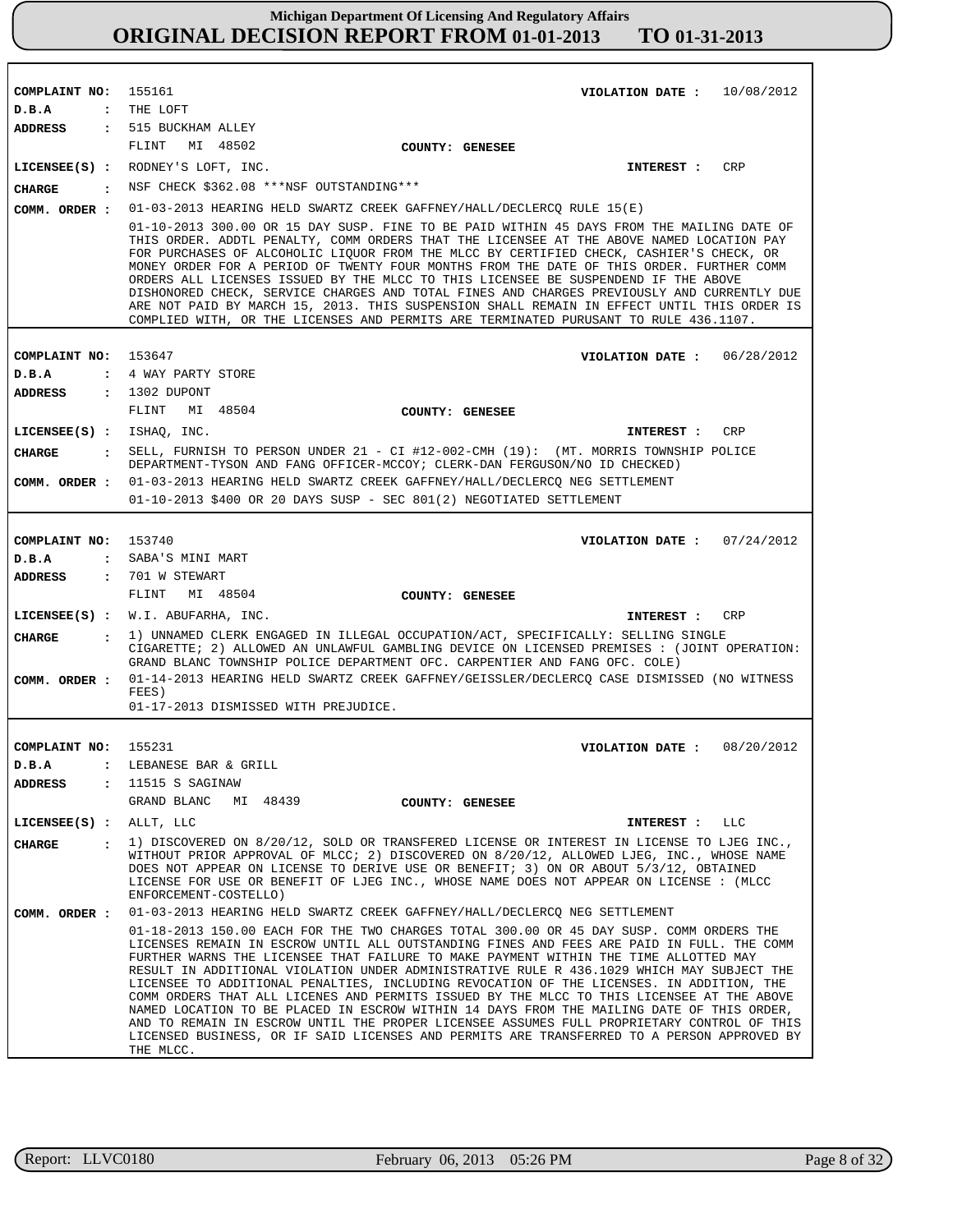| COMPLAINT NO: 154815          | VIOLATION DATE: $09/13/2012$                                                                                                                                                    |
|-------------------------------|---------------------------------------------------------------------------------------------------------------------------------------------------------------------------------|
| D.B.A                         | : BUDDY'S MINI MART                                                                                                                                                             |
| ADDRESS                       | $\div$ 4749 KNOWLES                                                                                                                                                             |
|                               | NORTH ADAMS<br>MI 49262<br>COUNTY: HILLSDALE                                                                                                                                    |
|                               | LICENSEE $(s)$ : N A BUDDIES, LLC<br>INTEREST : LLC                                                                                                                             |
| CHARGE                        | : SELL, FURNISH TO PERSON UNDER 21 - LAN #283 (18): (MLCC ENFORCEMENT-HINTZ/TRIERWEILER;                                                                                        |
|                               | CLERK-JANA C. CLARK/ID CHECKED)                                                                                                                                                 |
|                               | COMM. ORDER : 12-06-2012 LIC ACK COMMISSIONERCLEMENTE                                                                                                                           |
|                               | 01-02-2013 \$600 OR 30 DAYS SUSP - SEC 801(2)                                                                                                                                   |
|                               |                                                                                                                                                                                 |
| COMPLAINT NO: 156055          | VIOLATION DATE : $11/16/2012$                                                                                                                                                   |
|                               |                                                                                                                                                                                 |
| D.B.A                         | : CITY LIMITS EAST                                                                                                                                                              |
| ADDRESS                       | : 2120 E M 78                                                                                                                                                                   |
|                               | EAST LANSING MI 48823<br>COUNTY: INGHAM                                                                                                                                         |
| LICENSEE(S) : COMO, LLC       | INTEREST : LLC                                                                                                                                                                  |
| <b>CHARGE</b>                 | : 1) SELL, FURNISH TO PERSON UNDER 21 - DECOY FRISBIE-HORTON (20); 2) SELL, FURNISH TO<br>PERSON UNDER 21 - DECOY WOODRUFF (20): (MERIDIAN TOWNSHIP POLICE DEPARTMENT-MCCREADY; |
|                               | CLERK-CAROL A. MCGRATH/ID CHECKED)                                                                                                                                              |
| COMM. ORDER :                 | 01-08-2013 LIC ACK COMMISSIONERCLEMENTE                                                                                                                                         |
|                               | 01-15-2013 \$250 EACH TOTAL \$500 OR 25 DAY SUSP 801(2)                                                                                                                         |
|                               |                                                                                                                                                                                 |
| COMPLAINT NO:                 | 155080<br>VIOLATION DATE: $10/05/2012$                                                                                                                                          |
| D.B.A                         | : MT. HOPE PARTY STORE                                                                                                                                                          |
|                               |                                                                                                                                                                                 |
| <b>ADDRESS</b>                | : 800 W MT HOPE                                                                                                                                                                 |
|                               | LANSING MI 48910<br>COUNTY: INGHAM                                                                                                                                              |
| LICENSEE(S) : PEREX, INC.     | <b>CRP</b><br>INTEREST :                                                                                                                                                        |
| <b>CHARGE</b>                 | . NSF CHECK \$522.76 ***NSF PAID 10/29/12***                                                                                                                                    |
|                               | COMM. ORDER : 12-11-2012 LIC ACK COMMISSIONERCLEMENTE                                                                                                                           |
|                               | 01-02-2013 \$50 OR 3 DAYS SUSP.                                                                                                                                                 |
|                               |                                                                                                                                                                                 |
|                               |                                                                                                                                                                                 |
| COMPLAINT NO: 155860          | VIOLATION DATE : $11/08/2012$                                                                                                                                                   |
| D.B.A                         | : K & M MARKET                                                                                                                                                                  |
| ADDRESS                       | $: 916 E$ GRAND RIVER                                                                                                                                                           |
|                               | LANSING MI 48906<br>COUNTY: INGHAM                                                                                                                                              |
|                               | LICENSEE(S) : JAT, MUHAMMAD T<br>GPI<br>INTEREST :                                                                                                                              |
|                               | IND<br>KANG, GHULAM JAFAR<br>INTEREST :                                                                                                                                         |
| <b>CHARGE</b><br>$\mathbf{z}$ | SELL, FURNISH TO PERSON UNDER 21 - DECOY LESLIE (19): (LANSING POLICE DEPARTMENT-                                                                                               |
|                               | JONES/SUKOVICH/DEVLIN; CLERK-MARK ANTHONY SILVA/NO ID CHECKED)                                                                                                                  |
| COMM. ORDER :                 | 12-14-2012 LIC ACK COMMISSIONER GAFFNEY                                                                                                                                         |
|                               | 01-10-2013 \$700 OR 35 DAY SUSP 801(2)                                                                                                                                          |
|                               |                                                                                                                                                                                 |
| COMPLAINT NO: 155873          | VIOLATION DATE: $11/08/2012$                                                                                                                                                    |
| D.B.A                         | : AIRPORT PARTY STORE                                                                                                                                                           |
| <b>ADDRESS</b>                | $: 4209$ N GRAND RIVER                                                                                                                                                          |
|                               | MI 48906<br>LANSING<br>COUNTY: INGHAM                                                                                                                                           |
|                               |                                                                                                                                                                                 |
| LICENSEE(S) : SINGH, KULDIP   | IND<br>INTEREST :                                                                                                                                                               |
| <b>CHARGE</b><br>$\mathbf{r}$ | SELL, FURNISH TO PERSON UNDER 21 - DECOY LESLIE (19): (LANSING POLICE DEPARTMENT-<br>JONES/SUKOVICH/DEVLIN; CLERK-JASVINDER SINGH/NO ID CHECKED)                                |
| COMM. ORDER :                 | 12-21-2012 LIC ACK COMMISSIONERCLEMENTE                                                                                                                                         |
|                               | 01-25-2013 \$800 OR 40 DAY SUSP 801(2)                                                                                                                                          |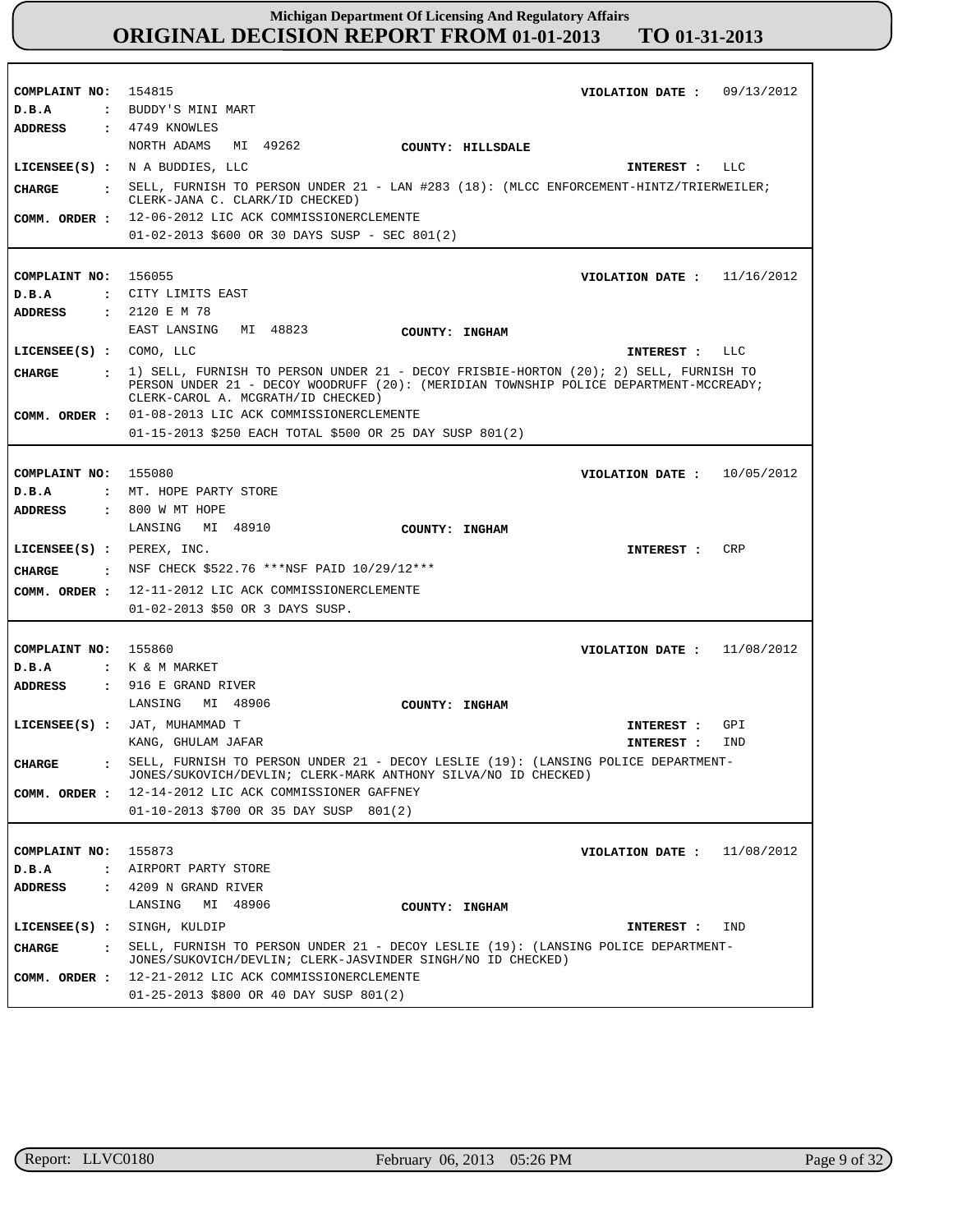| COMPLAINT NO:                          | 08/31/2012<br>154503<br>VIOLATION DATE :                                                                                                                                                                                                                                                                                                                                                                                                                                                                                                                                                                                                                                                                                                                                             |
|----------------------------------------|--------------------------------------------------------------------------------------------------------------------------------------------------------------------------------------------------------------------------------------------------------------------------------------------------------------------------------------------------------------------------------------------------------------------------------------------------------------------------------------------------------------------------------------------------------------------------------------------------------------------------------------------------------------------------------------------------------------------------------------------------------------------------------------|
| D.B.A                                  | : FAHRENHEIT ULTRA LOUNGE AND GRILLE                                                                                                                                                                                                                                                                                                                                                                                                                                                                                                                                                                                                                                                                                                                                                 |
| <b>ADDRESS</b>                         | $: 6810 S$ CEDAR                                                                                                                                                                                                                                                                                                                                                                                                                                                                                                                                                                                                                                                                                                                                                                     |
|                                        | MI 48911<br>LANSING<br>COUNTY: INGHAM                                                                                                                                                                                                                                                                                                                                                                                                                                                                                                                                                                                                                                                                                                                                                |
|                                        | LICENSEE(S) : A PEACE OF MIND ELITE CLUB, LLC<br>LLC<br>INTEREST :                                                                                                                                                                                                                                                                                                                                                                                                                                                                                                                                                                                                                                                                                                                   |
| CHARGE                                 | : NSF CHECK \$411.30 ***NSF OUTSTANDING***                                                                                                                                                                                                                                                                                                                                                                                                                                                                                                                                                                                                                                                                                                                                           |
| COMM. ORDER :                          | 12-12-2012 HEARING HELD LANSING MOURNING/HETZEL/DECLERCQ ACK                                                                                                                                                                                                                                                                                                                                                                                                                                                                                                                                                                                                                                                                                                                         |
|                                        | 01-15-2013 \$200 OR 10 DAY SUSP ALSO LICENSEE PAY FOR ALCOHOL WITH CERTIFIED CHECK<br>CASHIERS CHECK OR MONEY ORDER FOR 12 MONTHS FROM DATE OF THIS ORDER                                                                                                                                                                                                                                                                                                                                                                                                                                                                                                                                                                                                                            |
|                                        |                                                                                                                                                                                                                                                                                                                                                                                                                                                                                                                                                                                                                                                                                                                                                                                      |
| COMPLAINT NO:                          | 155859<br>VIOLATION DATE :<br>11/08/2012                                                                                                                                                                                                                                                                                                                                                                                                                                                                                                                                                                                                                                                                                                                                             |
| D.B.A                                  | : MARY'S PARTY STORE                                                                                                                                                                                                                                                                                                                                                                                                                                                                                                                                                                                                                                                                                                                                                                 |
| <b>ADDRESS</b>                         | : 838 N PENNSYLVANIA                                                                                                                                                                                                                                                                                                                                                                                                                                                                                                                                                                                                                                                                                                                                                                 |
|                                        | LANSING MI 48906<br>COUNTY: INGHAM                                                                                                                                                                                                                                                                                                                                                                                                                                                                                                                                                                                                                                                                                                                                                   |
| $LICENSEE(S)$ : 838 PENN, LLC          | LLC<br>INTEREST :                                                                                                                                                                                                                                                                                                                                                                                                                                                                                                                                                                                                                                                                                                                                                                    |
|                                        |                                                                                                                                                                                                                                                                                                                                                                                                                                                                                                                                                                                                                                                                                                                                                                                      |
| <b>CHARGE</b>                          | SELL, FURNISH TO PERSON UNDER 21 - DECOY LESLIE (19): (LANSING POLICE DEPARTMENT-<br>JONES/SUKOVICH/DEVLIN; CLERK-RAMANDEEP SINGH/NO ID CHECKED)                                                                                                                                                                                                                                                                                                                                                                                                                                                                                                                                                                                                                                     |
| COMM. ORDER :                          | 12-18-2012 LIC ACK COMMISSIONERCLEMENTE                                                                                                                                                                                                                                                                                                                                                                                                                                                                                                                                                                                                                                                                                                                                              |
|                                        | 01-15-2013 \$700 OR 35 DAY SUSP 801(2)                                                                                                                                                                                                                                                                                                                                                                                                                                                                                                                                                                                                                                                                                                                                               |
|                                        |                                                                                                                                                                                                                                                                                                                                                                                                                                                                                                                                                                                                                                                                                                                                                                                      |
| COMPLAINT NO:                          | 156247<br>VIOLATION DATE: $12/08/2012$                                                                                                                                                                                                                                                                                                                                                                                                                                                                                                                                                                                                                                                                                                                                               |
| D.B.A                                  | : MUIR-LYONS POST 4646 VETERANS OF FOREIGN WARS OF THE UNITED STATES                                                                                                                                                                                                                                                                                                                                                                                                                                                                                                                                                                                                                                                                                                                 |
| <b>ADDRESS</b>                         | $: 223$ BRIDGE                                                                                                                                                                                                                                                                                                                                                                                                                                                                                                                                                                                                                                                                                                                                                                       |
|                                        | MI 48851<br>LYONS<br>COUNTY: IONIA                                                                                                                                                                                                                                                                                                                                                                                                                                                                                                                                                                                                                                                                                                                                                   |
|                                        | LICENSEE(S) : MUIR-LYONS POST 4646 VETERANS OF FOREIGN WARS OF THE UNITED<br>CLB                                                                                                                                                                                                                                                                                                                                                                                                                                                                                                                                                                                                                                                                                                     |
|                                        | INTEREST :<br>STATES                                                                                                                                                                                                                                                                                                                                                                                                                                                                                                                                                                                                                                                                                                                                                                 |
| CHARGE                                 | : SOLD ALCOHOL TO PAUL COSTELLO WHO WAS NOT A BONA FIDE MEMBER OF THE CLUB: (MLCC                                                                                                                                                                                                                                                                                                                                                                                                                                                                                                                                                                                                                                                                                                    |
|                                        | ENFORCEMENT-COSTELLO)                                                                                                                                                                                                                                                                                                                                                                                                                                                                                                                                                                                                                                                                                                                                                                |
|                                        | COMM. ORDER : 01-15-2013 LIC ACK COMMISSIONER GAFFNEY                                                                                                                                                                                                                                                                                                                                                                                                                                                                                                                                                                                                                                                                                                                                |
|                                        | 01-29-2013 \$50 OR 3 DAY SUSP                                                                                                                                                                                                                                                                                                                                                                                                                                                                                                                                                                                                                                                                                                                                                        |
|                                        |                                                                                                                                                                                                                                                                                                                                                                                                                                                                                                                                                                                                                                                                                                                                                                                      |
| COMPLAINT NO: 156268                   | 12/21/2012<br>VIOLATION DATE :                                                                                                                                                                                                                                                                                                                                                                                                                                                                                                                                                                                                                                                                                                                                                       |
| D.B.A                                  | : KRAMER'S TAVERN                                                                                                                                                                                                                                                                                                                                                                                                                                                                                                                                                                                                                                                                                                                                                                    |
| ADDRESS                                | : 117 S STATE<br>MI 48873                                                                                                                                                                                                                                                                                                                                                                                                                                                                                                                                                                                                                                                                                                                                                            |
|                                        | PEWAMO<br>COUNTY: IONIA                                                                                                                                                                                                                                                                                                                                                                                                                                                                                                                                                                                                                                                                                                                                                              |
|                                        | LICENSEE(S) : KRAMER'S TAVERN, LLC<br>LLC<br>INTEREST :                                                                                                                                                                                                                                                                                                                                                                                                                                                                                                                                                                                                                                                                                                                              |
| <b>CHARGE</b><br>$\ddot{\phantom{a}}$  | 1) LEASED, SOLD OR TRANSFERED POSSESSION OF A PORTION OF LICENSED PREMISES WITHOUT PRIOR<br>WRITTEN APPROVAL OF MLCC; 2) ALLOWED MANZULLO MANAGEMENT, INC AND/OR JAMES MANZULLO AND/OR                                                                                                                                                                                                                                                                                                                                                                                                                                                                                                                                                                                               |
|                                        | KARLA MANZULLO WHOSE NAMES DO NOT APPEAR ON THE LICENSE, TO DERIVE USE OR BENEFIT FROM THE<br>LICENSE : (MLCC ENFORCEMENT-MUGNOLO)                                                                                                                                                                                                                                                                                                                                                                                                                                                                                                                                                                                                                                                   |
| COMM. ORDER :                          | 01-15-2013 LIC ACK COMMISSIONER GAFFNEY                                                                                                                                                                                                                                                                                                                                                                                                                                                                                                                                                                                                                                                                                                                                              |
|                                        | 01-30-2013 150.00 EACH FOR CHARGE NOS. 1 AND 2 TOTAL 300.00 OR 15 DAY SUSP IF FINE IS NOT<br>PAID WITHIN 45 DAYS FROM THE MAILING DATE OF THIS ORDER. SINCE THE COMMISSIONER FINDS<br>AMPLE EVIDENCE TO CONCLUDE THAT AN UNLICENSED ENTITY HAS ASSUMED CONTROL OF THE SUBJECT<br>LICENSED ESTABLISHMENT, THE COMM FURTHER ORDERS ALL LICENSES AND PERMITS ISSUED TO THIS<br>LICENSEE AT THE ABOVE NAMED ADDRESS IMMEDIATELY SUSPENDED, WITH THE SUSPENSION REMAINING<br>IN EFFECT UNTIL ALL FINES IN THIS MATTER HAVE BEEN PAID AND THE LICENSEE WITHER ASSUMES<br>PROPRIETARY CONTROL OF THIS BUSINESS, TRANSFERS THESES LICENSES AND PERMITS TO A PERSON<br>APPROVED BY THE MLCC, OR THE LICENSES AND PERMITS TERMINATE UNDER THE PROVISIONS OF<br>ADMINISTRATIVE RULE R 436.1107. |
|                                        |                                                                                                                                                                                                                                                                                                                                                                                                                                                                                                                                                                                                                                                                                                                                                                                      |
| COMPLAINT NO:                          | 155232<br>VIOLATION DATE: $10/16/2012$                                                                                                                                                                                                                                                                                                                                                                                                                                                                                                                                                                                                                                                                                                                                               |
| D.B.A                                  | : JACKSON PARTY STORE                                                                                                                                                                                                                                                                                                                                                                                                                                                                                                                                                                                                                                                                                                                                                                |
| <b>ADDRESS</b><br>$\ddot{\phantom{a}}$ | 1800 W GANSON                                                                                                                                                                                                                                                                                                                                                                                                                                                                                                                                                                                                                                                                                                                                                                        |
|                                        | JACKSON<br>MI 49202<br>COUNTY: JACKSON                                                                                                                                                                                                                                                                                                                                                                                                                                                                                                                                                                                                                                                                                                                                               |
|                                        | LICENSEE(S) : AUSTIN PARTY SHOPPE, INC.<br>CRP<br>INTEREST :                                                                                                                                                                                                                                                                                                                                                                                                                                                                                                                                                                                                                                                                                                                         |
| CHARGE                                 | : FAILED TO MAKE REQUIRED RECORDS AVAILABEL FOR INSPECTION: (MLCC ENFORCEMENT-O'FARRELL)                                                                                                                                                                                                                                                                                                                                                                                                                                                                                                                                                                                                                                                                                             |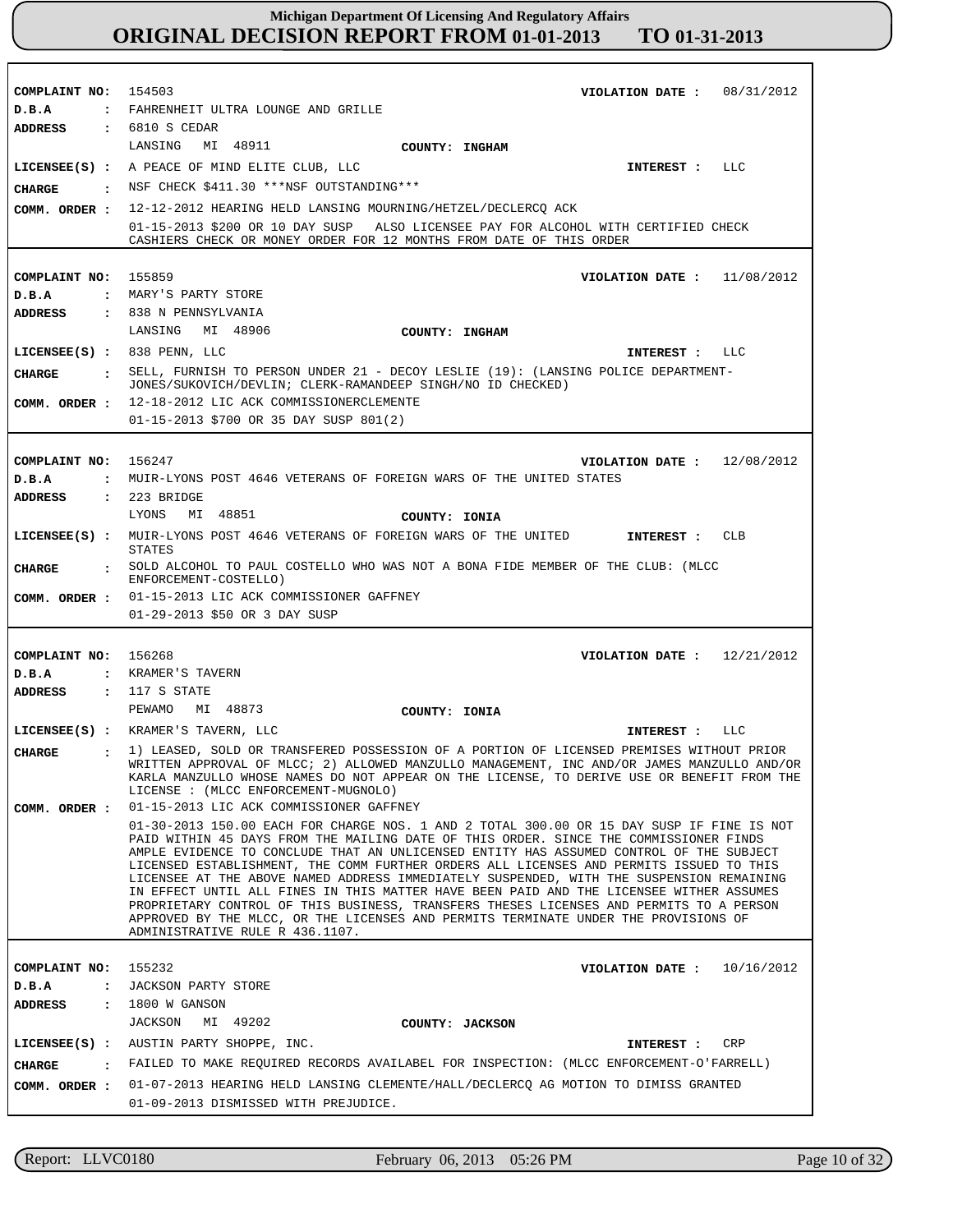**COMPLAINT NO:** 156103 **COMPLAINT NO:** 154088 **COMPLAINT NO:** 156104 **COMPLAINT NO: COMPLAINT NO:** 156057 156250 **VIOLATION DATE : VIOLATION DATE : VIOLATION DATE : VIOLATION DATE : VIOLATION DATE :** 12/04/2012 08/15/2012 12/04/2012 04/02/2012 11/09/2012 **D.B.A : D.B.A : D.B.A : D.B.A : D.B.A :** MC THIRSTY'S PUB GREYSTONE TAVERN JUGHEADS DOUBLE O MARATHON GAS STATION COUNTRY KITCHEN **ADDRESS : ADDRESS : ADDRESS : ADDRESS : ADDRESS :** 2214 E GANSON 1008 LANSING 102 EXCHANGE 2091 SPRINKLE 8282 PFEIFFER FARMS SUITE B JACKSON MI 49202 JACKSON MI 49202 NORVELL MI 49263 KALAMAZOO MI 49001 BYRON CENTER MI 49315 01-03-2013 LIC ACK COMMISSIONER GAFFNEY 01-17-2013 \$500 OR 25 DAYS SUSP - SEC 801(2) 12-12-2012 HEARING HELD LANSING MOURNING/HETZEL/DECLERCQ RULE 15(E) 01-15-2013 200.00. FURTHER ALJ ORDERS THAT ALL LICENSES AND PERMITS BE SUSPENDED IF THE ABOVE DISHONORED CHECK, SERVICE CHARGES AND FINES PREVIOUSLY AND CURRENTLY DUE ARE NOT PAID WITHIN 45 DAYS FROM THE MAILING OF THIS ORDER. THE SUSPENSION SHALL REMAIN IN EFFECT UNTIL THE LICENSEE IS IN COMPLIANCE WITH THIS ORDER OR THE LICENSES ARE TERMINATED PURSUANT TO RULE 436.1107. FURTHER THE ALJ ORDERS THE LICENSEE TO CASH STATUS FOR A PERIOD OF 6 MONTHS FROM THE DATE OF THIS ORDER. 01-02-2013 LIC ACK COMMISSIONER GAFFNEY **COMM. ORDER :** 01-17-2013 \$500 OR 25 DAYS SUSP - SEC 801(20 01-09-2013 LIC ACK COMMISSIONER GAFFNEY 01-17-2013 \$100 OR 5 DAYS SUSP. 12-26-2012 LIC ACK COMMISSIONER GAFFNEY 01-10-2013 1-2)\$250 EACH FOR A TOTAL OF \$500 OR 25 DAYS SUSP. **LICENSEE(S) :** NAUTIQUE LLC **LICENSEE(S) :** QBV, LLC **LICENSEE(S) :** JUGHEADS, LLC **LICENSEE(S) :** DKJ & ASSOCIATES, LLC **LICENSEE(S) :** BCHCK, LLC LLC LLC LLC LLC LLC **CHARGE : CHARGE : CHARGE : CHARGE : CHARGE :** SELL TO MINOR DECOY LAN-300 (18) : (LCC INVS O'FARRELL AND PERRILOUX/CLERK KRISTINA COLE/ID CHECKED) NSF CHECK \$751.11 \*\*\*NSF OUTSTANDING\*\*\* SELL TO MINOR DECOY LAN-300 (18) : (LCC INV O'FARRELL/CLERK LISA GAIL WILSON/ID CHECKED) ENTERED INTO A PARTICIPATING AGREEMENT IN WHICH THE COMPENSATION FOR THE MANAGING PARTY WAS COMPUTED ON THE GROSS OR NET PROFITS OF THE LICENSED BUSINESS : (MLCC ENFORCEMENT-REEDER) 1) SELL, FURNISH TO PERSON UNDER 21 - CI #1549 (20); 2) SELL, FURNISH TO PERSON UNDER 21 - CI #1550 (20): (KENT COUNTY SHERIFF DEPARTMENT/KANET-BUTLER/SCHWEIN; SERVER-ALLISON OEVERMAN/NO ID CHECKED) **INTEREST : INTEREST : INTEREST : INTEREST : INTEREST : COMM. ORDER : COMM. ORDER : COMM. ORDER : COMM. ORDER : COUNTY: JACKSON COUNTY: JACKSON COUNTY: JACKSON COUNTY: KALAMAZOO COUNTY: KENT**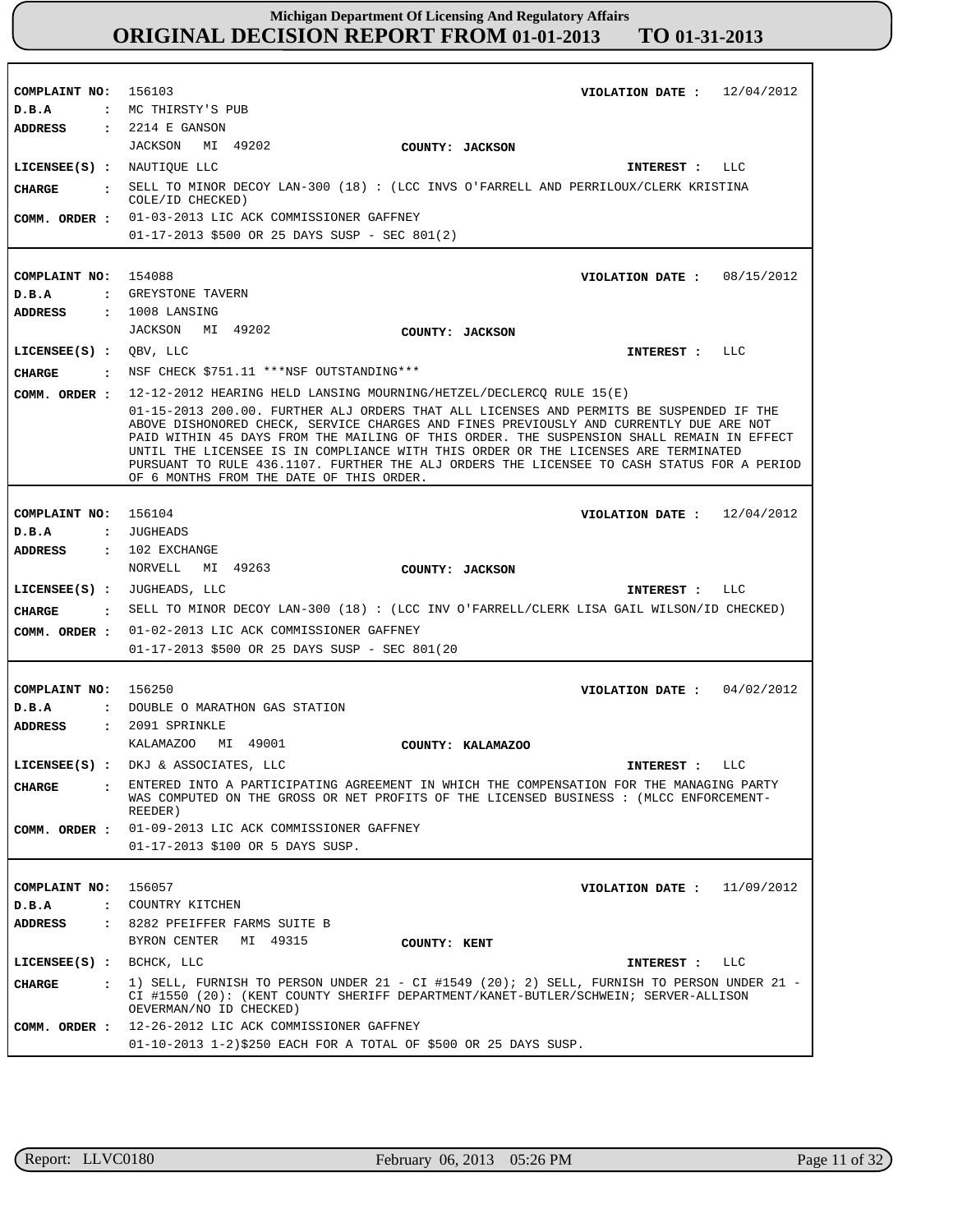| COMPLAINT NO: 155746           | 11/09/2012<br>VIOLATION DATE :                                                                                                                                                                                                                                                                                           |  |
|--------------------------------|--------------------------------------------------------------------------------------------------------------------------------------------------------------------------------------------------------------------------------------------------------------------------------------------------------------------------|--|
| D.B.A                          | : REAL ARRIERO                                                                                                                                                                                                                                                                                                           |  |
| ADDRESS                        | : 9740 SE CHERRY VALLEY                                                                                                                                                                                                                                                                                                  |  |
|                                | CALEDONIA MI 49316<br>COUNTY: KENT                                                                                                                                                                                                                                                                                       |  |
|                                | LICENSEE(S) : REAL ARRIERO, LLC<br>LLC<br>INTEREST :                                                                                                                                                                                                                                                                     |  |
| CHARGE                         | : FAILED, REFUSED OR NEGLECTED TO OBEY A WRITTEN ORDER OF THE COMMISSION DATED 05-08-2012<br>BY FAILING TO PROVIDE PROOF OF SUCCESSFUL COMPLETION OF AN ALCOHOL SERVER TRAINING PROGRAM<br>APPROVED BY THE COMMISSION WITHIN 180 DAYS OF THE ISSUANCE OF THE LICENSE: 05-08-2012 :<br>(MLCC SERVER TRAINING COORDINATOR) |  |
|                                | COMM. ORDER : 12-18-2012 LIC ACK COMMISSIONER CLEMENTE                                                                                                                                                                                                                                                                   |  |
|                                | 01-09-2013 \$50 OR 3 DAY SUSP                                                                                                                                                                                                                                                                                            |  |
|                                |                                                                                                                                                                                                                                                                                                                          |  |
| COMPLAINT NO: 156060           | VIOLATION DATE: $11/09/2012$                                                                                                                                                                                                                                                                                             |  |
| D.B.A                          | : MILL CREEK TAVERN                                                                                                                                                                                                                                                                                                      |  |
| ADDRESS                        | : 3874- 3900 NE WEST RIVER                                                                                                                                                                                                                                                                                               |  |
|                                | COMSTOCK PARK<br>MI 49321<br>COUNTY: KENT                                                                                                                                                                                                                                                                                |  |
| $LICENSEE(S)$ : $GOZ$ , $INC.$ | CRP<br>INTEREST:                                                                                                                                                                                                                                                                                                         |  |
| CHARGE                         | $: 1)$ SELL, FURNISH TO PERSON UNDER 21 - CI #1551 (19): (KENT COUNTY SHERIFF<br>DEPARTMENT/KANET-COXON/ALDERINK; SERVER-AXERIEL MARTIN/ID CHECKED)                                                                                                                                                                      |  |
|                                | COMM. ORDER : 12-20-2012 LIC ACK COMMISSIONER GAFFNEY                                                                                                                                                                                                                                                                    |  |
|                                | 01-10-2013 \$500 OR 25 DAYS SUSP - SEC 801(2)                                                                                                                                                                                                                                                                            |  |
|                                |                                                                                                                                                                                                                                                                                                                          |  |
| COMPLAINT NO: 155685           | VIOLATION DATE : $11/16/2012$                                                                                                                                                                                                                                                                                            |  |
| D.B.A                          | : RIVERFRONT HOTEL GRAND RAPIDS                                                                                                                                                                                                                                                                                          |  |
| <b>ADDRESS</b>                 | $: 270$ NW ANN                                                                                                                                                                                                                                                                                                           |  |
|                                | GRAND RAPIDS<br>MI 49504<br>COUNTY: KENT                                                                                                                                                                                                                                                                                 |  |
|                                |                                                                                                                                                                                                                                                                                                                          |  |
|                                | LICENSEE(S) : STEIL-SULLIVAN OPERATIONS, L.L.C.<br>INTEREST : LLC                                                                                                                                                                                                                                                        |  |
| <b>CHARGE</b>                  | . 1) SELL, FURNISH TO PERSON UNDER 21 - DECOY OHEARN (18); 2) SELL, FURNISH TO PERSON UNDER<br>21 - DECOY IACOVONI (19): (GRAND RAPIDS POLICE DEPARTMENT-BERACY/WAICHUM/PRESLAR/NOWAK;<br>BARTENDER - HANNAH PETERS/NO ID CHECKED)                                                                                       |  |
|                                | COMM. ORDER : 12-13-2012 LIC ACK COMMISSIONERCLEMENTE                                                                                                                                                                                                                                                                    |  |
|                                | $01-02-2013$ 1-2)\$300 EACH FOR A TOTAL OF \$600 OR 30 DAYS SUSP - SEC 801(2)                                                                                                                                                                                                                                            |  |
|                                |                                                                                                                                                                                                                                                                                                                          |  |
| COMPLAINT NO: 155684           | VIOLATION DATE: $11/16/2012$                                                                                                                                                                                                                                                                                             |  |
| D.B.A                          | : CINCO DE MAYO MEXICAN GRILLE & BAR                                                                                                                                                                                                                                                                                     |  |
| ADDRESS                        | : 114 MONROE CENTER SUITE 1B                                                                                                                                                                                                                                                                                             |  |
|                                | GRAND RAPIDS MI 49503<br>COUNTY: KENT                                                                                                                                                                                                                                                                                    |  |
|                                | LICENSEE(S) : CINCO DE MAYO, INC.<br>CRP<br>INTEREST :                                                                                                                                                                                                                                                                   |  |
|                                | 1) SELL, FURNISH TO PERSON UNDER 21 - DECOY OHEARN (18); 2) SELL, FURNISH TO PERSON UNDER<br>$\mathbf{r}$                                                                                                                                                                                                                |  |
| <b>CHARGE</b>                  | 21 - DECOY IACOVONI (19): (GRAND RAPIDS POLICE DEPARTMENT-BERACY/WAICHUM/PRESLAR/MOWAK;<br>BARTENDER - ANTONIO CORONADO-PALOMINO/NO ID CHECKED)                                                                                                                                                                          |  |
| COMM. ORDER :                  | 12-19-2012 LIC ACK COMMISSIONER GAFFNEY                                                                                                                                                                                                                                                                                  |  |
|                                | $01-17-2013$ 1-2)\$250 EACH FOR A TOTAL OF \$500 OR 25 DAYS SUSP - SEC 801(2)                                                                                                                                                                                                                                            |  |
|                                |                                                                                                                                                                                                                                                                                                                          |  |
| COMPLAINT NO:                  | 155686<br>VIOLATION DATE: $11/16/2012$                                                                                                                                                                                                                                                                                   |  |
| D.B.A                          | : B & B PARTY STORE                                                                                                                                                                                                                                                                                                      |  |
| <b>ADDRESS</b>                 | : 509 NW LEONARD                                                                                                                                                                                                                                                                                                         |  |
|                                | GRAND RAPIDS MI 49504<br>COUNTY: KENT                                                                                                                                                                                                                                                                                    |  |
|                                | LICENSEE(S) : AMARDEEP CORPORATION<br>INTEREST :<br>CRP                                                                                                                                                                                                                                                                  |  |
| <b>CHARGE</b>                  | SELL, FURNISH TO PERSON UNDER 21 - DECOY OHEARN (18): (GRAND RAPIDS POLICE DEPARTMENT-<br>$\mathbf{r}$                                                                                                                                                                                                                   |  |
| COMM. ORDER :                  | BERACY/WAICHUM/PRESLAR; CLERK - AMARJIT SINGH/NO ID CHECKED)<br>12-26-2012 LIC ACK COMMISSIONERCLEMENTE                                                                                                                                                                                                                  |  |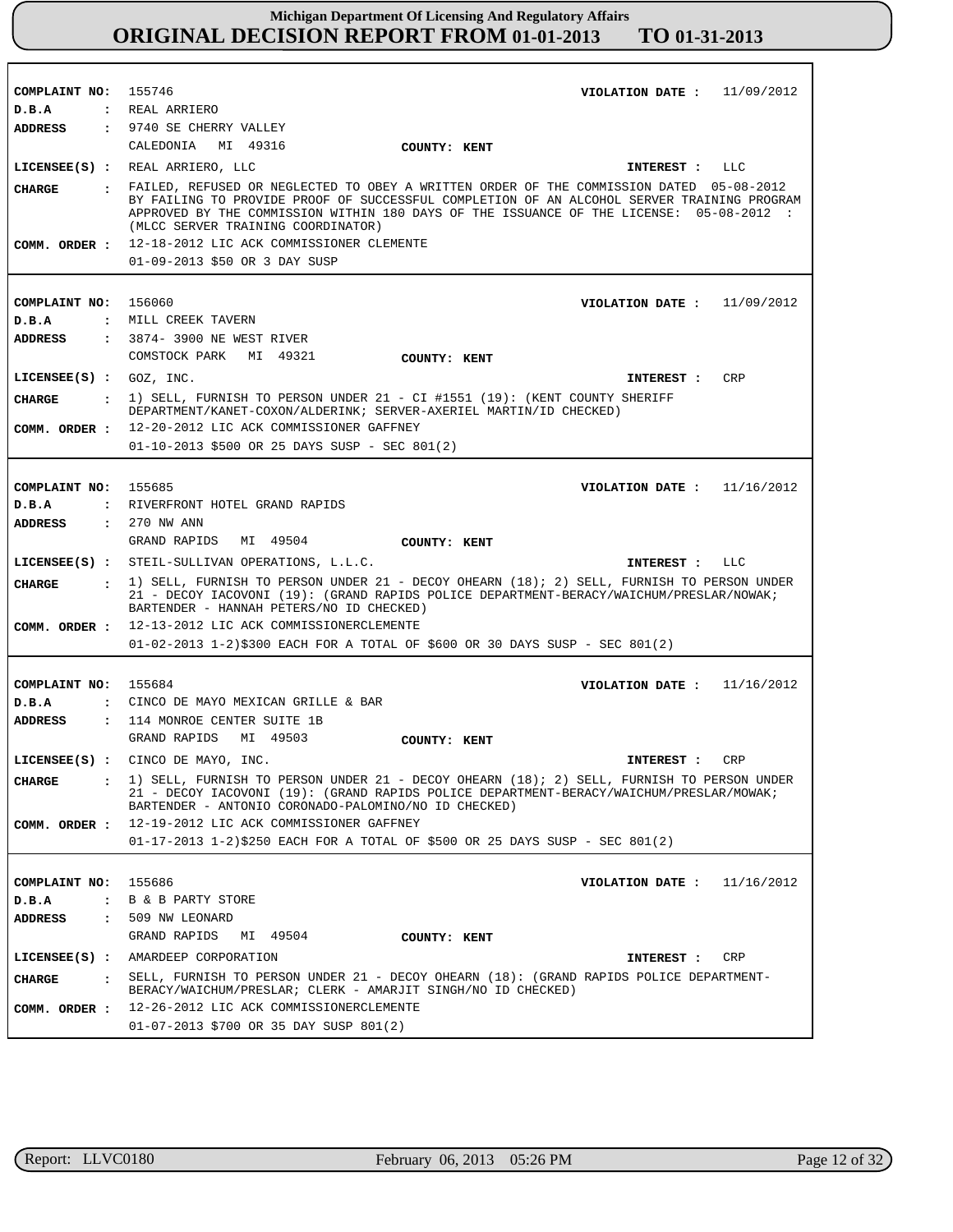Report: LLVC0180 February 06, 2013 05:26 PM Page 13 of 32 **COMPLAINT NO: COMPLAINT NO:** 156059 **COMPLAINT NO:** 154093 **COMPLAINT NO: COMPLAINT NO:** 156012 155682 156061 **VIOLATION DATE : VIOLATION DATE : VIOLATION DATE : VIOLATION DATE : VIOLATION DATE :** 11/16/2012 11/09/2012 08/27/2012 11/09/2012 12/10/2010 **D.B.A : D.B.A : D.B.A : D.B.A : D.B.A :** MISS TRACY PARTY STORE GRANDVILLA LAKE STREET STATION SPARTA LANES MARN E. WALKERS **ADDRESS : ADDRESS : ADDRESS : ADDRESS : ADDRESS :** 1043 SE FRANKLIN 3594 SW CHICAGO 38- 42 S LAKE : 125 N STATE 4322 NW REMEMBRANCE GRAND RAPIDS MI 49507 GRANDVILLE MI 49418 SAND LAKE MI 49343 SPARTA MI 49345 WALKER MI 49544 01-14-2013 LIC ACK COMMISSIONER GAFFNEY 01-16-2013 \$500 OR 25 DAYS SUSP - SEC 801(2) 12-28-2012 LIC ACK COMMISSIONERCLEMENTE 01-07-2013 \$250 EACH \$100 WAIVED TOTAL \$400 OR 20 DAY SUSP 801(2) 11-27-2012 LIC ACK COMMISSIONER GAFFNEY 01-29-2013 \$200 OR 10 DAY SUSP 12-18-2012 LIC ACK COMMISSIONER GAFFNEY 01-10-2013 \$500 WAIVE \$100 TOTAL \$400 OR 20 DAY SUSP 801(2) 01-03-2013 LIC ACK COMMISSIONER GAFFNEY 01-04-2013 100.00 FOR CHARGE 1 AND \$50.00 EACH FOR CHARGES 2 AND 3 TOTAL \$200.00 OR 10 DAY SUSP FINE TO BE PAID WITHIN 45 DAYS FROM THE MAILING DATE OF THIS ORDER. ADDTL PENALTY THE COMMISISONER ORDERS THE ABOVED-NAMED ADDRESS SUSPENDEND ON JUNE 28, 2013 WITH SUSPENSION BEING WAIVED IF THE LICENSEE EITHER ASSUMES PRORPRIETARY CONTROL OR TRANSFERS THESE LICENSES AND PERMITS TO A PERSON APPROVED BY THE MLCC OR UNTIL THE LICENSES AND PERMITS ARE TERMINATE UNDER ADMINISTRATIVE RULE R 436.1107. **LICENSEE(S) :** MISS TRACY INC., OF GRAND RAPIDS **LICENSEE(S) :** THE GRANDVILLA, INC. **LICENSEE(S) :** LAKE STREET STATION, INC. **LICENSEE(S) :** S & N ENTERPRISES, INC. **LICENSEE(S) :** ROMA DEVELOPMENT, L.L.C. CRP CRP CRP CRP LLC **CHARGE : CHARGE : CHARGE : CHARGE : CHARGE :** SELL, FURNISH TO PERSON UNDER 21- DECOY OHEARN (18): (GRAND RAPIDS POLICE DEPARTMENT-BERACY/WAICHUM/PRESLAR; TIMOTHY A. NATHAN/NO ID CHECKED) 1) SELL, FURNISH TO PERSON UNDER 21 - CI #1549 (20); 2) SELL, FURNISH TO PERSON UNDER 21 - CI #1550 (20): (KENT COUNTY SHERIFF DEPARTMENT/KANET-BUTLER/SCHWEIN; SERVER-AILEA T. BRISTOL/ID CHECKED) NSF CHECK \$343.78 \*\*NSF PAID 9/17/12\*\* 1) SELL, FURNISH TO PERSON UNDER 21 - CI #1551 (19): (KENT COUNTY SHERIFF DEPARTMENT/KANET-COXON/ALDERINK; SERVER-BRITTANY J. BEEMER/NO ID CHECKED) 1) SOLD OR TRANSFERRED LICENSE OR INTEREST IN LICENSE TO 3 GUYS VENTURES, LLC AND/OR SCOTT WEBSTER AND/OR FRED CREAGER, WITHOUT PRIOR APPROVAL OF MLCC; 2) ALLOWED A MEMBER AND/OR 3 GUYS VENTURES, LLC AND/OR SCOTT WEBSTER AND/OR FRED CREAGER WHOSE NAMES DO NOT APPEAR ON LICENSE TO DERIVE USE OR BENEFIT; 3) LEASED, SOLD OR TRANSFERRED POSSESSION OF A PORTION OF THE LICENSED PREMISES WITHOUT PRIOR WRITTEN APPROVAL OF MLCC : (LCC INV MANN) **INTEREST : INTEREST : INTEREST : INTEREST : INTEREST : COMM. ORDER : COMM. ORDER : COMM. ORDER : COMM. ORDER : COMM. ORDER : COUNTY: KENT COUNTY: KENT COUNTY: KENT COUNTY: KENT COUNTY: KENT**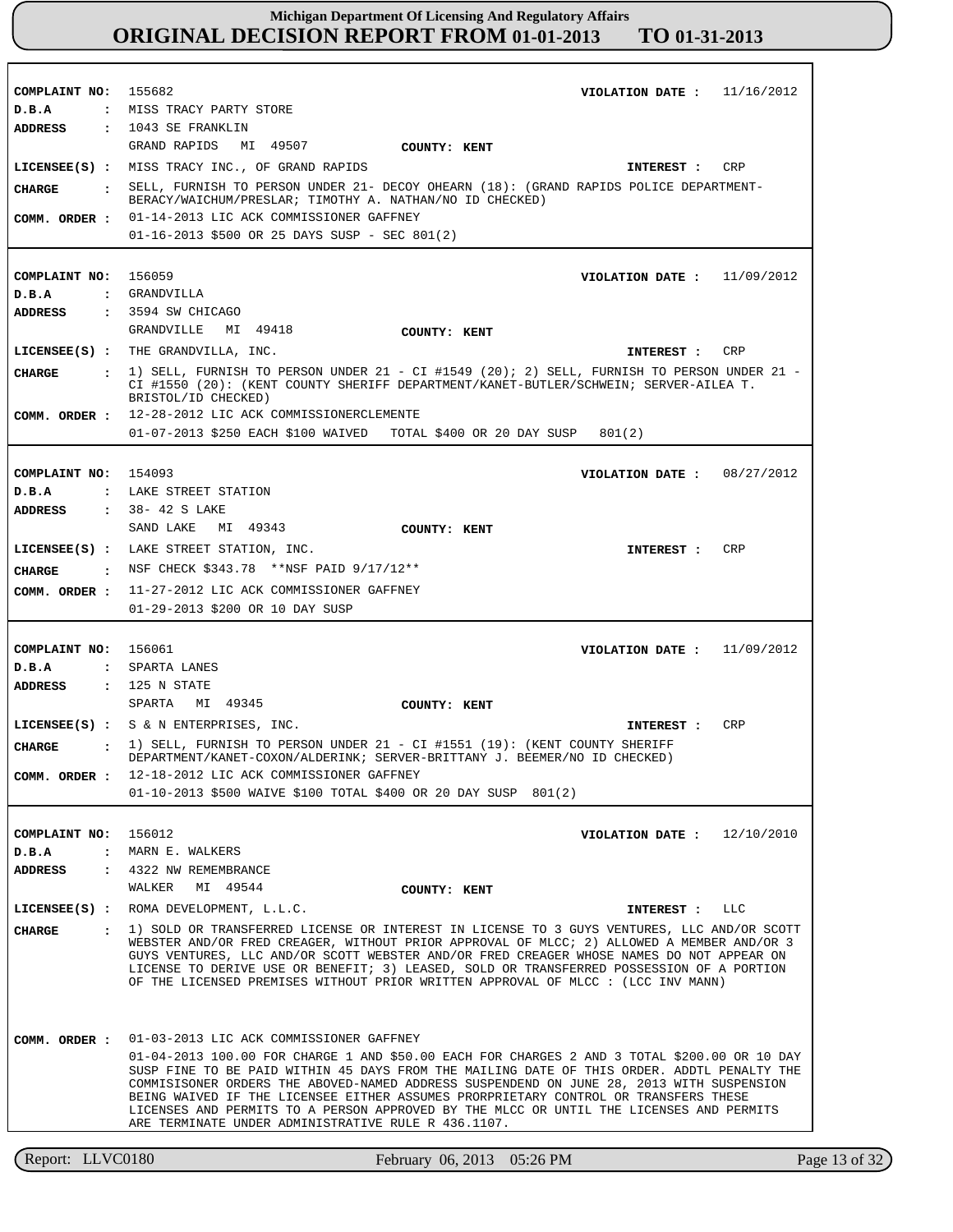**COMPLAINT NO: COMPLAINT NO:** 155519 **COMPLAINT NO:** 156101 **COMPLAINT NO:** 155268 **COMPLAINT NO:** 154719 155487 **VIOLATION DATE : VIOLATION DATE : VIOLATION DATE :** 11/20/2012 **VIOLATION DATE : VIOLATION DATE :** 09/18/2012 10/25/2012 05/09/2009 10/17/2012 **D.B.A : D.B.A : D.B.A : D.B.A : D.B.A :** THE VENUE FOOD & SPIRITS GUTHERIES COUNTRYSIDE STOP IN CEMENT CITY SALOON COZY INN **ADDRESS : ADDRESS : ADDRESS : ADDRESS : ADDRESS :** 4072 NW LAKE MICHIGAN 2759 SW FORTY FOURTH 3892 BRONSON LAKE 416 MAIN : 10906 E GRAND RIVER WALKER MI 49504 WYOMING MI 49509 LAPEER MI 48446 CEMENT CITY MI 49233 BRIGHTON MI 48116 12-17-2012 LIC ACK COMMISSIONER GAFFNEY 01-10-2013 1-2)\$300 EACH FOR A TOTAL OF \$600 OR 30 DAYS SUSP. 12-17-2012 LIC ACK COMMISSIONER GAFFNEY 01-17-2013 2 DAY SUSP, 1)\$800 SEC 801(2), 2-3)\$100 EACH FOR A TOTAL OF \$1000 OR 50 DAYS SUSP. 01-15-2013 LIC ACK COMMISSIONER GAFFNEY **COMM. ORDER :** 01-29-2013 \$100 OR 5 DAY SUSP 11-09-2012 LIC ACK COMMISSIONER CLEMENTE 01-09-2013 300.00 OR 15 DAY SUSP FINE TO BE PAID WITHIN 45 DAYS FROM THE MAILING DATE OF THIS ORDER ADDTL PENALTY COMM ORDERS THE LICENSES AND PERMITS BE SUSPENDEND AS OF MARCH 15, 2013 WITH SUSPENSION BEING WAIVED IF DOCUMENTARY PROOF OF SERVER TRAINING IS PROVIDED IN ACCORDANCE WITH THE PROVISIONS OF THE ADMINISTRATIVE COMMISSIONERS NOVEMBER 21, 2011 ORDER. THE SUSPENSION SHALL REMAIN IN EFFECT UNTIL SUCH TIME AS SATISFACTORY DOCUMENTARY PROOF OF SERVER TRAINING IS RECEIVED BY THE MLCC OR THE LICENSES AND PERMITS ARE TERMINATED PURSUANT TO THE PROVISIONS OF ADMINISTRATIVE RULE 436.1107. 12-14-2012 HEARING HELD PITTSFIELD MOURNING/ASEVEDO/DECLERCQ ACK COST \$50.85 **COMM. ORDER :** 01-15-2013 \$300 OR 15 DAY SUSP & \$50.85 W/FEES TOTAL \$350.85 **LICENSEE(S) :** AMISH, LLC **LICENSEE(S) :** B,P,F & R #12, INC. **LICENSEE(S) :** AMMARI, INC. **LICENSEE(S) :** G&L GLOBAL ENTERPRISES, LLC **LICENSEE(S) :** C.I., INC. LLC CRP **CRP** LLC **CRP CHARGE : CHARGE : CHARGE : CHARGE : CHARGE :** 1) SELL, FURNISH TO PERSON UNDER 21 - GR 298 (19); 2) SELL, FURNISH TO PERSON UNDER 21 - GR 300 (19): (MLCC ENFORCEMENT-HAYWOOD/MANN; CLERK-CINDY SABANDITH/NO ID CHECKED): 1) SOLD OR FURNISHED ALCOHOL TO INTOX PERSON SCOTT R SIKKEMA; 2) ALLOWED INTOX PERSON TO CONSUME; 3) ALLOWED INTOX PERSON TO FREQUENT OR LOITER : (MLCC ENFORCEMENT-BRANDT; GRANDVILLE POLICE DEPARTMENT-BROWN/ROSHER/GENUISE/VANDERMOLEN; WYOMING POLICE DEPARTMENT-MEANY) : NSF CHECK \$308.86 \*\*NSF PAID 12/20/12\*\* FAILED, REFUSED OR NEGLECTED TO OBEY A WRITTEN ORDER OF THE COMMISSION DATED 11-21-2011 BY FAILING TO PROVIDE PROOF OF SUCCESSFUL COMPLETION OF AN ALCOHOL SERVER TRAINING PROGRAM APPROVED BY THE COMMISSION WITHIN 180 DAYS OF THE ISSUANCE OF THE LICENSE: 04-16-2012 : (MLCC SERVER TRAINING COORDINATOR) LICENSEE INTOXICATED ON THE LICENSED PREMISES: (GREEN OAK TOWNSHIP POLICE DEPARTMENT-JAIN) **INTEREST : INTEREST : INTEREST : INTEREST : INTEREST : COMM. ORDER : COMM. ORDER : COMM. ORDER : COUNTY: KENT COUNTY: KENT COUNTY: LAPEER COUNTY: LENAWEE COUNTY: LIVINGSTON**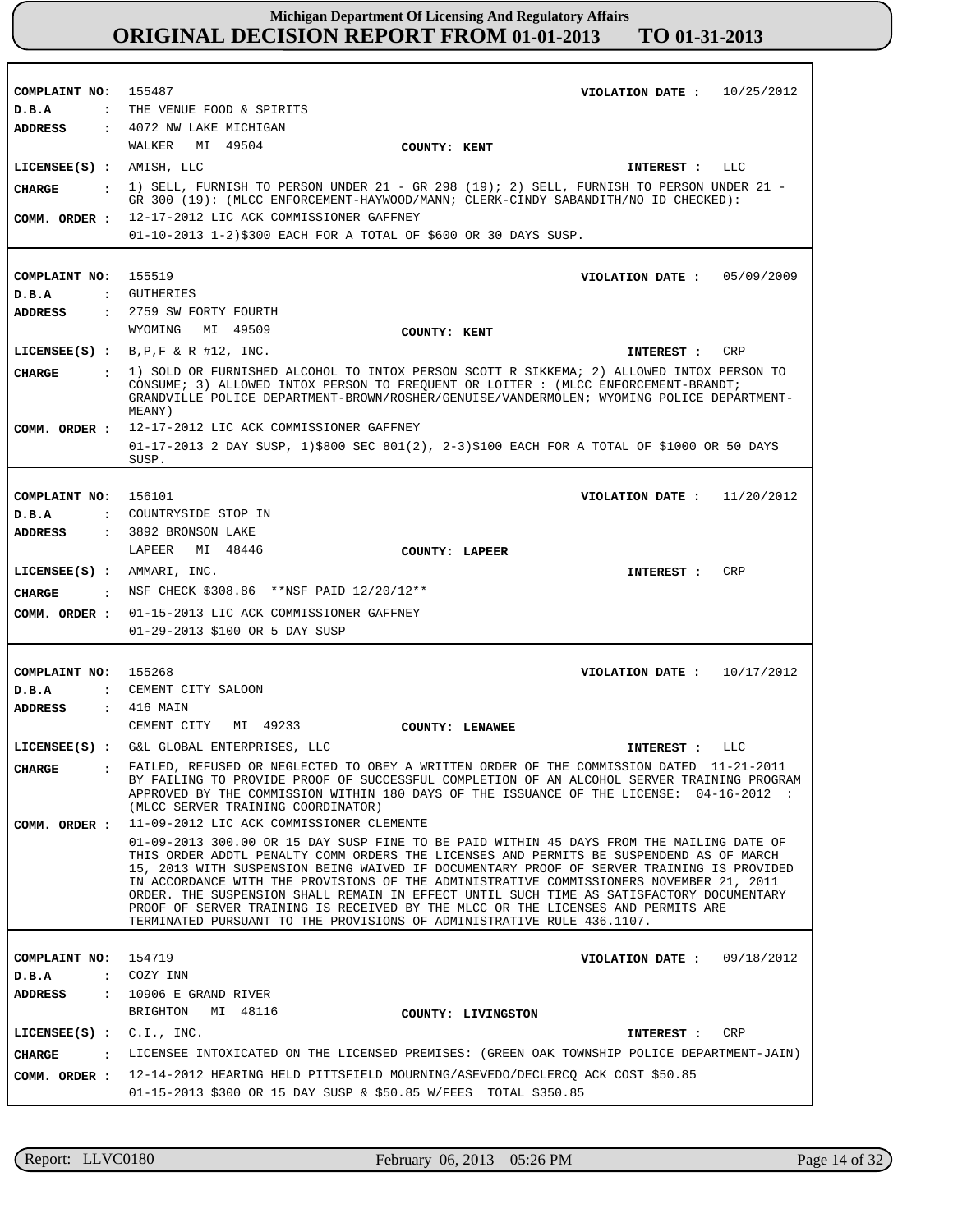| COMPLAINT NO:<br>D.B.A                                                      | 155999<br>VIOLATION DATE :<br>11/15/2012<br>: PARKWAY PARTY CENTER                                                                                                                                                                                                                                          |
|-----------------------------------------------------------------------------|-------------------------------------------------------------------------------------------------------------------------------------------------------------------------------------------------------------------------------------------------------------------------------------------------------------|
| <b>ADDRESS</b><br>CIIARGE<br>COMM. ORDER :                                  | : 37031 GROESBECK<br>CLINTON TOWNSHIP MI 48036<br>COUNTY: MACOMB<br>LICENSEE(S) : PARKWAY BEVERAGES, INC.<br>CRP<br>INTEREST :<br>: NSF CHECK \$19,588.73<br>01-04-2013 LIC ACK COMMISSIONERCLEMENTE<br>01-15-2013 \$100 COMB W/155865 TOTAL \$200 OR 10 DAY SUSP                                           |
| COMPLAINT NO:<br>D.B.A                                                      | 155865<br>VIOLATION DATE : $11/15/2012$<br>: PARKWAY PARTY CENTER                                                                                                                                                                                                                                           |
| ADDRESS<br><b>CHARGE</b><br>COMM. ORDER :                                   | : 37031 GROESBECK<br>CLINTON TOWNSHIP MI 48036<br>COUNTY: MACOMB<br>LICENSEE(S) : PARKWAY BEVERAGES, INC.<br>CRP<br>INTEREST :<br>$:$ NSF CHECK \$13,405.11<br>01-04-2013 LIC ACK COMMISSIONERCLEMENTE<br>01-15-2013 \$100 EACH COMB W/155999 TOTAL \$200 OR 10 DAY SUSP                                    |
| COMPLAINT NO:<br>D.B.A                                                      | 155170<br>10/11/2012<br>VIOLATION DATE :<br>: MARINER'S BOAT CLUB                                                                                                                                                                                                                                           |
| <b>ADDRESS</b><br>CIIARGE<br>COMM. ORDER :                                  | : 31960- 31970 N RIVER<br>MI 48045<br>HARRISON TOWNSHIP<br>COUNTY: MACOMB<br>LICENSEE(S) : MARINER'S BOAT CLUB<br>CLB<br>INTEREST :<br>$\cdot$ NSF \$867.68 *** EFT OUTSTANDING ***<br>12-19-2012 LIC ACK COMMISSIONER GAFFNEY<br>01-10-2013 \$100 OR 5 DAYS SUSP.                                          |
| COMPLAINT NO:<br>D.B.A<br>ADDRESS                                           | 155206<br>05/12/2012<br>VIOLATION DATE :<br>: RHINESTONE COWBOY<br>: 24300 HOOVER                                                                                                                                                                                                                           |
|                                                                             | MI 48089<br>WARREN<br>COUNTY: MACOMB                                                                                                                                                                                                                                                                        |
| LICENSEE(S) : FSJ, INC.<br><b>CIIARGE</b>                                   | CRP<br>INTEREST :<br>. ALLOW FIGHTS, BRAWLS ON THE LICENSED PREMISES: (WARREN POLICE DEPARTMENT-BRAUNSCHNEIDER)                                                                                                                                                                                             |
| COMM. ORDER :                                                               | 01-08-2013 HEARING HELD STERLING HEIGHTS CLEMENTE/ASEVEDO/GIBSON DISMISSED COST \$12.78<br>01-09-2013 DISMISSED WITH PREJUDICE.                                                                                                                                                                             |
| COMPLAINT NO:<br>D.B.A<br>$\ddot{\phantom{a}}$<br>ADDRESS<br>$\ddot{\cdot}$ | 155210<br>VIOLATION DATE: $10/12/2012$<br>RHINESTONE COWBOY<br>24300 HOOVER<br>WARREN MI 48089<br>COUNTY: MACOMB                                                                                                                                                                                            |
| $LICENSEE(S)$ :                                                             | FSJ, INC.<br>CRP<br>INTEREST :                                                                                                                                                                                                                                                                              |
| CHARGE<br>$\mathbf{r}$<br>COMM. ORDER :                                     | JOSEPH PETER SGROI CLERK, SERVANT, AGENT OR EMPLOYEE ENGAGED IN ILLEGAL OCCUPATION OR ACT<br>ON THE LICENSED PREMISES, SPECIFICALLY ALLOWED CHILDREN WHERE LIQUOR IS SOLD: (WARREN PD-<br>B. BRAUNSCHNEIDER/T. KULHANEK)<br>01-08-2013 HEARING HELD STERLING HEIGHTS CLEMENTE/ASEVEDO/GIBSON NEG SETTLEMENT |
|                                                                             | 01-09-2013 \$200 OR 10 DAYS SUSP.                                                                                                                                                                                                                                                                           |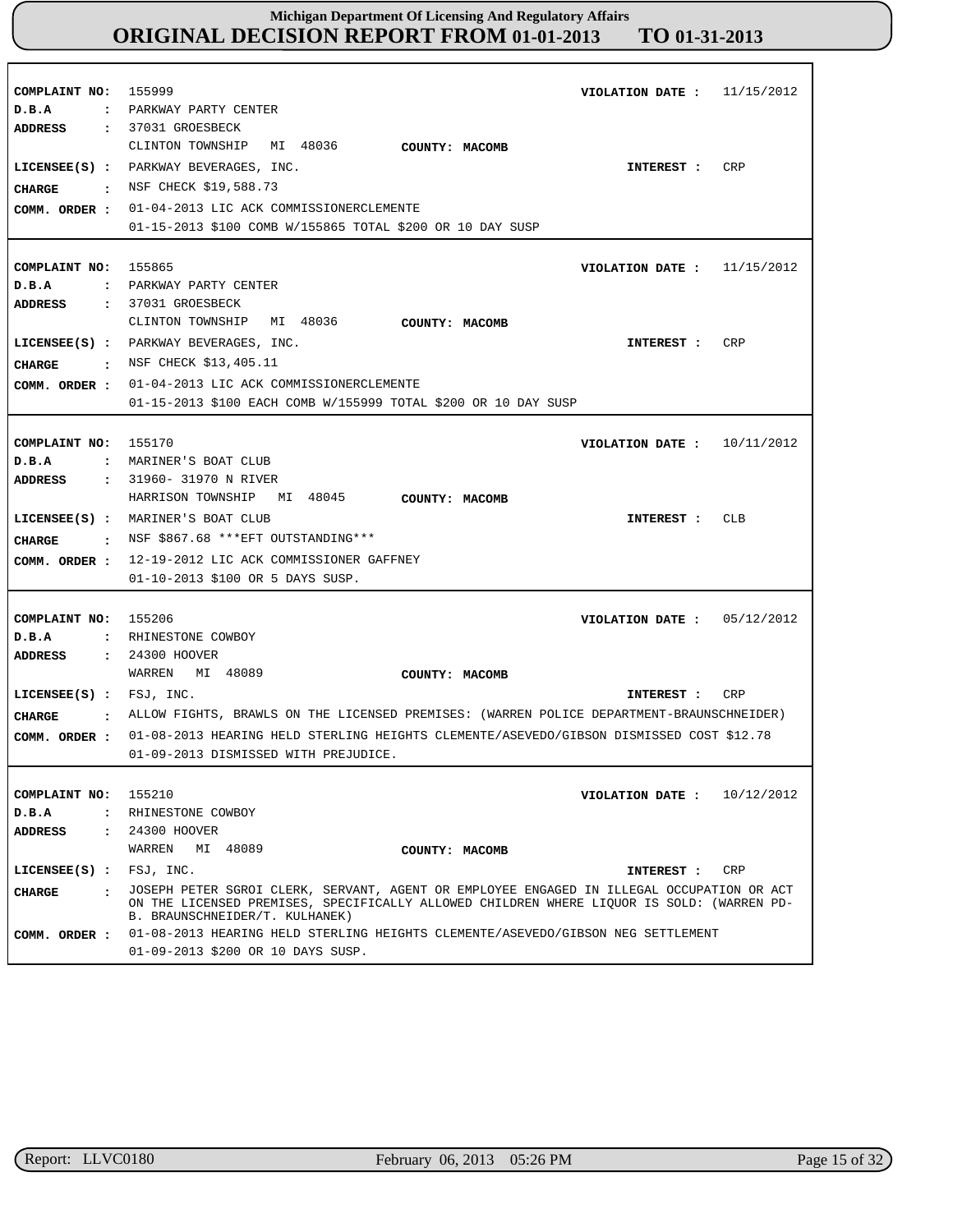| COMPLAINT NO: 154418          | VIOLATION DATE: $09/05/2012$                                                                                                                                                                                                                                                                                                                                                                                                                                                                                                                  |
|-------------------------------|-----------------------------------------------------------------------------------------------------------------------------------------------------------------------------------------------------------------------------------------------------------------------------------------------------------------------------------------------------------------------------------------------------------------------------------------------------------------------------------------------------------------------------------------------|
| D.B.A                         | : RHINESTONE COWBOY                                                                                                                                                                                                                                                                                                                                                                                                                                                                                                                           |
| ADDRESS                       | : 24300 HOOVER                                                                                                                                                                                                                                                                                                                                                                                                                                                                                                                                |
|                               | WARREN MI 48089<br>COUNTY: MACOMB                                                                                                                                                                                                                                                                                                                                                                                                                                                                                                             |
| LICENSEE(S) : FSJ, INC.       | INTEREST : CRP                                                                                                                                                                                                                                                                                                                                                                                                                                                                                                                                |
| <b>CHARGE</b><br>$\mathbf{r}$ | 1) ALLOWED FIGHTS, BRAWLS ON THE LICENSED PREMISES; 2) ALLOWED ON THE LICENSED PREMISES<br>THE IMPROPER USE OF FIREARMS, KNIVES, OR OTHER WEAPONS; 3) FAILED TO COOPERATE WITH AND/OR<br>OBSTRUCTED LAW ENFORCEMENT OFFICERS IN THE COURSE OF INSPECTING/INVESTIGATING LICENSED<br>PREMISES: (WARREN PD-LEUTZINGER, BRANUSCHNEIDER, CHISOLM, ADKINS, CARUSO, KERR, TEDIS,                                                                                                                                                                     |
| <b>CHARGE</b>                 | MCCABE, SWATOWSKI)<br>**AMENDED COMPLAINT RCVD 12/13/12** 1) ALLOWED FIGHTS, BRAWLS ON THE LICENSED PREMISES;<br>2) ALLOWED ON THE LICENSED PREMISES THE IMPROPER USE OF FIREARMS, KNIVES, OR OTHER<br>WEAPONS; 3) FAILED TO COOPERATE WITH AND/OR OBSTRUCTED LAW ENFORCEMENT OFFICERS IN THE<br>COURSE OF INSPECTING/INVESTIGATING LICENSED PREMISES; 4) ALLOWED THE ANNOYING AND/OR<br>MOLESTING OF A CUSTOMER RAMONE FAVORS BY UNNAMED CUSTOMER(S): (WARREN PD-DET KRISS, LT<br>LEUTZINGER, OFCS BRANUSCHNEIDER, TEDIS, MCCABE, SWATOWSKI) |
| COMM. ORDER :                 | 01-08-2013 HEARING HELD STERLING HEIGHTS CLEMENTE/ASEVEDO/GIBSON DIMISSED                                                                                                                                                                                                                                                                                                                                                                                                                                                                     |
|                               | 01-09-2013 DISMISSED WITH PREJUDICE.                                                                                                                                                                                                                                                                                                                                                                                                                                                                                                          |
|                               |                                                                                                                                                                                                                                                                                                                                                                                                                                                                                                                                               |
| COMPLAINT NO: 155205          | VIOLATION DATE: $03/28/2012$                                                                                                                                                                                                                                                                                                                                                                                                                                                                                                                  |
| D.B.A                         | : RHINESTONE COWBOY                                                                                                                                                                                                                                                                                                                                                                                                                                                                                                                           |
| ADDRESS                       | : 24300 HOOVER                                                                                                                                                                                                                                                                                                                                                                                                                                                                                                                                |
|                               | WARREN MI 48089<br>COUNTY: MACOMB                                                                                                                                                                                                                                                                                                                                                                                                                                                                                                             |
| LICENSEE(S) : FSJ, INC.       | CRP<br>INTEREST :                                                                                                                                                                                                                                                                                                                                                                                                                                                                                                                             |
| CHARGE                        | : ALLOW FIGHTS, BRAWLS ON THE LICENSED PREMISES: (WARREN POLICE DEPARTMENT-BRAUNSCHNEIDER)                                                                                                                                                                                                                                                                                                                                                                                                                                                    |
|                               | COMM. ORDER : 01-08-2013 HEARING HELD STERLING HEIGHTS CLEMENTE/ASEVEDO/GIBSON NEG SETTLEMENT COST                                                                                                                                                                                                                                                                                                                                                                                                                                            |
|                               | \$18.78<br>01-09-2013 \$200 OR 10 DAYS SUSP & \$18.78 COSTS FOR A TOTAL OF \$218.78. NEGOTIATED<br>SETTLEMENT                                                                                                                                                                                                                                                                                                                                                                                                                                 |
|                               |                                                                                                                                                                                                                                                                                                                                                                                                                                                                                                                                               |
| COMPLAINT NO: 156084          | VIOLATION DATE : $10/31/2012$                                                                                                                                                                                                                                                                                                                                                                                                                                                                                                                 |
| D.B.A                         | : SADDLE-UP GAS & GROCERY                                                                                                                                                                                                                                                                                                                                                                                                                                                                                                                     |
| ADDRESS                       | : 12991 N US 31                                                                                                                                                                                                                                                                                                                                                                                                                                                                                                                               |
|                               | BEAR LAKE MI 49614<br><b>COUNTY: MANISTEE</b>                                                                                                                                                                                                                                                                                                                                                                                                                                                                                                 |
|                               | LICENSEE(S) : BUCKNER CONVENIENCE STORES, INC.<br>CRP<br>INTEREST :                                                                                                                                                                                                                                                                                                                                                                                                                                                                           |
| CHARGE                        | : SELL, FURNISH TO PERSON UNDER 21 - GR-304 (17): (MLCC ENFORCEMENT-KLINGBEIL/OGDEN; CLERK-<br>LISA L. PARKS/ID CHECKED)                                                                                                                                                                                                                                                                                                                                                                                                                      |
| COMM. ORDER :                 | 12-26-2012 LIC ACK COMMISSIONER GAFFNEY                                                                                                                                                                                                                                                                                                                                                                                                                                                                                                       |
|                               | 01-17-2013 \$700 OR 35 DAYS SUSP - SEC 801(2)                                                                                                                                                                                                                                                                                                                                                                                                                                                                                                 |
|                               |                                                                                                                                                                                                                                                                                                                                                                                                                                                                                                                                               |
| COMPLAINT NO:                 | 154172<br>VIOLATION DATE : $08/12/2012$                                                                                                                                                                                                                                                                                                                                                                                                                                                                                                       |
| D.B.A<br>$\ddot{\phantom{0}}$ | STAR SHOOTERS                                                                                                                                                                                                                                                                                                                                                                                                                                                                                                                                 |
| ADDRESS                       | : 120 S MICHIGAN                                                                                                                                                                                                                                                                                                                                                                                                                                                                                                                              |
|                               | BIG RAPIDS<br>MI 49307<br>COUNTY: MECOSTA                                                                                                                                                                                                                                                                                                                                                                                                                                                                                                     |
|                               | LICENSEE(S) : HANSE HAMBURG DEVELOPMENT CORPORATION<br>CRP<br>INTEREST :                                                                                                                                                                                                                                                                                                                                                                                                                                                                      |
| CHARGE<br>$\ddot{\mathbf{r}}$ | SELL, FURNISH TO, ALLOW PERSON UNDER 21 TO CONSUME- ZACHERY J. WELLS (19): (BIG RAPIDS<br>DEPARTMENT OF PUBLIC SAFETY-BROCKETTE)                                                                                                                                                                                                                                                                                                                                                                                                              |
| COMM. ORDER :                 | 12-17-2012 STIP FOR PROPOSED NEG SETTLEMENT-COMM CLEMENTE AND AG GEISSLER.                                                                                                                                                                                                                                                                                                                                                                                                                                                                    |
|                               | 01-07-2013 1)\$600 4)\$200 5)\$200 2,3,6)DISMISSED WITH PREJUDICE<br>TOTAL \$1000 OR 50 DAY<br>SUSP<br>NEG SET                                                                                                                                                                                                                                                                                                                                                                                                                                |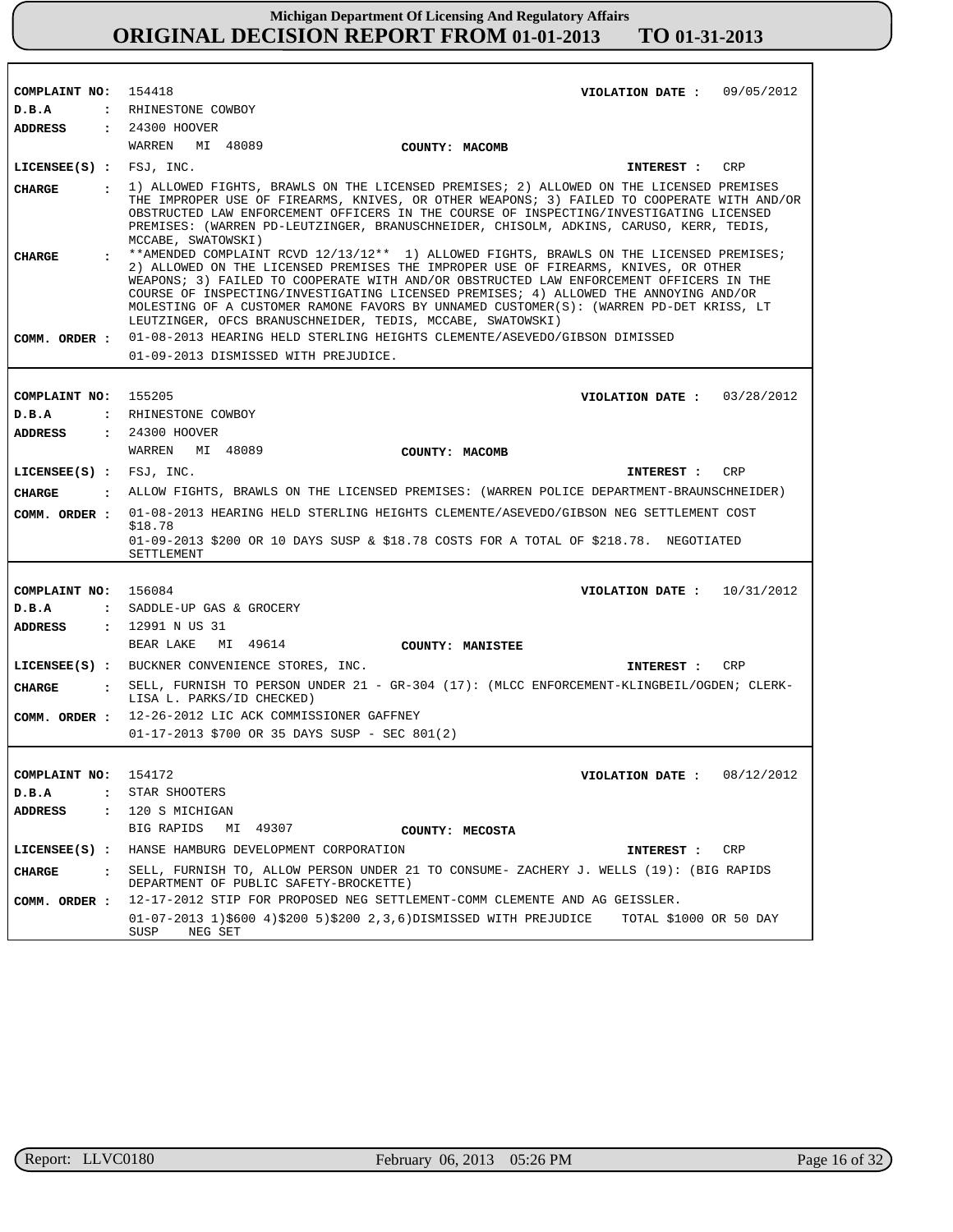| COMPLAINT NO: 156421        | VIOLATION DATE: $12/18/2012$                                                                                                                                                                                                                                                                                                                                                                                                                                                                                        |
|-----------------------------|---------------------------------------------------------------------------------------------------------------------------------------------------------------------------------------------------------------------------------------------------------------------------------------------------------------------------------------------------------------------------------------------------------------------------------------------------------------------------------------------------------------------|
| D.B.A                       | : LIGHTHOUSE PUB                                                                                                                                                                                                                                                                                                                                                                                                                                                                                                    |
| <b>ADDRESS : N8241 M 35</b> | CEDAR RIVER MI 49887                                                                                                                                                                                                                                                                                                                                                                                                                                                                                                |
|                             | COUNTY: MENOMINEE                                                                                                                                                                                                                                                                                                                                                                                                                                                                                                   |
| LICENSEE(S) : JIMTOWN LLC   | INTEREST : LLC                                                                                                                                                                                                                                                                                                                                                                                                                                                                                                      |
| CHARGE                      | : NSF CHECK \$284.55 ** NSF OUTSTANDING**                                                                                                                                                                                                                                                                                                                                                                                                                                                                           |
|                             | COMM. ORDER : 01-22-2013 LIC ACK COMMISSIONER GAFFNEY                                                                                                                                                                                                                                                                                                                                                                                                                                                               |
|                             | 01-29-2013 50.00 FURTHER THE COMMISSIONER ORDERS THAT ALL LICENSES AND PERMITS ISSUED BY<br>THE COMMISSION TO THIS LICENSEE AT THE ABOVE NAMED LOCATION BE SUSPENDED IF THE ABOVE<br>DISHONORED CHECK, SERVICE CHARGES, AND TOTAL FINE PREVIOUSLY AND CURRENTLY DUE, ARE NOT<br>PAID WITHIN FORTY-FIVE DAYS FROM THE MAILING OF THIS ORDER. THIS SUSPENSION SHALL REMAIN<br>IN EFFECT UNTIL THE LICENSEE IS IN COMPLIANCE WITH THIS ORDER OR THE LICENSES AND PERMITS<br>ARE TERMINATED, PURUSANT TO RULE 436.1107. |
|                             |                                                                                                                                                                                                                                                                                                                                                                                                                                                                                                                     |
| COMPLAINT NO: 155213        | VIOLATION DATE: $10/18/2012$                                                                                                                                                                                                                                                                                                                                                                                                                                                                                        |
| D.B.A                       | : TIZ IT BAR                                                                                                                                                                                                                                                                                                                                                                                                                                                                                                        |
| ADDRESS                     | : R 1 4562 N EASTMAN                                                                                                                                                                                                                                                                                                                                                                                                                                                                                                |
|                             | MIDLAND MI 48640<br>COUNTY: MIDLAND                                                                                                                                                                                                                                                                                                                                                                                                                                                                                 |
|                             | LICENSEE(S) : B. L. YORK, INCORPORATED<br>CRP<br>INTEREST :                                                                                                                                                                                                                                                                                                                                                                                                                                                         |
| CHARGE                      | : 1) SOLD OR FURNISHED ALCOHOL TO MINOR B. WEBSTER (20); 2) ALLOWED MINOR TO CONSUME; 3)<br>SOLD OR FURNISHED ALCOHOL TO INTOX PERSON, B. WEBSTER; 4) ALLOWED INTOX PERSON TO CONSUMR;<br>5) ALLOWED INTOX PERSON TO FREOUENT OR LOITER : (MIDLAND COUNTY SD-HALL/GREEN)                                                                                                                                                                                                                                            |
|                             | COMM. ORDER : 01-02-2013 LIC ACK COMMISSIONER GAFFNEY                                                                                                                                                                                                                                                                                                                                                                                                                                                               |
|                             | $01-29-2013$ 1)\$400 2)\$100 3)\$300 4)\$100 5)\$100 801(2) TOTAL \$1000 OR 50 DAY SUSP                                                                                                                                                                                                                                                                                                                                                                                                                             |
|                             |                                                                                                                                                                                                                                                                                                                                                                                                                                                                                                                     |
| COMPLAINT NO: 154397        | VIOLATION DATE: $09/01/2012$                                                                                                                                                                                                                                                                                                                                                                                                                                                                                        |
| D.B.A                       | : OSCARS                                                                                                                                                                                                                                                                                                                                                                                                                                                                                                            |
| ADDRESS                     | : 140 E MAIN                                                                                                                                                                                                                                                                                                                                                                                                                                                                                                        |
|                             |                                                                                                                                                                                                                                                                                                                                                                                                                                                                                                                     |
|                             | MI 48642<br>MIDLAND<br>COUNTY: MIDLAND                                                                                                                                                                                                                                                                                                                                                                                                                                                                              |
|                             | LICENSEE(S) : OSCARS RESTAURANT & ENTERTAINMENT, LLC<br>INTEREST : LLC                                                                                                                                                                                                                                                                                                                                                                                                                                              |
| CHARGE                      | : 1) SOLD OR FURNISHED ALCOHOL TO INTOX PERSON, CHAD FOX; 2) ALLOWED INTOX PERSON TO<br>CONSUME; 3) ALLOWED INTOX PERSON TO FREQUENT OR : (MIDLAND POLICE DEPARTMENT-TAIT)                                                                                                                                                                                                                                                                                                                                          |
| COMM. ORDER :               | 01-03-2013 HEARING HELD SWARTZ CREEK GAFFNEY/HALL/DECLERCQ NEG SETTLEMENT                                                                                                                                                                                                                                                                                                                                                                                                                                           |
|                             | 01-10-2013 3 CHARGES ALL DISMISSED WITH PREJUDICE COMBINED WITH 2-154937 1)\$300, 2-3)\$150<br>EACH FOR A TOTAL OF \$600 OR 30 DAYS SUSP. NEGOTIATED SETTLEMENT                                                                                                                                                                                                                                                                                                                                                     |
|                             |                                                                                                                                                                                                                                                                                                                                                                                                                                                                                                                     |
| COMPLAINT NO: 154937        | VIOLATION DATE: 10/06/2012                                                                                                                                                                                                                                                                                                                                                                                                                                                                                          |
| D.B.A                       | : OSCARS                                                                                                                                                                                                                                                                                                                                                                                                                                                                                                            |
| <b>ADDRESS</b>              | : 140 E MAIN                                                                                                                                                                                                                                                                                                                                                                                                                                                                                                        |
|                             | MIDLAND MI 48642<br>COUNTY: MIDLAND                                                                                                                                                                                                                                                                                                                                                                                                                                                                                 |
|                             | LICENSEE(S) : OSCARS RESTAURANT & ENTERTAINMENT, LLC<br>INTEREST : LLC                                                                                                                                                                                                                                                                                                                                                                                                                                              |
| <b>CHARGE</b>               | : 1) SOLD OR FURNISHED ALCOHOL TO INTOX PERSON, JACOB SCHIERBEEK; 2) ALLOWED INTOX PERSON TO<br>CONSUME; 3) ALLOWED INTOX PERSON TO FREQUENT/LOITER : (MIDLAND POLICE DEPARTMENT-SOKOL)                                                                                                                                                                                                                                                                                                                             |
|                             | COMM. ORDER : 01-03-2013 HEARING HELD SWARTZ CREEK GAFFNEY/HALL/DECLERCQ NEG SETTLEMENT                                                                                                                                                                                                                                                                                                                                                                                                                             |
|                             | 01-10-2013 1)\$300, 2-3)\$150 EACH COMBINED WITH 2-154397, 3 CHARGES ALL DISMISSED WITH                                                                                                                                                                                                                                                                                                                                                                                                                             |
|                             | PREJUDICE FOR A TOTAL OF \$600 OR 30 DAYS SUSP. NEGOTIATED SETTLEMENT                                                                                                                                                                                                                                                                                                                                                                                                                                               |
|                             |                                                                                                                                                                                                                                                                                                                                                                                                                                                                                                                     |
| COMPLAINT NO: 155476        | VIOLATION DATE: $10/23/2012$                                                                                                                                                                                                                                                                                                                                                                                                                                                                                        |
| D.B.A                       | : ERIE GROCERY STORE                                                                                                                                                                                                                                                                                                                                                                                                                                                                                                |
| ADDRESS                     | : 9875 S DIXIE                                                                                                                                                                                                                                                                                                                                                                                                                                                                                                      |
|                             | ERIE<br>MI 48133<br>COUNTY: MONROE                                                                                                                                                                                                                                                                                                                                                                                                                                                                                  |
|                             | LICENSEE(S) : ERIE GROCERY STORE, INC.<br>INTEREST : CRP                                                                                                                                                                                                                                                                                                                                                                                                                                                            |
| CHARGE                      | . NSF CHECK (1056.17) ** NSF CHECK PAID 11/14**                                                                                                                                                                                                                                                                                                                                                                                                                                                                     |
|                             | COMM. ORDER : 12-04-2012 LIC ACK COMMISSIONERCLEMENTE                                                                                                                                                                                                                                                                                                                                                                                                                                                               |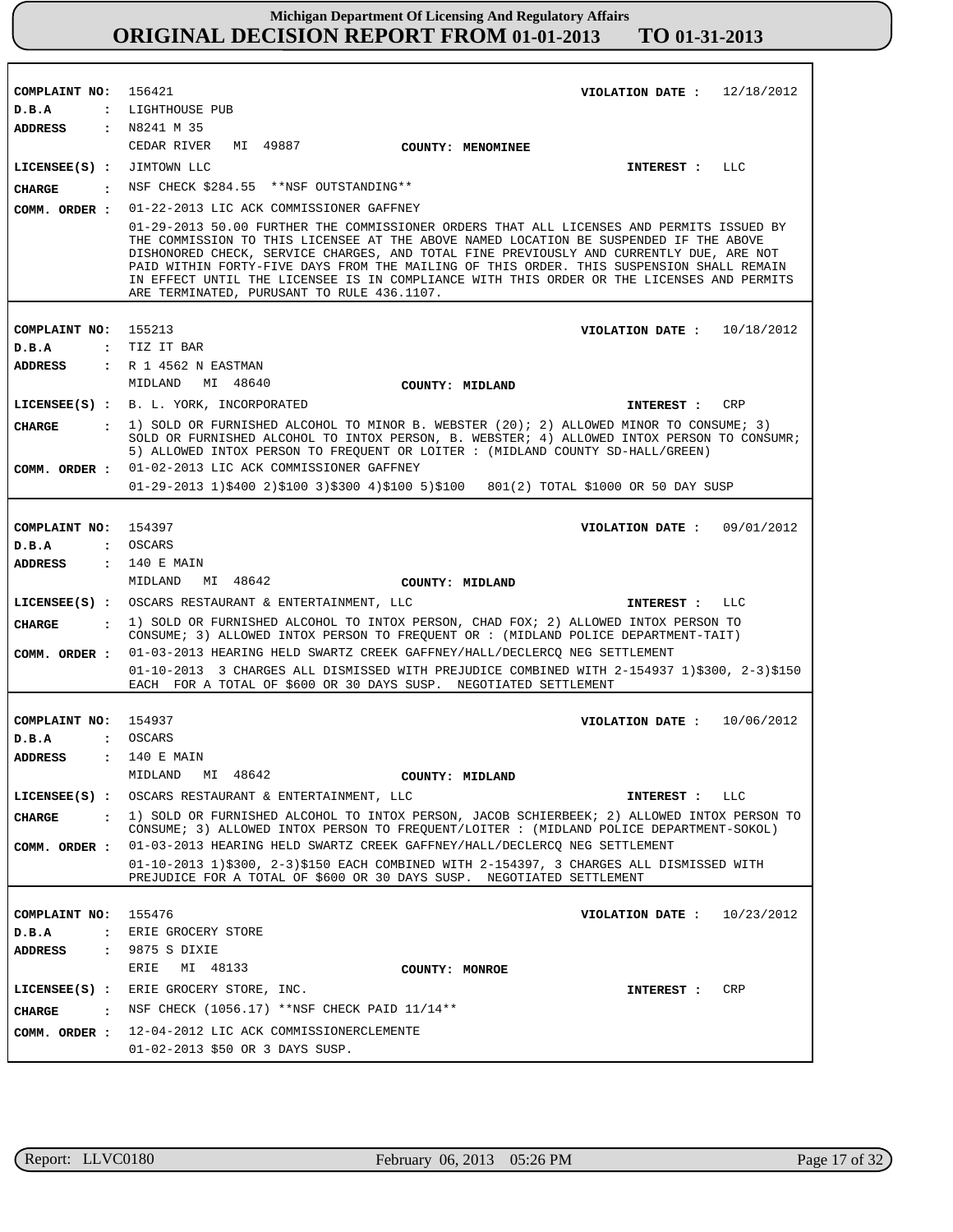| COMPLAINT NO:                 | 155492<br>VIOLATION DATE : $10/25/2012$                                                                                                                                               |
|-------------------------------|---------------------------------------------------------------------------------------------------------------------------------------------------------------------------------------|
| D.B.A                         | : BLODGETT OIL COMPANY-CARSON CITY SHELL                                                                                                                                              |
| ADDRESS                       | : 105 E MAIN                                                                                                                                                                          |
|                               | CARSON CITY<br>MI 48811<br>COUNTY: MONTCALM                                                                                                                                           |
|                               | LICENSEE(S) : BLODGETT OIL COMPANY, INC.<br>INTEREST : CRP                                                                                                                            |
| CHARGE                        | : SELL, FURNISH TO PERSON UNDER 21 - GR 300 (19): (MLCC ENFORCEMENT-MANN; CLERK-KEVIN A.                                                                                              |
|                               | FICK/ID CHECKED)                                                                                                                                                                      |
|                               | COMM. ORDER : 12-14-2012 LIC ACK COMMISSIONER GAFFNEY                                                                                                                                 |
|                               | 01-10-2013 \$500 OR 25 DAY SUSP 801(2)                                                                                                                                                |
|                               |                                                                                                                                                                                       |
| COMPLAINT NO: 155491          | VIOLATION DATE: $10/25/2012$                                                                                                                                                          |
| D.B.A                         | : CRYSTAL QUICK STOP                                                                                                                                                                  |
| ADDRESS                       | : 307 S MAIN                                                                                                                                                                          |
|                               | CRYSTAL MI 48818<br><b>COUNTY: MONTCALM</b>                                                                                                                                           |
|                               | LICENSEE(S) : CRYSTAL QUICK STOP, INC.<br>CRP<br>INTEREST :                                                                                                                           |
| CHARGE                        | : 1) SELL, FURNISH TO PERSON UNDER 21 - GR-300 (19); 2) ALLOW NARCOTICS PARAPHERNALIA TO BE                                                                                           |
|                               | USED, STORE, EXCHANGED, OR SOLD ON THE LICENSED PREMISES, SPECIFICALLY: KEY CHAIN PIPES:                                                                                              |
|                               | (MLCC ENFORCEMENT-MANN/HAYWOOD; CLERK-MELINDA ANN ARNTZ/ID CHECKED)                                                                                                                   |
| COMM. ORDER :                 | 12-20-2012 LIC ACK COMMISSIONER GAFFNEY                                                                                                                                               |
|                               | $01-10-2013$ 1)\$700 SEC 801(2), 2)\$200 FOR A TOTAL OF \$900 OR 45 DAYS SUSP. THE COMMISSIONER<br>ALSO ORDERS THE ENFORCEMENT DIVISION TO IN ACCORDANCE WITH THE LAW, DISPOSE OF THE |
|                               | EVIDENCE SEIZED DURING THIS INVESTIGATION.O                                                                                                                                           |
|                               |                                                                                                                                                                                       |
| COMPLAINT NO: 156157          | VIOLATION DATE: $11/30/2012$                                                                                                                                                          |
| D.B.A                         | : A.J.'S MEAT MARKET & FOODS                                                                                                                                                          |
| ADDRESS                       | : 8950 E HOWARD CITY EDMORE                                                                                                                                                           |
|                               | VESTABURG<br>MI 48891<br>COUNTY: MONTCALM                                                                                                                                             |
|                               | LICENSEE(S) : A.J.'S MEAT MARKET AND FOODS, L.L.C.<br>INTEREST : LLC                                                                                                                  |
|                               |                                                                                                                                                                                       |
| CHARGE                        | $\cdot$ NSF CHECK \$354.36 **NSF PAID 12/18/12**                                                                                                                                      |
| COMM. ORDER :                 | 01-07-2013 LIC ACK COMMISSIONERCLEMENTE                                                                                                                                               |
|                               | 01-15-2013 \$50 OR 3 DAY SUSP                                                                                                                                                         |
|                               |                                                                                                                                                                                       |
| COMPLAINT NO: 156190          | VIOLATION DATE: $12/14/2012$                                                                                                                                                          |
| D.B.A                         | : LATITUDES MARKET                                                                                                                                                                    |
| ADDRESS                       | : 3200 LAKESHORE                                                                                                                                                                      |
|                               | MUSKEGON<br>MI 49441<br>COUNTY: MUSKEGON                                                                                                                                              |
|                               | LICENSEE(S) : TYLER ENTERPRISES, LLC<br>INTEREST : LLC                                                                                                                                |
| CHARGE                        | SALE TO MINOR DECOY TRIPP (18) : (MUSKEGON PD-OFCS DEHOAG, HIBBARD/CLERK TONYA M<br>MITCHELL/ID NOT CHECKED)                                                                          |
| COMM. ORDER :                 | 01-17-2013 LIC ACK COMMISSIONER GAFFNEY                                                                                                                                               |
|                               | $01-29-2013$ \$500 OR 25 DAYS SUSP - SEC 801(2)                                                                                                                                       |
|                               |                                                                                                                                                                                       |
| COMPLAINT NO:                 | 156188<br>12/14/2012<br>VIOLATION DATE :                                                                                                                                              |
| D.B.A<br>$\ddot{\phantom{a}}$ | DOWNTOWN MARKET                                                                                                                                                                       |
| <b>ADDRESS</b>                | : 45 E MUSKEGON                                                                                                                                                                       |
|                               | MUSKEGON<br>MI 49440<br>COUNTY: MUSKEGON                                                                                                                                              |
|                               |                                                                                                                                                                                       |
|                               | $LICENSEE(S)$ : ALMAJEED, INC.<br>INTEREST :<br>CRP                                                                                                                                   |
| <b>CHARGE</b>                 | SALE TO MINOR DECOY KRYE (18) : (MUSKEGON PD-OFCS LAMSMA, FORT/CLERK SAMIR ISAAO-KHODER/ID<br>$\mathbf{r}$<br>CHECKED)                                                                |
| COMM. ORDER :                 | 01-09-2013 LIC ACK COMMISSIONER GAFFNEY                                                                                                                                               |
|                               | $01-17-2013$ \$500 OR 25 DAYS SUSP - SEC 801(2)                                                                                                                                       |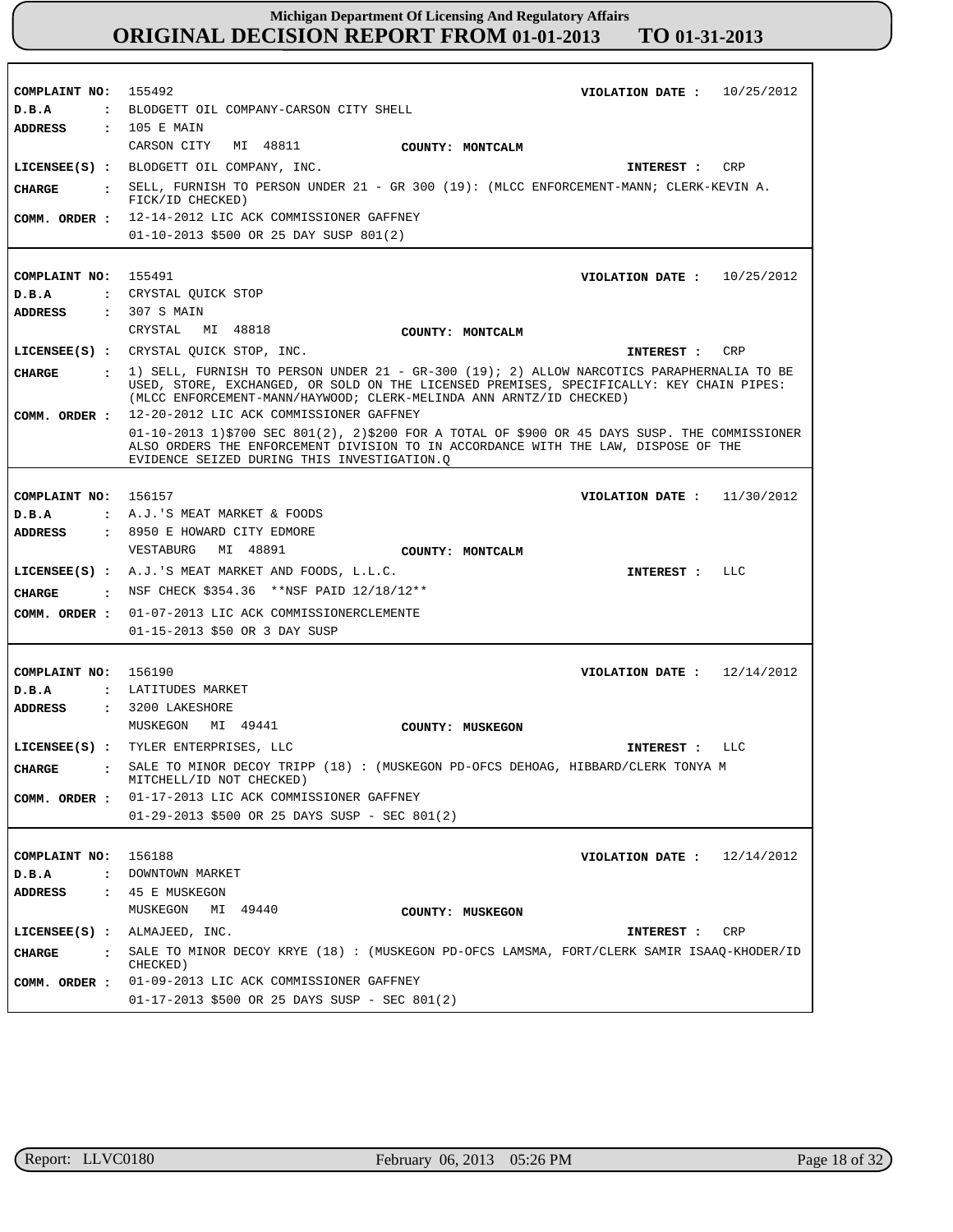| COMPLAINT NO: 156258<br>D.B.A | VIOLATION DATE: $12/13/2012$<br>: YOUR BAR                                                                                                                 |
|-------------------------------|------------------------------------------------------------------------------------------------------------------------------------------------------------|
| ADDRESS                       | : 5490 E APPLE<br>MUSKEGON MI 49442<br>COUNTY: MUSKEGON                                                                                                    |
|                               | LICENSEE(S) : DEAN AND THELMA'S CORPORATION<br><b>CRP</b><br>INTEREST :                                                                                    |
| CHARGE                        | : NSF \$303.54 **NSF PAID 1/7/13**                                                                                                                         |
| COMM. ORDER :                 | 01-14-2013 LIC ACK COMMISSIONER GAFFNEY                                                                                                                    |
|                               | 01-29-2013 \$100 EACH COMB W/2-156259 TOTAL \$200 OR 10 DAY SUSP                                                                                           |
| COMPLAINT NO: 156259          |                                                                                                                                                            |
| D.B.A                         | VIOLATION DATE: $12/13/2012$<br>: YOUR BAR                                                                                                                 |
| ADDRESS                       | $: 5490$ E APPLE                                                                                                                                           |
|                               | MUSKEGON MI 49442<br>COUNTY: MUSKEGON                                                                                                                      |
|                               | LICENSEE(S) : DEAN AND THELMA'S CORPORATION<br>CRP<br>INTEREST :                                                                                           |
| CHARGE                        | $\cdot$ NSF \$655.18 **NSF PAID 1/7/13**                                                                                                                   |
|                               | COMM. ORDER : 01-14-2013 LIC ACK COMMISSIONER                                                                                                              |
|                               | 01-29-2013 \$100 EACH COMB W/2-156258 TOTAL \$200 OR 10 DAY SUSP                                                                                           |
|                               |                                                                                                                                                            |
| COMPLAINT NO: 156102          | VIOLATION DATE: $11/16/2012$                                                                                                                               |
| D.B.A                         | : BOOYAHS                                                                                                                                                  |
| ADDRESS                       | $\cdot$ 6022 HARVEY STE C & D                                                                                                                              |
|                               | MUSKEGON HEIGHTS MI 49444<br>COUNTY: MUSKEGON                                                                                                              |
|                               | $LICENSEE(S)$ : DW EATERY, INC.<br>CRP<br>INTEREST :                                                                                                       |
|                               |                                                                                                                                                            |
| CHARGE                        | : SELL TO MINOR DECOYS GR-306 (20) AND GR-307 (19) : (LCC INVS MULDER AND ANDERSON/SARA<br>MARIE CHAMBERS/ID NOT CHECKED)                                  |
|                               | COMM. ORDER : 01-07-2013 LIC ACK COMMISSIONERCLEMENTE                                                                                                      |
|                               | 01-15-2013 \$250 EACH TOTAL \$500 OR 25 DAY SUSP 801(2)                                                                                                    |
|                               |                                                                                                                                                            |
| COMPLAINT NO: 156168          | VIOLATION DATE: $12/06/2012$                                                                                                                               |
| D.B.A                         | : GAREE'S PIZZERIA & DELI                                                                                                                                  |
| ADDRESS                       | : 2561 LAPEER                                                                                                                                              |
|                               | AUBURN HILLS MI 48326<br>COUNTY: OAKLAND                                                                                                                   |
|                               | LICENSEE(S) : MC MINN, GARY R<br>IND<br>INTEREST :                                                                                                         |
| CIIARGE<br>$\sim$ 1.          | SALE TO MINOR DECOY RICKARD (19) : (AUBURN HILLS PD-OFCRS BECKER, MILLER/CLERK KENNETH N<br>SWITALSKI/ID NOT CHECKED)                                      |
|                               | COMM. ORDER : 01-17-2013 LIC ACK COMMISSIONER GAFFNEY                                                                                                      |
|                               | $01-29-2013$ 3 DAYS SUSP, \$1000 OR 50 DAYS SUSP - SEC 801(2).                                                                                             |
|                               |                                                                                                                                                            |
| COMPLAINT NO:                 | 154802<br>VIOLATION DATE: $09/25/2012$                                                                                                                     |
| D.B.A<br>$\cdot$ :            | THE TOWNSEND                                                                                                                                               |
| ADDRESS<br>$\sim$ :           | 100 TOWNSEND                                                                                                                                               |
|                               | BIRMINGHAM<br>MI 48009<br>COUNTY: OAKLAND                                                                                                                  |
| $LICENSEE(S)$ :               | THC INVESTORS LIMITED PARTNERSHIP<br>INTEREST : LTP                                                                                                        |
| <b>CHARGE</b><br>$\mathbf{r}$ | SELL, FURNISH TO PERSON UNDER 21 - DECOY REDMOND (17): (BIRMINGHAM POLICE DEPARTMENT-<br>HALL/LYON; BARTENDER-CHARLES W. KRAMER/NO ID CHECKED)             |
| COMM. ORDER :                 | 01-09-2013 HEARING HELD SOUTHFIELD CLEMENTE/MCDOWELL/GIBSON COST \$28.95<br>01-09-2013 \$700 OR 35 DAY SUSP & \$28.95 W/FEES TOTAL \$728.95 801(2) NEG SET |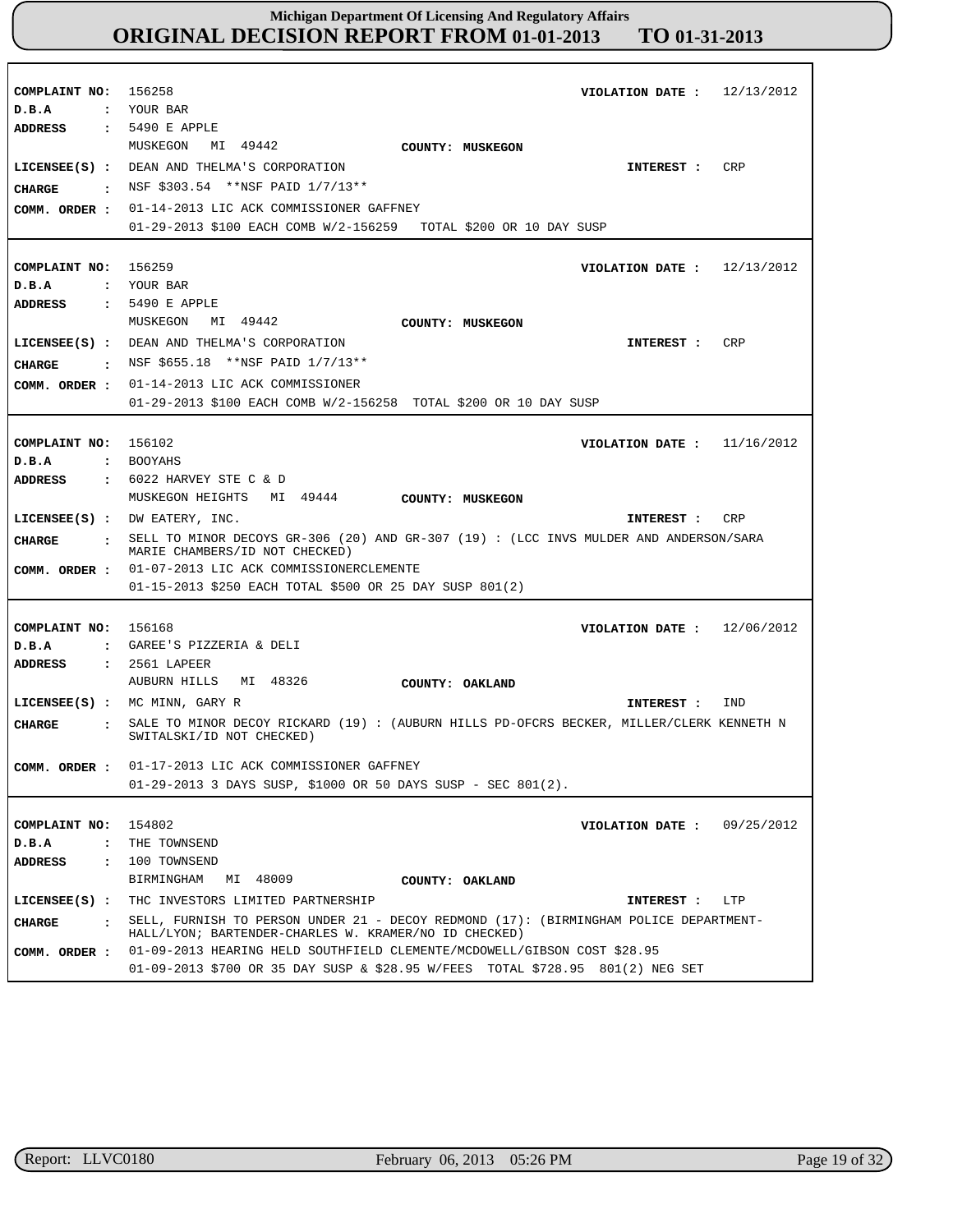| COMPLAINT NO:                 | 154800<br>VIOLATION DATE: $09/24/2012$                                                                                        |
|-------------------------------|-------------------------------------------------------------------------------------------------------------------------------|
| D.B.A<br>$\ddot{\cdot}$       | CHURCHILL'S BISTRO/CIGAR BAR                                                                                                  |
| ADDRESS                       | : 116-118 S OLD WOODWARD                                                                                                      |
|                               | MI 48009<br>BIRMINGHAM<br>COUNTY: OAKLAND                                                                                     |
|                               | LICENSEE(S) : CHURCHILL'S CIGAR SHOP, INC.<br>CRP<br>INTEREST :                                                               |
| <b>CHARGE</b>                 | : SELL, FURNISH TO PERSON UNDER 21 - DECOY TROSZAK (17): (BIRMINGHAM POLICE DEPARTMENT-                                       |
|                               | HALL/LYON; BARTENDER-BYRON C. MILLER/ID CHECKED)                                                                              |
| COMM. ORDER :                 | 01-09-2013 HEARING HELD SOUTHFIELD CLEMENTE/MCDOWELL/GIBSON NEG SETTLEMENT COST \$28.95                                       |
|                               | 01-09-2013 \$750 OR 37 DAY SUSP \$28.95 W/FEES TOTAL \$778.95 801(2) NEG SET                                                  |
|                               |                                                                                                                               |
| COMPLAINT NO:                 | 155228<br>VIOLATION DATE : $10/01/2012$                                                                                       |
| D.B.A                         | : RUSTY BUCKET CORNER TAVERN                                                                                                  |
| <b>ADDRESS</b>                | : 42874 WOODWARD                                                                                                              |
|                               |                                                                                                                               |
|                               | MI 48304<br>BLOOMFIELD HILLS<br>COUNTY: OAKLAND                                                                               |
|                               | LICENSEE(S) : CALIMIRA, LLC (AN OHIO LIMITED LIABILITY COMPANY)<br>INTEREST : LLC                                             |
| <b>CHARGE</b>                 | : ADVERTISED ALCOHOLIC LIQUOR, SPECIFICALLY: USING STELLA ARTOIS LOGOED GLASSWARE TO SERVE                                    |
|                               | CUSTOMERS WITHOUT HAVING A WRITTEN ORDER OF THE COMMISSION: (MLCC ENFORCEMENT-JONES)                                          |
| COMM. ORDER :                 | 12-20-2012 LIC ACK COMMISSIONER GAFFNEY                                                                                       |
|                               | 01-17-2013 \$50 OR 3 DAY SUSP                                                                                                 |
|                               |                                                                                                                               |
| COMPLAINT NO:                 | 156019<br>VIOLATION DATE: $11/03/2012$                                                                                        |
| D.B.A                         | : ORCHARD TEN QUALITY FOODS                                                                                                   |
| <b>ADDRESS</b>                | : 24065 ORCHARD LAKE                                                                                                          |
|                               | FARMINGTON<br>MI 48336<br>COUNTY: OAKLAND                                                                                     |
|                               |                                                                                                                               |
|                               |                                                                                                                               |
| $LICENSEE(S)$ : ILAN, INC.    | INTEREST : CRP                                                                                                                |
| CHARGE                        | : 1) SELL, FURNISH TO PERSON UNDER 21 - X-224 (18): (MLCC ENFORCEMENT-COLEMAN/TOMA; CLERK-<br>LAURA MCGAHAN/ID CHECKED)       |
| COMM. ORDER :                 | 01-14-2013 LIC ACK COMMISSIONER GAFFNEY                                                                                       |
|                               | 01-17-2013 \$600 OR 30 DAY SUSP 801(2)                                                                                        |
|                               |                                                                                                                               |
|                               |                                                                                                                               |
| COMPLAINT NO:                 | 155741<br>VIOLATION DATE: $11/15/2012$                                                                                        |
| D.B.A<br>$\mathbf{r}$         | WOODWARD IMPERIAL                                                                                                             |
| <b>ADDRESS</b>                | : 22828- 22830 WOODWARD                                                                                                       |
|                               | FERNDALE<br>MI 48220<br>COUNTY: OAKLAND                                                                                       |
|                               | LICENSEE $(s)$ : LOCAL 241, LLC<br>INTEREST : LLC                                                                             |
| CHARGE<br>$\mathbf{r}$        | FAILED, REFUSED OR NEGLECTED TO OBEY A WRITTEN ORDER OF THE COMMISSION DATED 05-02-2012                                       |
|                               | BY FAILING TO PROVIDE PROOF OF SUCCESSFUL COMPLETION OF AN ALCOHOL SERVER TRAINING PROGRAM                                    |
|                               | APPROVED BY THE COMMISSION WITHIN 180 DAYS OF THE ISSUANCE OF THE LICENSE: 05-14-2012 :<br>(MLCC SERVER TRAINING COORDINATOR) |
| COMM. ORDER :                 | 01-03-2013 LIC ACK COMMISSIONER CLEMENTE                                                                                      |
|                               | 01-07-2013 \$100 OR 5 DAY SUSP                                                                                                |
|                               |                                                                                                                               |
|                               |                                                                                                                               |
| COMPLAINT NO:                 | 155198<br>10/23/2012<br>VIOLATION DATE :                                                                                      |
| D.B.A<br>$\ddot{\phantom{a}}$ | SPRINGHILL SUITES MARRIOTT                                                                                                    |
| <b>ADDRESS</b>                | $: 4919$ N INTERPARK                                                                                                          |
|                               | LAKE ORION<br>MI 48359<br>COUNTY: OAKLAND                                                                                     |
| $LICENSEE(S)$ :               | ORION HOTEL, LLC<br>INTEREST : LLC                                                                                            |
| <b>CHARGE</b><br>$\mathbf{r}$ | SELL, FURNISH TO PERSON UNDER 21 - CI 151202 (18): (OAKLAND COUNTY SHERIFF DEPARTMENT-                                        |
|                               | HUSTON; CLERK-DARWAYNE A. FLUKER/NO ID CHECKED)                                                                               |
| COMM. ORDER :                 | 01-08-2013 LIC ACK COMMISSIONER GAFFNEY<br>$01-17-2013$ \$500 OR 25 DAYS SUSP - SEC 801(2)                                    |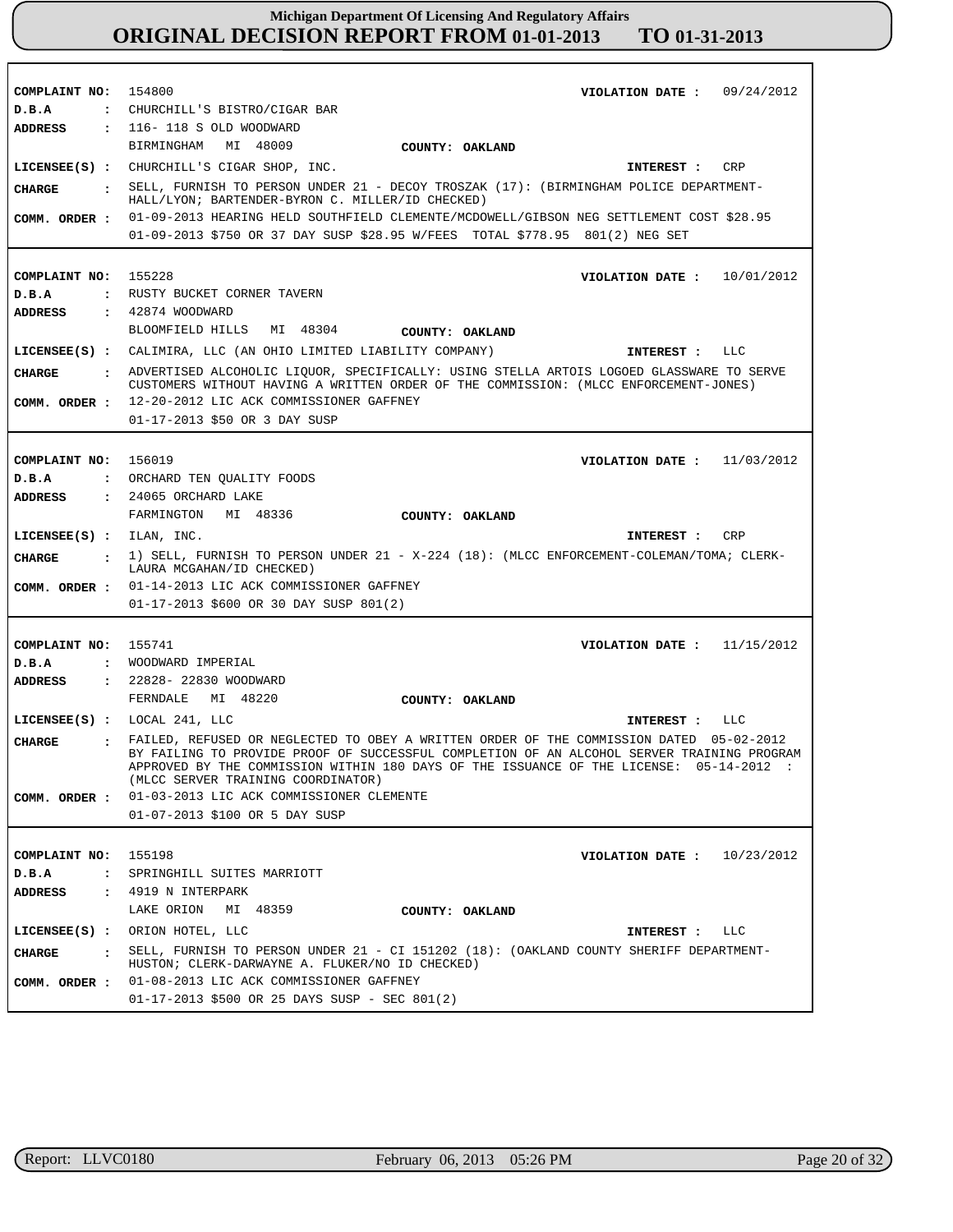| COMPLAINT NO:<br>D.B.A                                                   | 156086<br>11/23/2012<br>VIOLATION DATE :<br>: BOMBAY PARTY SHOPPE                                                                                                                                                                                                                                                                                                                                                                                                                                                                                                                                |
|--------------------------------------------------------------------------|--------------------------------------------------------------------------------------------------------------------------------------------------------------------------------------------------------------------------------------------------------------------------------------------------------------------------------------------------------------------------------------------------------------------------------------------------------------------------------------------------------------------------------------------------------------------------------------------------|
| <b>ADDRESS</b><br><b>CHARGE</b><br>$\ddot{\phantom{a}}$<br>COMM. ORDER : | $: 130$ E ELEVEN MILE<br>MADISON HEIGHTS<br>MI 48071<br>COUNTY: OAKLAND<br>CRP<br>LICENSEE(S) : BOMBAY PARTY SHOPPE, INC.<br>INTEREST :<br>NSF CHECK \$3540.71 **NSF PAID 12/11/12**<br>01-08-2013 LIC ACK COMMISSIONERCLEMENTE<br>01-15-2013 \$150 OR 8 DAY SUSP                                                                                                                                                                                                                                                                                                                                |
| COMPLAINT NO:<br>D.B.A                                                   | 155866<br>VIOLATION DATE: $11/19/2012$<br>: WILSON'S MARKET                                                                                                                                                                                                                                                                                                                                                                                                                                                                                                                                      |
| <b>ADDRESS</b>                                                           | : 901 E ELEVEN MILE<br>ROYAL OAK<br>MI 48067<br>COUNTY: OAKLAND<br>LICENSEE(S) : WILSON'S MARKET, INC.<br>CRP<br>INTEREST :                                                                                                                                                                                                                                                                                                                                                                                                                                                                      |
| <b>CHARGE</b><br>COMM. ORDER :                                           | : NSF CHECK \$1584.14<br>12-14-2012 LIC ACK COMMISSIONERCLEMENTE<br>01-02-2013 DISMISSED                                                                                                                                                                                                                                                                                                                                                                                                                                                                                                         |
| COMPLAINT NO:<br>D.B.A<br>$\ddot{\cdot}$                                 | 155269<br>VIOLATION DATE : $10/18/2012$<br>2BOOLI                                                                                                                                                                                                                                                                                                                                                                                                                                                                                                                                                |
| <b>ADDRESS</b>                                                           | : SW CORNER BIG BEAVER & ROCHESTER SPACE A-120<br>TROY MI 48083<br>COUNTY: OAKLAND                                                                                                                                                                                                                                                                                                                                                                                                                                                                                                               |
| LICENSEE(S) :<br><b>CHARGE</b>                                           | 2BOOLI, INC.<br>CRP<br>INTEREST :<br>FAILED, REFUSED OR NEGLECTED TO OBEY A WRITTEN ORDER OF THE COMMISSION DATED 04-06-2012<br>BY FAILING TO PROVIDE PROOF OF SUCCESSFUL COMPLETION OF AN ALCOHOL SERVER TRAINING PROGRAM<br>APPROVED BY THE COMMISSION WITHIN 180 DAYS OF THE ISSUANCE OF THE LICENSE: 04-17-2012 :<br>(MLCC SERVER TRAINING COORDINATOR)                                                                                                                                                                                                                                      |
| COMM. ORDER :                                                            | 01-15-2013 HEARING HELD SOUTHFIELD CLEMENTE/MOODY-FREEZA/GIBSON RULE 15(D)<br>01-18-2013 \$100 OR 5 DAY SUSP                                                                                                                                                                                                                                                                                                                                                                                                                                                                                     |
| COMPLAINT NO:                                                            | 156031<br>11/13/2012<br>VIOLATION DATE :                                                                                                                                                                                                                                                                                                                                                                                                                                                                                                                                                         |
| D.B.A<br>$\ddot{\cdot}$<br><b>ADDRESS</b>                                | EL PATIO MEXICAN RESTAURANT<br>: 2891 E BIG BEAVER<br>MI 48083<br>TROY<br>COUNTY: OAKLAND                                                                                                                                                                                                                                                                                                                                                                                                                                                                                                        |
|                                                                          | LICENSEE(S) : EL PATIO IV LLC<br>LLC<br>INTEREST :<br>1) SELL, FURNISH TO PERSON UNDER 21 - DECOY BRENNAN (19): (TROY POLICE DEPARTMENT-                                                                                                                                                                                                                                                                                                                                                                                                                                                         |
| <b>CHARGE</b><br>$\ddot{\phantom{a}}$<br>COMM. ORDER :                   | JULIAN/RACZKA/STOPCZYNSKI; SERVER-RAFAEL DELAPAZ/NO ID CHECKED)<br>01-04-2013 LIC ACK COMMISSIONERCLEMENTE<br>01-15-2013 \$500 OR 25 DAY SUSP 801(2)                                                                                                                                                                                                                                                                                                                                                                                                                                             |
| COMPLAINT NO:                                                            | VIOLATION DATE: $08/29/2012$<br>154497                                                                                                                                                                                                                                                                                                                                                                                                                                                                                                                                                           |
| D.B.A<br>$\ddot{\phantom{a}}$<br>ADDRESS<br>$\ddot{\cdot}$               | 336 JOHN R<br>MI 48083<br>TROY<br>COUNTY: OAKLAND                                                                                                                                                                                                                                                                                                                                                                                                                                                                                                                                                |
| $LICENSEE(S)$ :                                                          | SIMBAD, INC.<br>CRP<br><b>INTEREST :</b>                                                                                                                                                                                                                                                                                                                                                                                                                                                                                                                                                         |
| CHARGE                                                                   | : NSF CHECK \$2037.55                                                                                                                                                                                                                                                                                                                                                                                                                                                                                                                                                                            |
| COMM. ORDER :                                                            | 12-10-2012 HEARING HELD SOUTHFIELD MOURNING/ASEVEDO/GIBSON RULE 15(E)<br>01-15-2013 200.00 FURTHER, THE COMM ORDERS THAT ALL LICENSES AND PERMITS BE SUSPENDED IF<br>THE DISHONORED CHECK, SERVICE CHARGES AND TOTAL FINE PREVIOUSLY AND CURRENTLY DUE ARE NOT<br>PAID WITHIN 45 DAYS FROM THE MAILING DATE OF THIS ORDER. THE SUSPENSION SHALL REMAIN IN<br>EFFECT UNTIL THE LICENSEE IS IN COMPLIANCE WITH THIS ORDER OR THE LICENSES ARE TERMINATED<br>PURSUANT TO RULE 436.1107. FURTHER THE ALJ ORDERS THE LICENSEE TO CASH STATUS FOR A PERIOD<br>OF 6 MONTHS FROM THE DATE OF THIS ORDER. |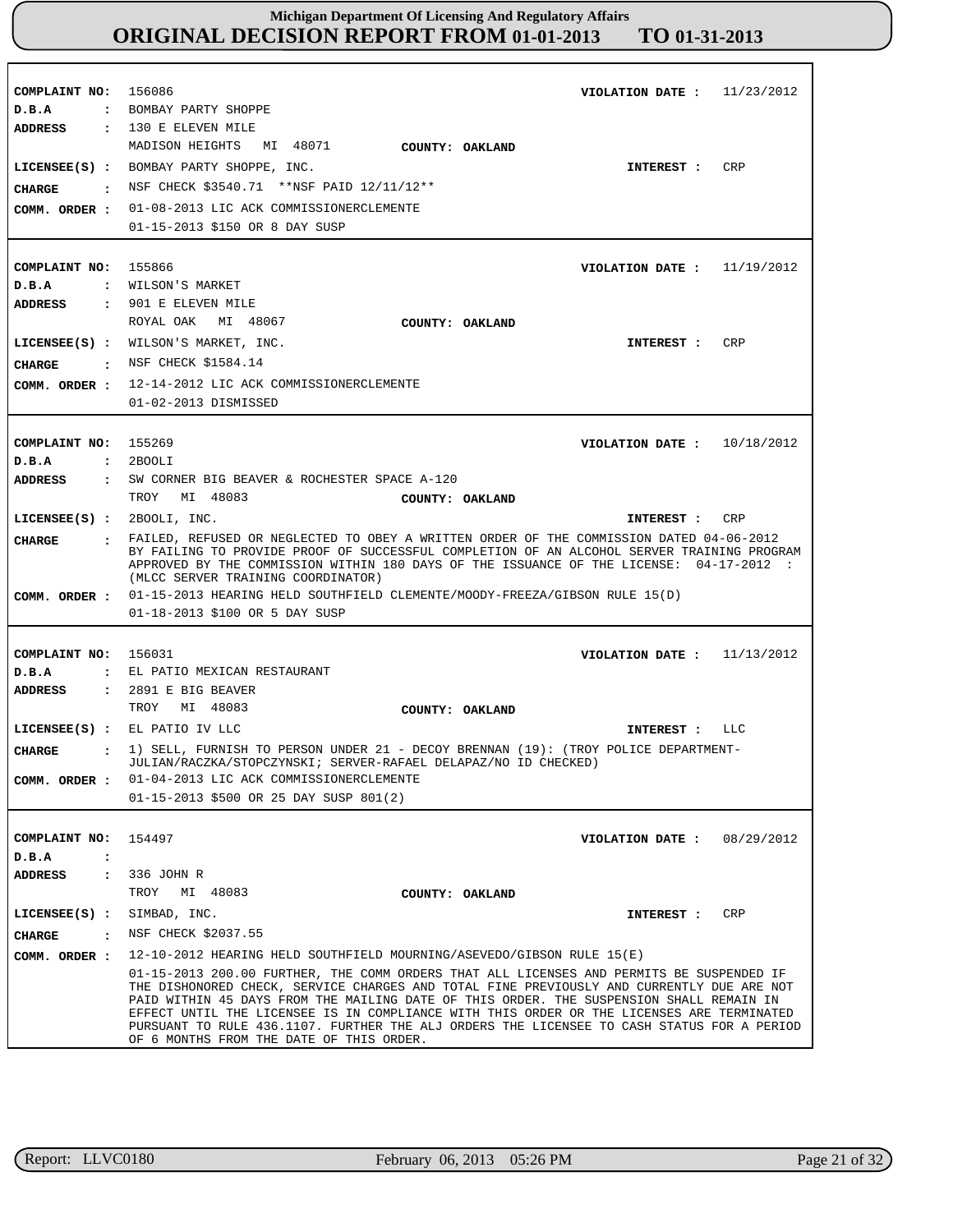| COMPLAINT NO: 154133<br>D.B.A<br>ADDRESS                                          | VIOLATION DATE: $08/24/2012$<br>$:$ MR. B'S<br>$: 3946$ ROCHESTER                                                                                                                                                                                                                                                                                                                                                                                                                                                                                                                                        |
|-----------------------------------------------------------------------------------|----------------------------------------------------------------------------------------------------------------------------------------------------------------------------------------------------------------------------------------------------------------------------------------------------------------------------------------------------------------------------------------------------------------------------------------------------------------------------------------------------------------------------------------------------------------------------------------------------------|
| CIIARGE<br>COMM. ORDER :                                                          | TROY MI 48083<br>COUNTY: OAKLAND<br>LICENSEE(S) : MERCMILES, INC.<br><b>CRP</b><br>INTEREST :<br>. NSF CHECK \$156.59<br>12-10-2012 HEARING HELD SOUTHFIELD MOURNING/ASEVEDO/GIBSON RULE 15(E)<br>$01-15-2013$ \$100 OR 5 DAY SUSP $15(E)$                                                                                                                                                                                                                                                                                                                                                               |
| COMPLAINT NO: 156024<br>D.B.A<br><b>ADDRESS</b>                                   | VIOLATION DATE: $11/13/2012$<br>: NEW MAYUR INDIAN CUISINE<br>: 5113 ROCHESTER<br>TROY MI 48085<br>COUNTY: OAKLAND                                                                                                                                                                                                                                                                                                                                                                                                                                                                                       |
| <b>CHARGE</b><br>COMM. ORDER :                                                    | LICENSEE(S) : SAMS MAYUR INDIAN CUISINE, LLC<br>INTEREST : LLC<br>$:$ 1) SELL, FURNISH TO PERSON UNDER 21 - DECOY BRENNAN (19): (TROY POLICE DEPARTMENT-<br>JULIAN/RACZKA/STOPCZYNSKI; SERVER-ABHIJITH MATHEW/NO ID CHECKED)<br>01-02-2013 LIC ACK COMMISSIONER GAFFNEY<br>01-10-2013 \$500 OR 25 DAYS SUSP - SEC 801(2)                                                                                                                                                                                                                                                                                 |
| COMPLAINT NO: 153460<br>D.B.A<br><b>ADDRESS</b>                                   | VIOLATION DATE : $05/08/2012$<br>: 7-ELEVEN<br>: 1795 SCOTT LAKE<br>WATERFORD<br>MI 48328<br>COUNTY: OAKLAND                                                                                                                                                                                                                                                                                                                                                                                                                                                                                             |
|                                                                                   | LICENSEE(S) : 7-ELEVEN, INC. (A TEXAS CORPORATION)<br>INTEREST : CLC<br>BALOCH INVESTMENT GROUP, INC.<br>CLC<br>INTEREST :                                                                                                                                                                                                                                                                                                                                                                                                                                                                               |
| CHARGE<br>COMM. ORDER :                                                           | : SOLD OR FURNISHED ALCOHOL TO INTOXICATED PERSON - KEVIN E. CIAK: (WATERFORD TOWNSHIP<br>POLICE DEPARTMENT- KAZYAK, BARTLE, ILLINGWORTH, BICKETT, SAWYER)<br>12-10-2012 HEARING HELD SOUTHFIELD MOURNING/ASEVEDO/GIBSON NEG SETTLEMENT COST \$56.40<br>01-15-2013 \$300 OR 15 DAY SUSP & \$56.40 W/FEES TOTAL \$356.40 NEG SET                                                                                                                                                                                                                                                                          |
| COMPLAINT NO:<br>D.B.A<br>ADDRESS                                                 | 155482<br>VIOLATION DATE : $10/19/2012$<br>: WISHING WELL<br>: 5335 W WASHINGTON<br>PENTWATER MI 49449                                                                                                                                                                                                                                                                                                                                                                                                                                                                                                   |
| <b>CHARGE</b><br>COMM. ORDER :                                                    | COUNTY: OCEANA<br>LICENSEE(S) : FARQUHAR, KENNETH A<br>IND<br>INTEREST :<br>: NSF CHECK (1491.50) ** NSF PAID 11/19/12**<br>12-19-2012 LIC ACK COMMISSIONERCLEMENTE<br>01-15-2013 100.00/50.00 WAIVED TOTAL 50.00 COMM ALSO ORDERS THE LICENSES TO REMAIN IN<br>ESCROW UNTIL ALL OUTSTANDING FINES AND FEES ARE PAID IN FULL. THE COMM FURTHER WARNS THE<br>LICENSEE THAT FAILURE TO MAKE PAYMENT WITHIN THE TIME ALLOTTED MAY RESULT IN AN ADDITIONAL<br>VIOLATION UNDER ADMINISTRATIVE RULE R 436.1029 WHICH MAY SUBJECT THE LICENSE TO ADDITIONAL<br>PENALTIES, INCLUDING REVOCATION OF THE LICENSES. |
| COMPLAINT NO:<br>D.B.A<br>$\ddot{\phantom{a}}$<br>ADDRESS<br>$\ddot{\phantom{a}}$ | 155267<br>VIOLATION DATE :<br>10/18/2012<br>COCO CABANAS<br>2355 S M 33<br>WEST BRANCH<br>MI 48661<br>COUNTY: OGEMAW                                                                                                                                                                                                                                                                                                                                                                                                                                                                                     |
| $LICENSEE(S)$ :<br><b>CHARGE</b>                                                  | GORHAM INVESTMENTS LLC<br>INTEREST :<br>LLC<br>: FAILED, REFUSED OR NEGLECTED TO OBEY A WRITTEN ORDER OF THE COMMISSION DATED 02-01-2012<br>BY FAILING TO PROVIDE PROOF OF SUCCESSFUL COMPLETION OF AN ALCOHOL SERVER TRAINING PROGRAM<br>APPROVED BY THE COMMISSION WITHIN 180 DAYS OF THE ISSUANCE OF THE LICENSE: 04-17-2012 :<br>(MLCC SERVER TRAINING COORDINATOR)                                                                                                                                                                                                                                  |
| COMM. ORDER :                                                                     | 12-19-2012 LIC ACK COMMISSIONER CLEMENTE<br>01-09-2013 \$150 OR 7 DAY SUSP                                                                                                                                                                                                                                                                                                                                                                                                                                                                                                                               |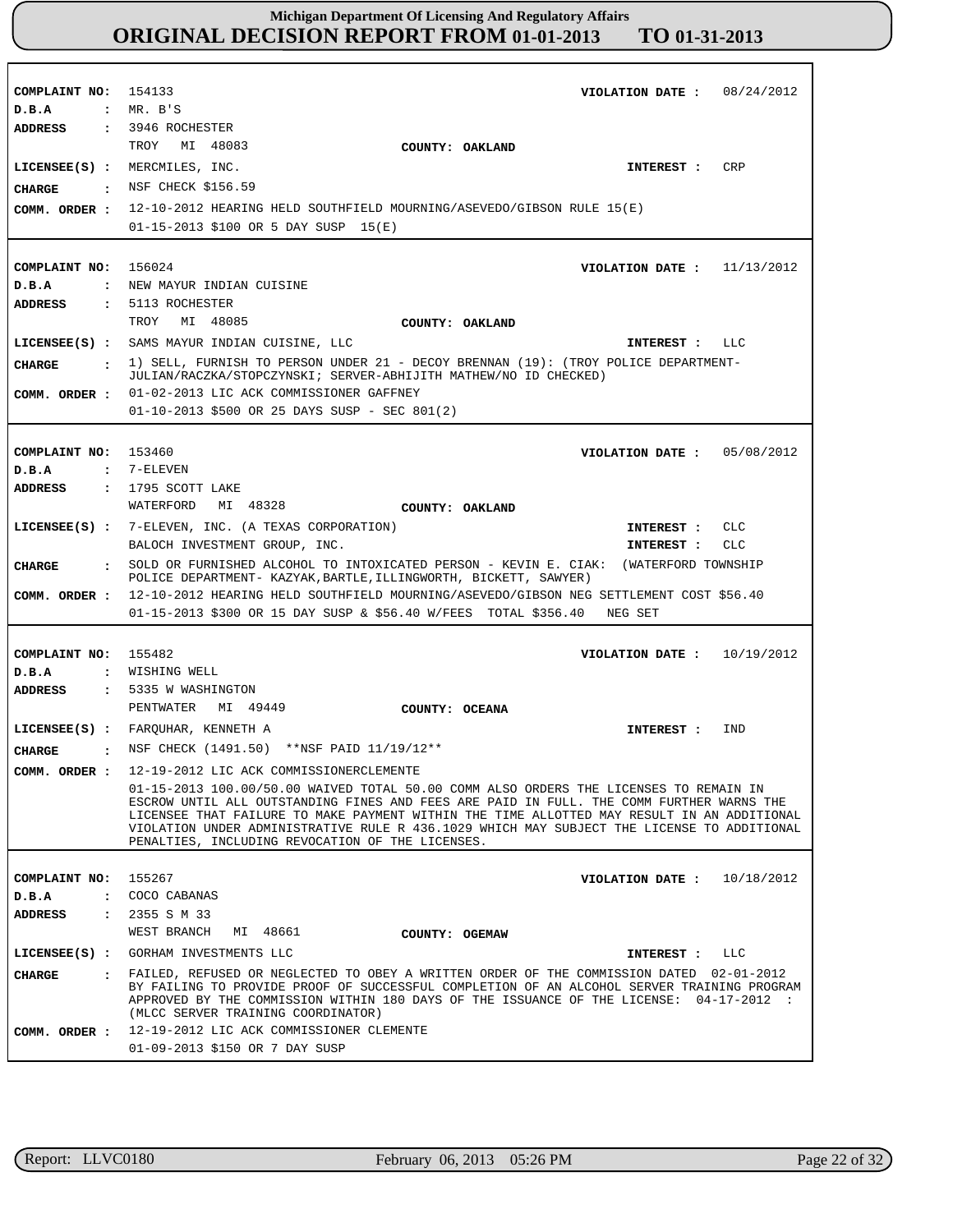| COMPLAINT NO: 151264           |                                                                                                                                                                                                                                              |                | VIOLATION DATE: $11/20/2011$   |
|--------------------------------|----------------------------------------------------------------------------------------------------------------------------------------------------------------------------------------------------------------------------------------------|----------------|--------------------------------|
| D.B.A                          | : BIG T'S ROADHOUSE & SPORTS COMPLEX                                                                                                                                                                                                         |                |                                |
| <b>ADDRESS</b>                 | : 10 S MT TOM                                                                                                                                                                                                                                |                |                                |
|                                | MIO MI 48647                                                                                                                                                                                                                                 | COUNTY: OSCODA |                                |
|                                | LICENSEE(S) : BIG T'S ROADHOUSE & SPORTS COMPLEX, INC.                                                                                                                                                                                       |                | CRP<br>INTEREST :              |
| <b>CHARGE</b>                  | : 1) SOLD OR FURNISHED ALCOHOLIC LIQUOR TO INTOX PERSON, TONYA ROWDEN; 2) ALLOWED INTOX<br>PERSON TO CONSUME; 3) ALLOWED INTOX PERSON TO LOITER: (OSCODA COUNTY SHERIFF DEPARTMENT<br>DEP M. DEDYNE) (WITNESS: K. TRAVIS)                    |                |                                |
| COMM. ORDER :                  | 01-09-2013 STIP FOR PROPOSED NEG SETTLEMENT-COMM GAFFNEY-AG HALL                                                                                                                                                                             |                |                                |
|                                | 01-10-2013 DISMISSED WITH PREJUDICE, COMBINED WITH 2-151263 1)\$1000, 2-3)\$250 EACH<br>COMBINED WITH 2-151265 1)\$300, 2-3)\$250 EACH COMBINED WITH 2-151266 DISMISSED WITH<br>PREJUDICE. NEGOTIATED SETTLEMENT                             |                |                                |
|                                |                                                                                                                                                                                                                                              |                |                                |
| COMPLAINT NO: 151266           |                                                                                                                                                                                                                                              |                | VIOLATION DATE: $01/28/2012$   |
| D.B.A                          | : BIG T'S ROADHOUSE & SPORTS COMPLEX                                                                                                                                                                                                         |                |                                |
| <b>ADDRESS</b>                 | : 10 S MT TOM                                                                                                                                                                                                                                |                |                                |
|                                | MIO<br>MI 48647                                                                                                                                                                                                                              | COUNTY: OSCODA |                                |
|                                | LICENSEE(S) : BIG T'S ROADHOUSE & SPORTS COMPLEX, INC.                                                                                                                                                                                       |                | CRP<br>INTEREST :              |
| <b>CHARGE</b>                  | : 1) SOLD OR FURNISHED ALCOHOLIC LIQUOR TO INTOX PERSON, MONICA FOWLER; 2) ALLOWED INTOX<br>PERSON TO CONSUME; 3) ALLOWED INTOX PERSON TO LOITER : (OSCODA COUNTY SHERIFF DEPARTMENT<br>DEP M. DEDYNE)                                       |                |                                |
| COMM. ORDER :                  | 01-09-2013 STIP FOR PROPOSED NEG SETTLEMENT COMM GAFFNEY-AG HALL                                                                                                                                                                             |                |                                |
|                                | 01-10-2013 DISMISSED WITH PREJUDICE, COMBINED WITH 2-151263 1)\$1000, 2-3)\$250 EACH<br>COMBINED WITH 2-151265 1)\$300, 2-3)\$250 EACH COMBINED WITH 2-151264 DISMISSED WITH<br>PREJUDICE. NEGOTIATED SETTLEMENT                             |                |                                |
|                                |                                                                                                                                                                                                                                              |                |                                |
| COMPLAINT NO:                  | 151265                                                                                                                                                                                                                                       |                | 01/25/2012<br>VIOLATION DATE : |
| D.B.A                          | : BIG T'S ROADHOUSE & SPORTS COMPLEX                                                                                                                                                                                                         |                |                                |
| <b>ADDRESS</b>                 | : 10 S MT TOM                                                                                                                                                                                                                                |                |                                |
|                                | MIO<br>MI 48647                                                                                                                                                                                                                              | COUNTY: OSCODA |                                |
|                                | LICENSEE(S) : BIG T'S ROADHOUSE & SPORTS COMPLEX, INC.                                                                                                                                                                                       |                | <b>CRP</b><br>INTEREST :       |
| <b>CHARGE</b><br>$\mathbf{r}$  | 1) SOLD OR FURNISHED ALCOHOLIC LIQUOR TO INTOX PERSON, CHARLES CARLSON; 2) ALLOWED INTOX<br>PERSON TO CONSUME; 3) ALLOWED INTOX PERSON TO LOITER : (OSCODA COUNTY SHERIFF DEPARTMENT<br>DEP M. DEDYNE)                                       |                |                                |
| COMM. ORDER :                  | 01-09-2013 STIP FOR PROPOSED NEG SETTLEMENT COMM GAFFNEY-AG HALL. LSS                                                                                                                                                                        |                |                                |
|                                | 01-10-2013 1)\$300, 2-3)\$250 EACH COMBINED WITH 2-151263 1)\$1000, 2-3)\$250 EACH COMBINED<br>WITH 2-151264 DISMISSED WITH PREJUDICE, COMBINED WITH 2-151266 DISMISSED WITH PREJUDICE.<br>NEGOTIATED SETTLEMENT                             |                |                                |
|                                |                                                                                                                                                                                                                                              |                |                                |
| COMPLAINT NO: 151263           |                                                                                                                                                                                                                                              |                | VIOLATION DATE: $06/12/2011$   |
| D.B.A                          | : BIG T'S ROADHOUSE & SPORTS COMPLEX                                                                                                                                                                                                         |                |                                |
| <b>ADDRESS</b><br>$\mathbf{r}$ | 10 S MT TOM                                                                                                                                                                                                                                  |                |                                |
|                                | MIO<br>MI 48647                                                                                                                                                                                                                              | COUNTY: OSCODA |                                |
| $LICENSEE(S)$ :                | BIG T'S ROADHOUSE & SPORTS COMPLEX, INC.                                                                                                                                                                                                     |                | INTEREST :<br>CRP              |
| <b>CHARGE</b><br>$\mathbf{r}$  | 1) SOLD OR FURNISHED ALCOHOLIC LIOUOR TO INTOX PERSON, MICHAEL ROY SCHANTZ; 2) ALLOWED<br>INTOX PERSON TO CONSUME; 3) ALLOWED INTOX PERSON TO LOITER : (OSCODA COUNTY SHERIFFS<br>DEPARTMENT DEPS G. COLE AND C.VARNER) (WITNESS: D. NELSON) |                |                                |
| COMM. ORDER :                  | 01-09-2013 STIP FOR PROPOSED NEG SETTLEMENT COMM GAFFNEY-AG HALL                                                                                                                                                                             |                |                                |
|                                | 01-10-2013 1)\$1000, 2-3)\$250 EACH COMBINED WITH 2-151265 1)\$300, 2-3)\$250 EACH COMBINED<br>WITH 2-151264 DISMISSED WITH PREJUDICE, COMBINED WITH 2-151266 DISMISSED WITH PREJUDICE.                                                      |                |                                |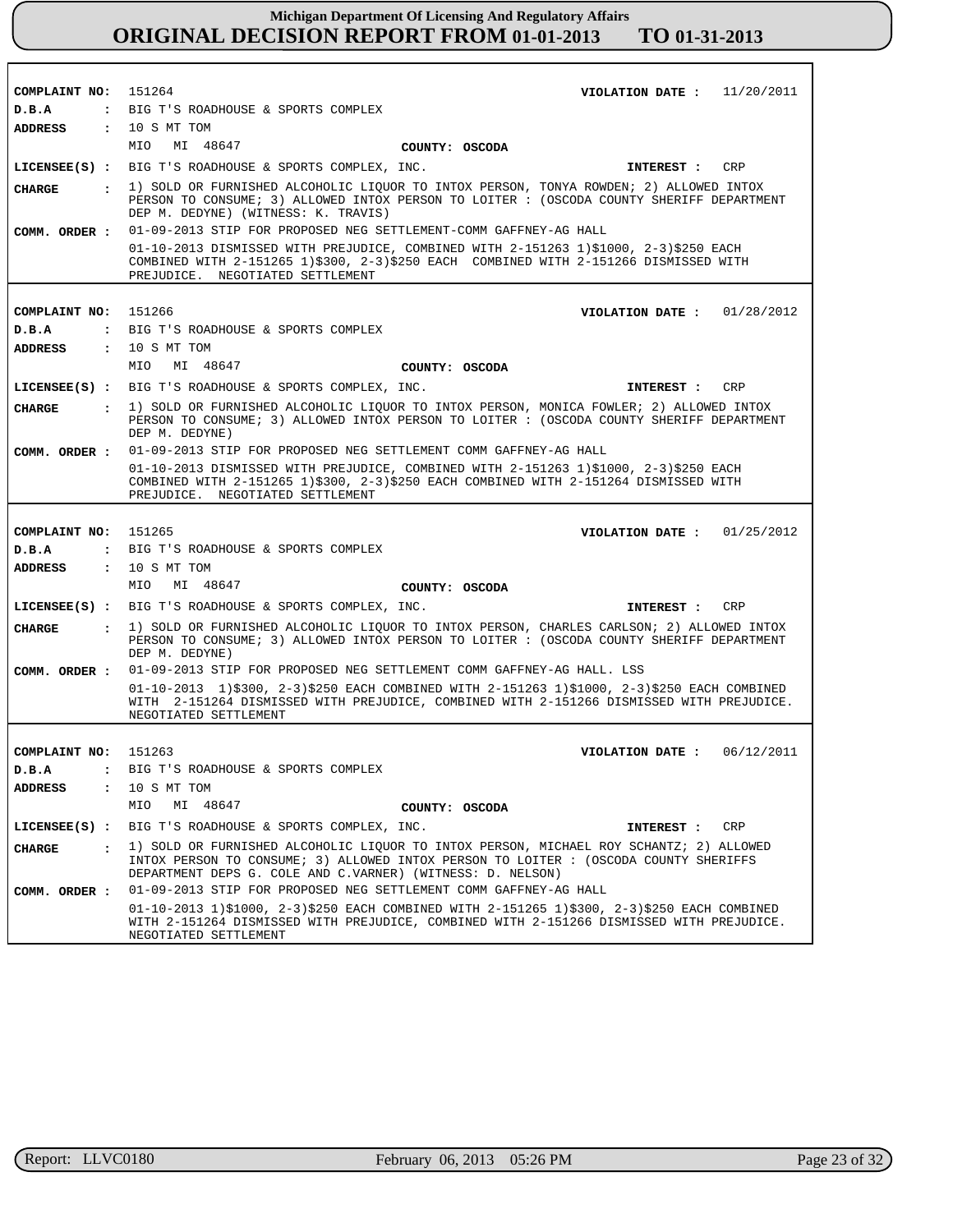| COMPLAINT NO: 155076    | VIOLATION DATE: $10/04/2012$                                                                                                                                                                                                                                                                                                                                                                                  |
|-------------------------|---------------------------------------------------------------------------------------------------------------------------------------------------------------------------------------------------------------------------------------------------------------------------------------------------------------------------------------------------------------------------------------------------------------|
| D.B.A<br><b>ADDRESS</b> | : PAUL'S PUB<br>: 10757 E M 32                                                                                                                                                                                                                                                                                                                                                                                |
|                         | JOHANNESBURG<br>MI 49751                                                                                                                                                                                                                                                                                                                                                                                      |
|                         | COUNTY: OTSEGO<br>$LICENSEE(S)$ : PAUL'S PUB, INC.<br>CRP<br>INTEREST :                                                                                                                                                                                                                                                                                                                                       |
|                         | : NSF CHECK \$736.15 ***NSF OUTSTANDING***                                                                                                                                                                                                                                                                                                                                                                    |
| CHARGE                  |                                                                                                                                                                                                                                                                                                                                                                                                               |
| COMM. ORDER :           | 01-09-2013 LIC ACK COMMISSIONERCLEMENTE                                                                                                                                                                                                                                                                                                                                                                       |
|                         | 01-15-2013 250.00 FOR EACH CHARGE TOTAL 500.00 OR 25 DAY SUSP. ADDTL PENALTY COMM ORDERS<br>LICENSES BE SUSPENDEND IF ALL DISHONORED CHECK, SERVICE CHARGES AND TOTAL FINES PREVIOUSLY<br>AND CURRENTLY DUE ARE NOT PAID WITHIN 45 DAYS FROM THE MAILING DATE OF THIS ORDER. THIS<br>SUSPENSION SHALL REMAIN IN EFFECT UNTIL THE LICENSEE IS IN COMPLIANCE WITH THIS ORDER OR<br>THE LICENSES ARE TERMINATED. |
|                         |                                                                                                                                                                                                                                                                                                                                                                                                               |
| COMPLAINT NO: 154996    | VIOLATION DATE: $10/05/2012$<br>: PAUL'S PUB                                                                                                                                                                                                                                                                                                                                                                  |
| D.B.A<br>ADDRESS        | : 10757 E M 32                                                                                                                                                                                                                                                                                                                                                                                                |
|                         | JOHANNESBURG<br>MI 49751<br>COUNTY: OTSEGO                                                                                                                                                                                                                                                                                                                                                                    |
|                         | CRP<br>LICENSEE(S) : PAUL'S PUB, INC.<br>INTEREST :                                                                                                                                                                                                                                                                                                                                                           |
| CHARGE                  | : NSF CHECK \$771.64 ***NSF OUTSTANDING***                                                                                                                                                                                                                                                                                                                                                                    |
| COMM. ORDER :           | 01-09-2013 LIC ACK COMMISSIONERCLEMENTE                                                                                                                                                                                                                                                                                                                                                                       |
|                         | 01-15-2013 250.00 FOR EACH CHARGE TOTAL 500.00 OR 25 DAY SUSP. ADDTL PENALTY COMM ORDERS<br>LICENSES BE SUSPENDEND IF ALL DISHONORED CHECK, SERVICE CHARGES AND TOTAL FINES PREVIOUSLY<br>AND CURRENTLY DUE ARE NOT PAID WITHIN 45 DAYS FROM THE MAILING DATE OF THIS ORDER. THIS<br>SUSPENSION SHALL REMAIN IN EFFECT UNTIL THE LICENSEE IS IN COMPLIANCE WITH THIS ORDER OR                                 |
|                         | THE LICENSES ARE TERMINATED.                                                                                                                                                                                                                                                                                                                                                                                  |
|                         |                                                                                                                                                                                                                                                                                                                                                                                                               |
| COMPLAINT NO: 151276    | VIOLATION DATE: $01/28/2012$                                                                                                                                                                                                                                                                                                                                                                                  |
| $D$ . B.A               | : ALASKAN PIPELINE                                                                                                                                                                                                                                                                                                                                                                                            |
| ADDRESS                 | : 9104 US 31                                                                                                                                                                                                                                                                                                                                                                                                  |
|                         | WEST OLIVE<br>MI 49460<br>COUNTY: OTTAWA                                                                                                                                                                                                                                                                                                                                                                      |
|                         | LICENSEE(S) : ALASKAN PIPELINE-WEST OLIVE, LLC<br>INTEREST :<br>LLC                                                                                                                                                                                                                                                                                                                                           |
| <b>CHARGE</b>           | : 1) ALLOWED JOHN BLOWER WHO WAS LESS THAN 21 TO CONSUME OR POSSESS ALCOHOL FOR PERSONAL<br>CONSUMPTION; 2) SOLD OR FURNISHED ALCOHOL TO INTOX PERSON, JOHN BLOWER; 3) ALLOWED INTOX<br>PERSON TO CONSUME; 4) ALLOWED INTOX PERSON TO FREQUENT OR LOITER : (OTTAWA COUNTY SD DEP<br>BYTWERK)                                                                                                                  |
| COMM. ORDER :           | 12-21-2012 STIP FOR PROPOSED NEG SETTLEMENT COMM GAFFNEY-AG GEISSLER.                                                                                                                                                                                                                                                                                                                                         |
|                         | 01-10-2013 1) DISMISSED WITH PREJUDICE, 2)\$800, 3-4)\$250 EACH FOR A TOTAL OF \$1300 OR 65                                                                                                                                                                                                                                                                                                                   |
|                         | DAYS SUSP. NEGOTIATED SETTLEMENT                                                                                                                                                                                                                                                                                                                                                                              |
| COMPLAINT NO: 156155    | 11/29/2012<br>VIOLATION DATE :                                                                                                                                                                                                                                                                                                                                                                                |
| $D$ . B. A              | : LYMANS ON THE LAKE                                                                                                                                                                                                                                                                                                                                                                                          |
| <b>ADDRESS</b>          | : 6560 W HOUGHTON LAKE                                                                                                                                                                                                                                                                                                                                                                                        |
|                         | HOUGHTON LAKE MI 48629<br>COUNTY: ROSCOMMON                                                                                                                                                                                                                                                                                                                                                                   |
|                         | LICENSEE(S) : FOSTER, JR., LYMAN D<br>GPI<br>INTEREST :                                                                                                                                                                                                                                                                                                                                                       |
|                         | PATTERSON, KAREN A<br>GPI<br><b>INTEREST :</b>                                                                                                                                                                                                                                                                                                                                                                |
| CHARGE                  | : NSF CHECK $$716.06$ **NSF PAID $12/20/12$ **                                                                                                                                                                                                                                                                                                                                                                |
| COMM. ORDER :           | 01-02-2013 LIC ACK COMMISSIONER GAFFNEY                                                                                                                                                                                                                                                                                                                                                                       |
|                         | 01-17-2013 \$250 OR 13 DAYS SUSP.                                                                                                                                                                                                                                                                                                                                                                             |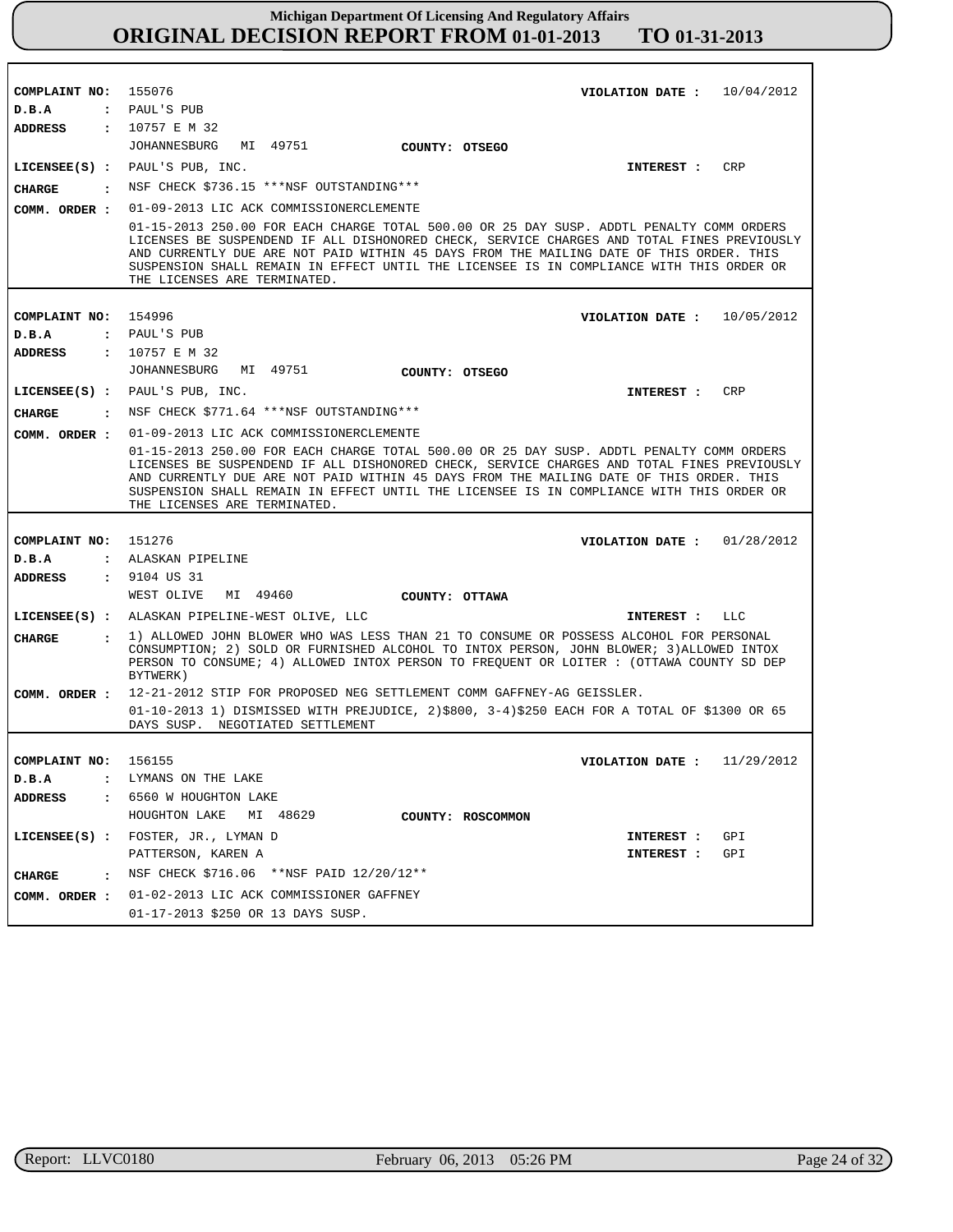| COMPLAINT NO: 154617                   | VIOLATION DATE : $01/01/2010$                                                                                                                                                                                                                                                                                                                                                                                                                                                                                                                                                                                                                                                                              |
|----------------------------------------|------------------------------------------------------------------------------------------------------------------------------------------------------------------------------------------------------------------------------------------------------------------------------------------------------------------------------------------------------------------------------------------------------------------------------------------------------------------------------------------------------------------------------------------------------------------------------------------------------------------------------------------------------------------------------------------------------------|
| D.B.A                                  | : FRED'S                                                                                                                                                                                                                                                                                                                                                                                                                                                                                                                                                                                                                                                                                                   |
| <b>ADDRESS</b>                         | : 422- 430 N FIFTH                                                                                                                                                                                                                                                                                                                                                                                                                                                                                                                                                                                                                                                                                         |
|                                        | ROSCOMMON MI 48653<br>COUNTY: ROSCOMMON                                                                                                                                                                                                                                                                                                                                                                                                                                                                                                                                                                                                                                                                    |
|                                        | LICENSEE(S) : OLD FRED'S LLC<br>INTEREST : LLC                                                                                                                                                                                                                                                                                                                                                                                                                                                                                                                                                                                                                                                             |
| <b>CHARGE</b>                          | : 1) ON OR ABOUT JANUARY 1, 2010 SOLD OR TRANSFERRED IN THE AGGREGATE MORE THAN 10% MEMBER<br>INTEREST TO FREDS OF ROSCOMMON, LLC AND/OR NEAL COOLEY AND/OR KATHLEEN BLAIR-SNODGRASS; 2)<br>ON OR ABOUT JANUARY 1, 2010 ALLOWED A MEMBER AND/OR FREDS OF ROSCOMMON, LLC AND/OR NEAL<br>COOLEY AND/OR KATHLEEN BLAIR-SNODGRASS WHOSE NAME DOES NOT APPEAR ON THE LICENSE TO DERIVE<br>USE OR BENEFIT; 3-5) ON OR ABOUT MAY 1, 2010, MAY 1 2011, AND MAY 1, 2012, OBTAINED A<br>LICENSE IN ITS NAME FOR THE USE OR BENEFIT OF ANOTHER PERSON, FREDS OF ROSCOMMON, LLC<br>AND/OR NEAL COOLEY AND/OR KATHLEEN BLAIR-SNODGRASS WHOSE NAME DOES NOT APPEAR APPEAR ON<br>THE LICENSE : (MLCC ENFORCEMENT-RYZENGA) |
| COMM. ORDER :                          | 12-20-2012 LIC ACK COMMISSIONER GAFFNEY                                                                                                                                                                                                                                                                                                                                                                                                                                                                                                                                                                                                                                                                    |
|                                        | 01-23-2013 100.00 FOR CHAGE 1 AND 50.00 EACH FOR CHARGE 2 THROUGH 5. TOTAL 300.00 OR 15<br>DAY SUSP FINE TO BE PAID WITHIN 45 DAYS FROM THE MAILING DATE OF THIS ORDER. ADDTL PENALTY<br>COMM ORDERS ALL LICENSES AND PERMITS SUSPENDEND ON MAY 13, 2013, SUSPENSION WAIVED IF THE<br>LICENSEE EITHER ASSUMES PROPRIETARY CONTROL OR TRANSFERS OWNERSHIP TO A PERSON APPROVED BY<br>THE MLCC. IF EFFECTUATED THE SUSPENSION SHALL REMAIN IN EFFECT UNTIL COMPLIANCE OR THE<br>LICENSES TERMINATE UNDER THE PROVISIONS OF ADMINISTRATIVE RULE 436.1107. LSS                                                                                                                                                 |
|                                        |                                                                                                                                                                                                                                                                                                                                                                                                                                                                                                                                                                                                                                                                                                            |
| COMPLAINT NO: 154843                   | VIOLATION DATE: $09/22/2012$                                                                                                                                                                                                                                                                                                                                                                                                                                                                                                                                                                                                                                                                               |
| D.B.A                                  | : BARONE'S MARKET                                                                                                                                                                                                                                                                                                                                                                                                                                                                                                                                                                                                                                                                                          |
|                                        | ADDRESS : 1105 E HOLLAND                                                                                                                                                                                                                                                                                                                                                                                                                                                                                                                                                                                                                                                                                   |
|                                        | SAGINAW MI 48601<br><b>COUNTY: SAGINAW</b>                                                                                                                                                                                                                                                                                                                                                                                                                                                                                                                                                                                                                                                                 |
|                                        | LICENSEE $(s)$ : MUKH & RAVI, INC.<br><b>CRP</b><br>INTEREST :                                                                                                                                                                                                                                                                                                                                                                                                                                                                                                                                                                                                                                             |
| <b>CHARGE</b>                          | : MUKHTAR SINGH, CLERK, SERVANT, AGENT OR EMPLOYEE ENGAGED IN ILLEGAL ACT OR ILLEGAL<br>OCCUPATION UPON THE LICENSED PREMISES, SPECIFICALLY: SOLD TOBACCO A MINOR A MINOR :<br>(SAGINAW COUNTY SD-JOLIN; CLERK-MUKHTAR SINGH)                                                                                                                                                                                                                                                                                                                                                                                                                                                                              |
| COMM. ORDER :                          | 01-03-2013 HEARING HELD SWARTZ CREEK GAFFNEY/HALL/DECLERCQ NEG SETTLEMENT                                                                                                                                                                                                                                                                                                                                                                                                                                                                                                                                                                                                                                  |
|                                        | 01-10-2013 \$200 OR 10 DAYS SUSP. NEGOTIATED SETTLEMENT                                                                                                                                                                                                                                                                                                                                                                                                                                                                                                                                                                                                                                                    |
|                                        |                                                                                                                                                                                                                                                                                                                                                                                                                                                                                                                                                                                                                                                                                                            |
| COMPLAINT NO: 154859                   | VIOLATION DATE: $09/05/2012$                                                                                                                                                                                                                                                                                                                                                                                                                                                                                                                                                                                                                                                                               |
| D.B.A                                  | : GOLDEN GLOW BALLROOM                                                                                                                                                                                                                                                                                                                                                                                                                                                                                                                                                                                                                                                                                     |
|                                        | ADDRESS : 2950 S GRAHAM                                                                                                                                                                                                                                                                                                                                                                                                                                                                                                                                                                                                                                                                                    |
|                                        | SAGINAW MI 48609<br>COUNTY: SAGINAW                                                                                                                                                                                                                                                                                                                                                                                                                                                                                                                                                                                                                                                                        |
|                                        | LICENSEE(S) : DPW, INCORPORATED<br>CRP<br>INTEREST:                                                                                                                                                                                                                                                                                                                                                                                                                                                                                                                                                                                                                                                        |
| CHARGE                                 | : 1) ALLOWED AGENT, CLERK OR EMPLOYEE, DREW DANIEL WHALEY, TO BE ON LICENSED PREMISES IN AN                                                                                                                                                                                                                                                                                                                                                                                                                                                                                                                                                                                                                |
|                                        | INTOXICATED CONDITION; 2) ALLOWED THE ANNOYING AND/OR MOLESTING OF CUSTOMERS BY AN<br>EMPLOYEE, DREW DANIEWL WHALEY: (SAGINAW COUNTY SD-KRUSZKA/OSKVAREK)                                                                                                                                                                                                                                                                                                                                                                                                                                                                                                                                                  |
| COMM. ORDER :                          | 01-03-2013 HEARING HELD SWARTZ CREEK GAFFNEY/HALL/DECLERCQ NEG SETTLEMENT                                                                                                                                                                                                                                                                                                                                                                                                                                                                                                                                                                                                                                  |
|                                        | 01-10-2013 3 DAYS SUSP, 1) DISMISSED WITH PREJUDICE, 2) \$300 OR 15 DAYS SUSP & \$57.20 COSTS<br>FOR A TOTAL OF \$357.20. A S ADDITIONAL PENALTY THE COMMISSIONER ORDERS THE LICENSEE TO<br>PREVENT DREW WHALEY FROM BEING ON THE LICENSED PREMISES FOR ANY REASON WHATSOEVER.                                                                                                                                                                                                                                                                                                                                                                                                                             |
|                                        |                                                                                                                                                                                                                                                                                                                                                                                                                                                                                                                                                                                                                                                                                                            |
| COMPLAINT NO:                          | 153510<br>07/05/2012<br>VIOLATION DATE :                                                                                                                                                                                                                                                                                                                                                                                                                                                                                                                                                                                                                                                                   |
| D.B.A<br>$\ddot{\cdot}$                | THE BIG UGLY FISH                                                                                                                                                                                                                                                                                                                                                                                                                                                                                                                                                                                                                                                                                          |
| <b>ADDRESS</b><br>$\ddot{\phantom{a}}$ | 1418 STATE                                                                                                                                                                                                                                                                                                                                                                                                                                                                                                                                                                                                                                                                                                 |
|                                        | SAGINAW<br>MI 48602<br>COUNTY: SAGINAW                                                                                                                                                                                                                                                                                                                                                                                                                                                                                                                                                                                                                                                                     |
| $LICENSEE(S)$ :                        | MICHAEL HANLEY & ASSOCIATES, LLC<br>INTEREST : LLC                                                                                                                                                                                                                                                                                                                                                                                                                                                                                                                                                                                                                                                         |
| <b>CHARGE</b><br>$\ddot{\phantom{a}}$  | SELL, FURNISH TO PERSON UNDER 21 - CI 12-12(19): (SAGINAW COUNTY SHERIFF DEPARMENT<br>TOHM/KOLB; CLERK DAVID W POOL/ NO ID CHECKED)                                                                                                                                                                                                                                                                                                                                                                                                                                                                                                                                                                        |
| COMM. ORDER :                          | 01-14-2013 HEARING HELD SWARTZ CREEK GAFFNEY/GEISSLER/DECLERCQ RULE 15(D) WITNESS FEES                                                                                                                                                                                                                                                                                                                                                                                                                                                                                                                                                                                                                     |
|                                        | \$45.55<br>01-17-2013 \$500 WAIVE \$100 \$400 OR 20 DAY SUSP & \$45.55 W/FEES<br>TOTAL \$445.55 15D 801(2)                                                                                                                                                                                                                                                                                                                                                                                                                                                                                                                                                                                                 |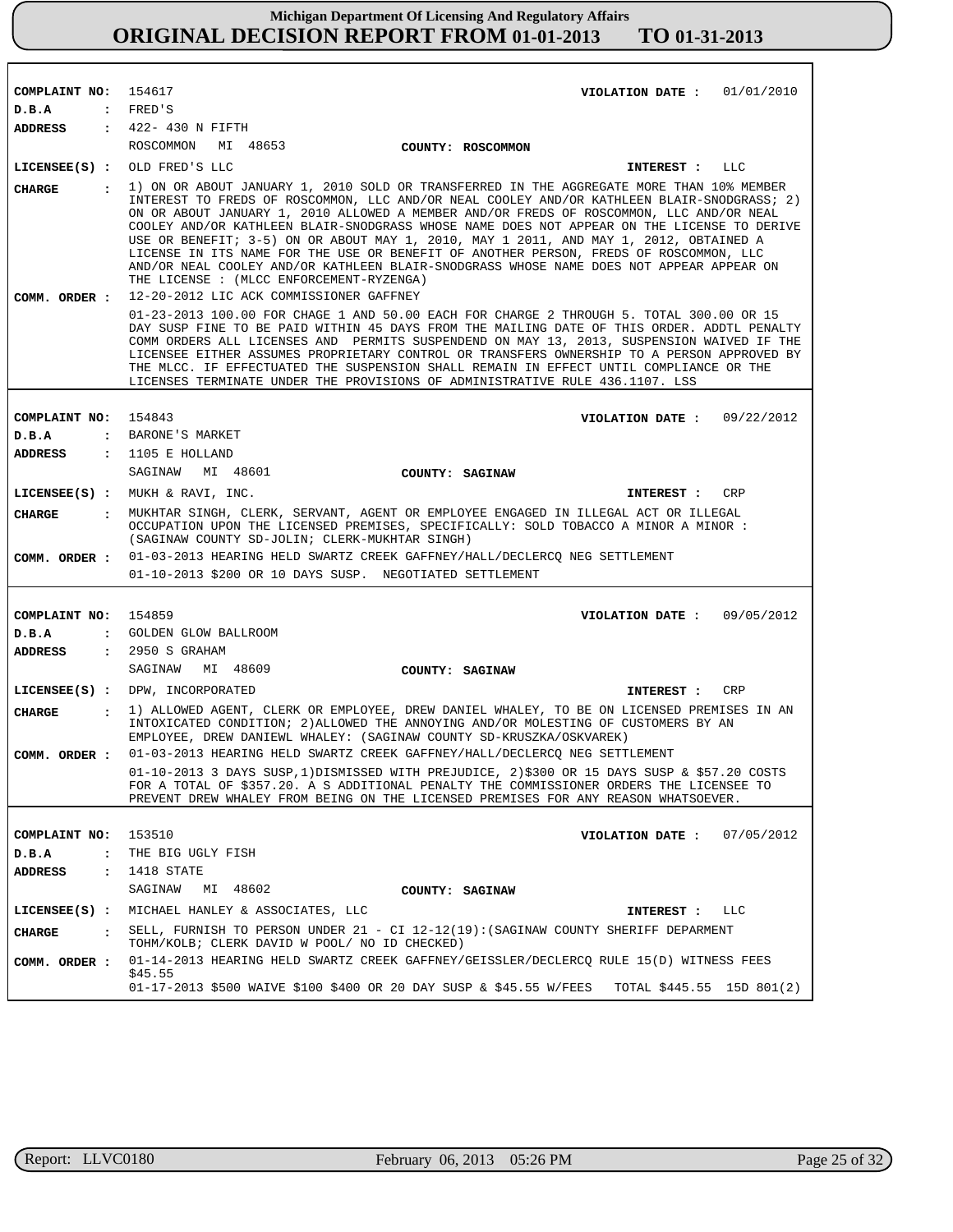| COMPLAINT NO:<br>D.B.A<br>ADDRESS : 1325 WEISS  | 155870<br>VIOLATION DATE: $11/07/2012$<br>: QUICK STOP PARTY SHOPPE                                                                                                                                                                                                                                                    |
|-------------------------------------------------|------------------------------------------------------------------------------------------------------------------------------------------------------------------------------------------------------------------------------------------------------------------------------------------------------------------------|
| CHARGE                                          | SAGINAW MI 48602<br>COUNTY: SAGINAW<br>CRP<br>LICENSEE(S) : LSS ENTERPRISES, INC.<br>INTEREST :<br>NSF CHECK \$1915.87 **NSF PAID 12/3/12**<br>COMM. ORDER : 12-26-2012 LIC ACK COMMISSIONER GAFFNEY<br>01-10-2013 \$50 OR 3 DAYS SUSP.                                                                                |
| COMPLAINT NO: 155996<br>D.B.A                   | VIOLATION DATE : $11/14/2012$<br>: DRY DOCK                                                                                                                                                                                                                                                                            |
| ADDRESS<br>CHARGE                               | : 526 BROADWAY<br>MARINE CITY<br>MI 48039<br>COUNTY: ST CLAIR<br>LICENSEE $(S)$ : $D \& N$ PARTY STORE, INC.<br>CRP<br>INTEREST :<br>: NSF CHECK \$1156.03 **NSF PAID $12/28/12**$<br>COMM. ORDER : 01-02-2013 LIC ACK COMMISSIONER GAFFNEY<br>01-17-2013 \$250 OR 13 DAYS SUSP.                                       |
| COMPLAINT NO:<br>D.B.A<br>ADDRESS               | 155869<br>VIOLATION DATE: $11/07/2012$<br>: BACK ROADS COUNTRY STORE<br>: 421 MAPLE                                                                                                                                                                                                                                    |
| LICENSEE(S) : ZTR, INC.<br>CHARGE               | BYRON MI 48418<br>COUNTY: SHIAWASSEE<br>CRP<br>INTEREST :<br>NSF CHECK \$496.95 **NSF PAID 12/7/12**                                                                                                                                                                                                                   |
| COMM. ORDER :                                   | 12-18-2012 LIC ACK COMMISSIONER GAFFNEY<br>01-10-2013 \$200 OR 10 DAY SUSP LICENSEE TO PAY FOR PURCHASES OF ALCOHOL WITH CASHIERS<br>CHECK CERTIFIED CHECK OR MONEY ORDER FOR 12 MONTHS FROM THE DATE OF MAILING                                                                                                       |
| COMPLAINT NO:<br>D.B.A                          | 155743<br>VIOLATION DATE: $11/14/2012$<br>: RIVERBEND BOWL & LOUNGE                                                                                                                                                                                                                                                    |
| ADDRESS                                         | : 1001 N SHIAWASSEE<br>CORUNNA MI 48817<br>COUNTY: SHIAWASSEE                                                                                                                                                                                                                                                          |
|                                                 | LICENSEE(S) : MOILES, DAVID O<br>INTEREST : GPI<br>MOILES, JUDITH K<br>GPI<br>INTEREST :                                                                                                                                                                                                                               |
| <b>CHARGE</b>                                   | FAILED, REFUSED OR NEGLECTED TO OBEY A WRITTEN ORDER OF THE COMMISSION DATED 05-09-2012<br>BY FAILING TO PROVIDE PROOF OF SUCCESSFUL COMPLETION OF AN ALCOHOL SERVER TRAINING PROGRAM<br>APPROVED BY THE COMMISSION WITHIN 180 DAYS OF THE ISSUANCE OF THE LICENSE: 05-10-2012 :<br>(MLCC SERVER TRAINING COORDINATOR) |
|                                                 | COMM. ORDER : 12-11-2012 LIC ACK COMMISSIONER CLEMENTE<br>01-15-2013 \$150 OR 7 DAY SUSP                                                                                                                                                                                                                               |
| COMPLAINT NO: 154498<br>D.B.A<br><b>ADDRESS</b> | VIOLATION DATE : $09/04/2012$<br>: ANDY'S FOOD CENTER<br>: 8473 E M 71<br>DURAND MI 48429<br>COUNTY: SHIAWASSEE                                                                                                                                                                                                        |
|                                                 | LICENSEE(S) : ANDY FOOD CENTER, INC.<br>CRP<br><b>INTEREST :</b>                                                                                                                                                                                                                                                       |
|                                                 | CHARGE : NSF CHECK \$2314.63 ** NSF PAID 9/21/12**<br>COMM. ORDER : 12-03-2012 LIC ACK COMMISSIONERCLEMENTE<br>01-02-2013 \$100 OR 5 DAYS SUSP.                                                                                                                                                                        |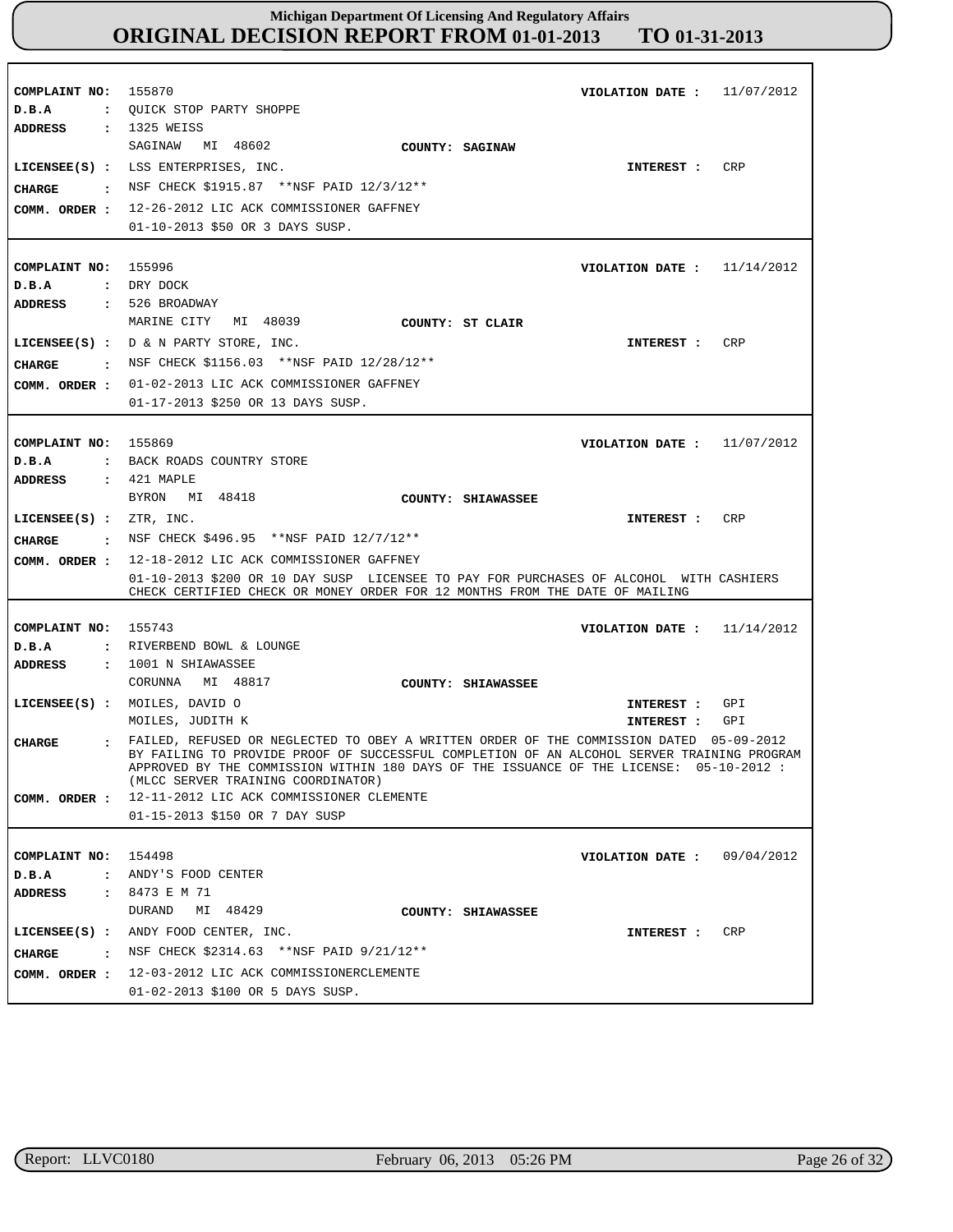| COMPLAINT NO: 156063           | VIOLATION DATE: $11/21/2012$<br>: JAKE'S BEACH HOUSE                                                                                                                                                                                                                                                                                                                                                                                                                                                                                            |
|--------------------------------|-------------------------------------------------------------------------------------------------------------------------------------------------------------------------------------------------------------------------------------------------------------------------------------------------------------------------------------------------------------------------------------------------------------------------------------------------------------------------------------------------------------------------------------------------|
| D.B.A<br>ADDRESS : 403 PHOENIX |                                                                                                                                                                                                                                                                                                                                                                                                                                                                                                                                                 |
|                                | SOUTH HAVEN MI 49090<br>COUNTY: VAN BUREN                                                                                                                                                                                                                                                                                                                                                                                                                                                                                                       |
|                                | LICENSEE(S) : ANGIE & JAKE'S, INC. (AN INDIANA CORPORATION)<br>CRP<br>INTEREST :                                                                                                                                                                                                                                                                                                                                                                                                                                                                |
|                                | CHARGE : 1) SELL, FURNISH TO PERSON UNDER 21 - GR-287 (20); 2) SELL, FURNISH TO PERSON UNDER 21 -                                                                                                                                                                                                                                                                                                                                                                                                                                               |
|                                | GR-293 (19): (MLCC ENFORCEMENT-REEDER/COX; BARTENDER-RYAN A. NEWBERRY/ID CHECKED)                                                                                                                                                                                                                                                                                                                                                                                                                                                               |
| COMM. ORDER :                  | 01-10-2013 LIC ACK COMMISSIONER GAFFNEY                                                                                                                                                                                                                                                                                                                                                                                                                                                                                                         |
|                                | 01-17-2013 1-2)\$250 EACH FOR A TOTAL OF \$500 OR 25 DAYS SUSP - SEC 801(2)                                                                                                                                                                                                                                                                                                                                                                                                                                                                     |
|                                |                                                                                                                                                                                                                                                                                                                                                                                                                                                                                                                                                 |
| COMPLAINT NO: 154137           | VIOLATION DATE: $01/04/2012$                                                                                                                                                                                                                                                                                                                                                                                                                                                                                                                    |
| D.B.A                          | : SMOKE HOUSE BLUE'S                                                                                                                                                                                                                                                                                                                                                                                                                                                                                                                            |
|                                | ADDRESS : 4855 WASHTENAW                                                                                                                                                                                                                                                                                                                                                                                                                                                                                                                        |
|                                | ANN ARBOR MI 48108<br>COUNTY: WASHTENAW                                                                                                                                                                                                                                                                                                                                                                                                                                                                                                         |
|                                | LICENSEE(S) : GOLDEN FALCON, INC.<br>CRP<br>INTEREST :                                                                                                                                                                                                                                                                                                                                                                                                                                                                                          |
| CHARGE                         | : 1) LEASED, SOLD OR TRANSFERRED POSSESSION OF A PORTION OF THE LICENSED PEREMISES WITHOUT<br>THE APPROVAL OF THE COMMISSION; 2) SOLD OR TRANSFERRED THE LICENSE OR AN INTEREST IN THE<br>LICENS TO SLUVU, INC WITHOUT THE APPROVAL OF THE COMMISSION; 3) ALLOWED A CORPORATION,<br>SLUVA, INC. WHOSE NAME DOES NOT APPEAR ON THE LICENSE, TO DERIVE USE AND BENEFIT FROM THE<br>LICENSE (MLCC INV MEDLER)                                                                                                                                      |
| COMM. ORDER :                  | 12-14-2012 HEARING HELD PITTSFIELD MOURNING/ASEVEDO/DECLERCQ RULE 15(E)                                                                                                                                                                                                                                                                                                                                                                                                                                                                         |
|                                | 01-15-2013 300.00 FOR EACH CHARGE TOTAL 900.00 FURTHER THE ALJ ORDERS THAT A SUSPENSION OF<br>45 DAYS SHALL BE IMPOSED IF THE TOAL FINE IS NOT PAID WITHIN 45 DAYS FROM THE MAILING DATE<br>OF THIS ORDER. ADDTL PENALTY ALJ ORDERS THE LICENSES AND PERMITS ISSUED TO THE LICENSEE BE<br>SUSPENDEND ON MAY 1, 2013 WITH THIS SUSPENSION REMAINING IN EFFECT UNTIL THE LICENSEE<br>EITHER ASSUMES PROPRIETARY CONTROL OR TRANSFERS TO A PERSON APPROVED BY THE COMM OR UNTIL<br>THE LICENSES ARE TERMINATED UNDER THE PROVISIONS OF R 436.1107. |
|                                |                                                                                                                                                                                                                                                                                                                                                                                                                                                                                                                                                 |
| COMPLAINT NO: 154493           | VIOLATION DATE: $09/07/2012$                                                                                                                                                                                                                                                                                                                                                                                                                                                                                                                    |
| $D$ . B. A                     | : BANFIELD BAR & GRILL                                                                                                                                                                                                                                                                                                                                                                                                                                                                                                                          |
| <b>ADDRESS</b>                 | $: 3140$ PACKARD<br>ANN ARBOR MI 48104<br><b>COUNTY: WASHTENAW</b>                                                                                                                                                                                                                                                                                                                                                                                                                                                                              |
|                                |                                                                                                                                                                                                                                                                                                                                                                                                                                                                                                                                                 |
|                                | LICENSEE $(S)$ : BANFIELD A.C., INC.<br>CRP<br><b>INTEREST :</b><br>: NSF CHECK \$914.51 *** NSF PAID IN FULL ***                                                                                                                                                                                                                                                                                                                                                                                                                               |
| CHARGE                         |                                                                                                                                                                                                                                                                                                                                                                                                                                                                                                                                                 |
| COMM. ORDER :                  | 12-14-2012 HEARING HELD PITTSFIELD MOURNING/ASEVEDO/DECLERCO RULE 15(E)                                                                                                                                                                                                                                                                                                                                                                                                                                                                         |
|                                | $01-15-2013$ \$200 OR 10 DAY SUSP 15(E)                                                                                                                                                                                                                                                                                                                                                                                                                                                                                                         |
|                                |                                                                                                                                                                                                                                                                                                                                                                                                                                                                                                                                                 |
| COMPLAINT NO: 156162<br>D.B.A  | VIOLATION DATE : $12/01/2012$<br>: CHAMPIONS CONVENIENCE STORE                                                                                                                                                                                                                                                                                                                                                                                                                                                                                  |
| ADDRESS                        | : 1227 S UNIVERSITY                                                                                                                                                                                                                                                                                                                                                                                                                                                                                                                             |
|                                | ANN ARBOR<br>MI 48104<br>COUNTY: WASHTENAW                                                                                                                                                                                                                                                                                                                                                                                                                                                                                                      |
|                                | LICENSEE(S) : D & S MOBIL MART, INC.<br>CRP<br><b>INTEREST :</b>                                                                                                                                                                                                                                                                                                                                                                                                                                                                                |
| CHARGE<br>$\mathbf{r}$         | SELL TO MINOR DECOY X-224 (18) : (LCC INVS FLYNN-SLOAT AND WARDZINSKI/CLERK SUHAIL JOHN/ID                                                                                                                                                                                                                                                                                                                                                                                                                                                      |
|                                | NOT CHECKED)                                                                                                                                                                                                                                                                                                                                                                                                                                                                                                                                    |
|                                | COMM. ORDER : 01-18-2013 LIC ACK COMMISSIONER GAFFNEY                                                                                                                                                                                                                                                                                                                                                                                                                                                                                           |
|                                | 01-29-2013 \$500, \$100 WAIVED FOR A TOTAL OF \$400 OR 20 DAYS SUSP - SEC 801(2).                                                                                                                                                                                                                                                                                                                                                                                                                                                               |
|                                |                                                                                                                                                                                                                                                                                                                                                                                                                                                                                                                                                 |
| COMPLAINT NO: 156036           | VIOLATION DATE: $10/18/2012$                                                                                                                                                                                                                                                                                                                                                                                                                                                                                                                    |
| D.B.A                          | : CARRY DAIRY                                                                                                                                                                                                                                                                                                                                                                                                                                                                                                                                   |
| ADDRESS                        | : 979 ECORSE                                                                                                                                                                                                                                                                                                                                                                                                                                                                                                                                    |
|                                | YPSILANTI MI 48197<br>COUNTY: WASHTENAW                                                                                                                                                                                                                                                                                                                                                                                                                                                                                                         |
|                                | LICENSEE(S) : SHREE S.G.P., INC.<br>CRP<br><b>INTEREST :</b>                                                                                                                                                                                                                                                                                                                                                                                                                                                                                    |
| $\mathbf{r}$<br>CHARGE         | 1) SELL, FURNISH TO PERSON UNDER 21 - DECOY HABIB (20): (WASHTENAW COUNTY SHERIFF<br>DEPARTMENT-ROBBINS/NEUMANN; CLERK-VASANTBHAI PATEL/NO ID CHECKED)                                                                                                                                                                                                                                                                                                                                                                                          |
| COMM. ORDER :                  | 01-10-2013 LIC ACK COMMISSIONER GAFFNEY                                                                                                                                                                                                                                                                                                                                                                                                                                                                                                         |
|                                | 01-17-2013 \$600 OR 30 DAYS SUSP - SEC 801(2)                                                                                                                                                                                                                                                                                                                                                                                                                                                                                                   |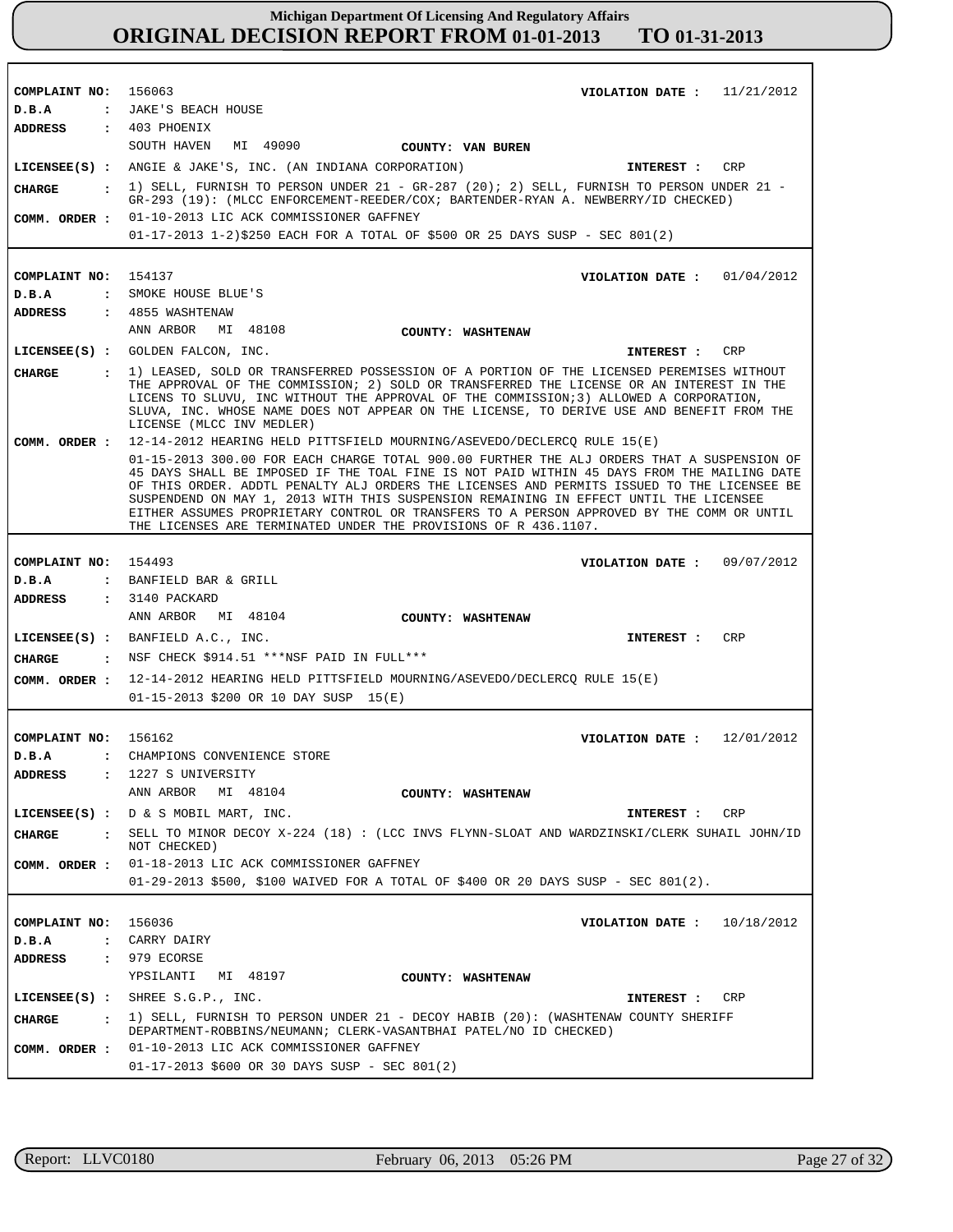| COMPLAINT NO: 154543 | VIOLATION DATE: $09/11/2012$                                                                                                                                                                                                |
|----------------------|-----------------------------------------------------------------------------------------------------------------------------------------------------------------------------------------------------------------------------|
| D.B.A                | : RED ROCK DOWNTOWN BARBECUE                                                                                                                                                                                                |
| <b>ADDRESS</b>       | : 207 W MICHIGAN                                                                                                                                                                                                            |
|                      | YPSILANTI<br>MI 48197<br>COUNTY: WASHTENAW                                                                                                                                                                                  |
|                      | LICENSEE(S) : COOL RESTAURANT GROUP LLC<br>INTEREST : LLC                                                                                                                                                                   |
|                      | : FAILED, REFUSED OR NEGLECTED TO OBEY A WRITTEN ORDER OF THE COMMISSION DATED 06-16-2010                                                                                                                                   |
| <b>CHARGE</b>        | BY FAILING TO PROVIDE PROOF OF SUCCESSFUL COMPLETION OF AN ALCOHOL SERVER TRAINING PROGRAM<br>APPROVED BY THE COMMISSION WITHIN 180 DAYS OF THE ISSUANCE OF THE LICENSE: 03-08-2012 :<br>(MLCC SERVER TRAINING COORDINATOR) |
|                      | COMM. ORDER: 12-14-2012 HEARING HELD PITTSFIELD MOURNING/ASEVEDO/DECLERCQ RULE 15(E)                                                                                                                                        |
|                      | 01-15-2013 \$200 OR 10 DAY SUSP 15(E)                                                                                                                                                                                       |
|                      |                                                                                                                                                                                                                             |
|                      |                                                                                                                                                                                                                             |
| COMPLAINT NO: 154810 | VIOLATION DATE: $09/14/2012$                                                                                                                                                                                                |
| D.B.A                | : PARK MARKET                                                                                                                                                                                                               |
| <b>ADDRESS</b>       | : 7343 PARK                                                                                                                                                                                                                 |
|                      | ALLEN PARK MI 48101<br><b>COUNTY: WAYNE</b>                                                                                                                                                                                 |
|                      | LICENSEE(S) : PARK MARKET LLC<br>INTEREST :<br>LLC                                                                                                                                                                          |
|                      | : NSF CHECK \$422.48 ***NSF OUTSTANDING***                                                                                                                                                                                  |
| <b>CHARGE</b>        |                                                                                                                                                                                                                             |
| COMM. ORDER :        | 01-09-2013 HEARING HELD SOUTHFIELD CLEMENTE/MCDOWELL/GIBSON RULE 15(D)                                                                                                                                                      |
|                      | 01-09-2013 \$250 OR 12 DAY SUSP 15E                                                                                                                                                                                         |
|                      |                                                                                                                                                                                                                             |
| COMPLAINT NO: 155663 | VIOLATION DATE : $10/31/2012$                                                                                                                                                                                               |
| D.B.A                | : TOWN SQUARE MARKET                                                                                                                                                                                                        |
| ADDRESS              | : 25625 JOY                                                                                                                                                                                                                 |
|                      | DEARBORN HEIGHTS MI 48127                                                                                                                                                                                                   |
|                      | <b>COUNTY: WAYNE</b>                                                                                                                                                                                                        |
|                      | LICENSEE(S) : TOWN SQUARE MARKET, INC.<br>CRP<br>INTEREST :                                                                                                                                                                 |
| CIIARGE              | : NSF CHECK (330.66) **NSF PAID $12/26/12$ **                                                                                                                                                                               |
|                      | COMM. ORDER : 12-27-2012 LIC ACK COMMISSIONER GAFFNEY                                                                                                                                                                       |
|                      | 01-17-2013 \$50 COMBINED WITH 2-155667 FOR \$50 FOR A TOTAL OF \$100 OR 5 DAYS SUSP.                                                                                                                                        |
|                      |                                                                                                                                                                                                                             |
|                      |                                                                                                                                                                                                                             |
| COMPLAINT NO:        | 155667<br>10/30/2012<br>VIOLATION DATE :                                                                                                                                                                                    |
| D.B.A                | : TOWN SQUARE MARKET                                                                                                                                                                                                        |
| ADDRESS : 25625 JOY  |                                                                                                                                                                                                                             |
|                      | DEARBORN HEIGHTS MI 48127<br>COUNTY: WAYNE                                                                                                                                                                                  |
|                      | LICENSEE(S) : TOWN SQUARE MARKET, INC.<br>INTEREST : CRP                                                                                                                                                                    |
| CHARGE               | . NSF CHECK $(417.78)$ **NSF PAID $12/26/12$ **                                                                                                                                                                             |
|                      | COMM. ORDER : 12-27-2012 LIC ACK COMMISSIONER GAFFNEY                                                                                                                                                                       |
|                      | 01-17-2013 \$50 COMBINED WITH 2-155663 FOR \$50 FOR A TOTAL OF \$100 OR 5 DAYS SUSP.                                                                                                                                        |
|                      |                                                                                                                                                                                                                             |
|                      |                                                                                                                                                                                                                             |
| COMPLAINT NO: 155166 | 10/12/2012<br>VIOLATION DATE :                                                                                                                                                                                              |
| D.B.A                | : MAGNOLIA RESTAURANT AND BAR                                                                                                                                                                                               |
| <b>ADDRESS</b>       | : 1440 FRANKLIN SUITE #200                                                                                                                                                                                                  |
|                      | DETROIT MI 48207<br>COUNTY: WAYNE                                                                                                                                                                                           |
|                      | LICENSEE(S) : THE KEY CLUB INC.<br>CRP<br>INTEREST :                                                                                                                                                                        |
| <b>CHARGE</b>        | : NSF CHECK \$2958.39                                                                                                                                                                                                       |
|                      |                                                                                                                                                                                                                             |
|                      | COMM. ORDER : 12-13-2012 LIC ACK COMMISSIONERCLEMENTE                                                                                                                                                                       |
|                      | 01-02-2013 \$200 OR 10 DAYS SUSP.                                                                                                                                                                                           |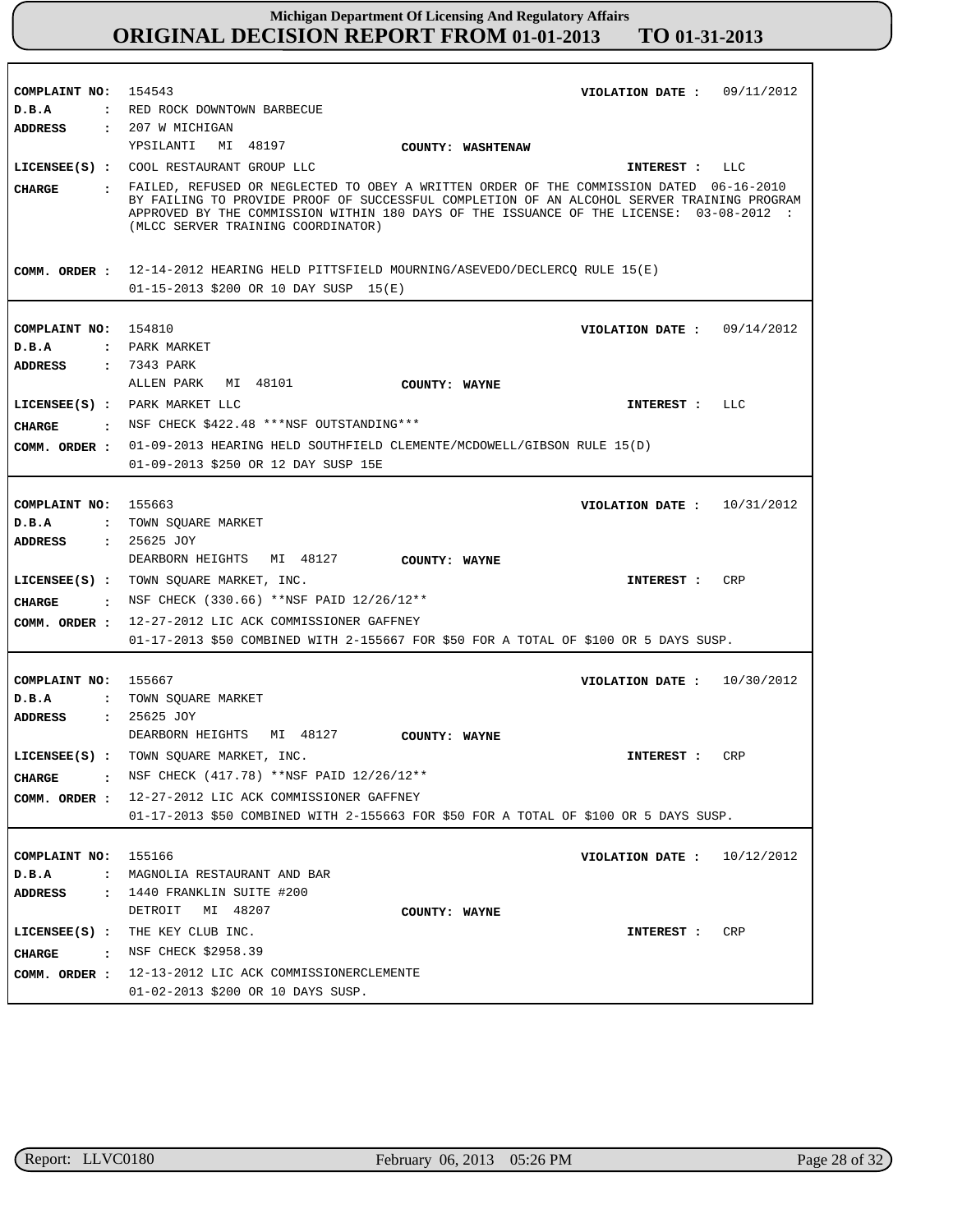| COMPLAINT NO: 155223<br>10/17/2012<br>VIOLATION DATE :<br>: D & D LIQUORLAND<br>: 16233- 16235 SCHOOLCRAFT                                                                                                                                                                                                                                                                                                                                                                                                                                                                                                                                                                                                                                                                                                                                                                                                                                                                                                                                                                                                           |
|----------------------------------------------------------------------------------------------------------------------------------------------------------------------------------------------------------------------------------------------------------------------------------------------------------------------------------------------------------------------------------------------------------------------------------------------------------------------------------------------------------------------------------------------------------------------------------------------------------------------------------------------------------------------------------------------------------------------------------------------------------------------------------------------------------------------------------------------------------------------------------------------------------------------------------------------------------------------------------------------------------------------------------------------------------------------------------------------------------------------|
| DETROIT MI 48227<br>COUNTY: WAYNE<br><b>CRP</b><br>$LICENSEE(S)$ : DPDP, INC.<br>INTEREST :<br>NSF CHECK \$2149.37 ***NSF PAID 11/5/12***<br>01-15-2013 HEARING HELD SOUTHFIELD CLEMENTE/MOODY-FREEZA/GIBSON ADVISEMENT<br>01-18-2013 DISMISSED WITH PREJUDICE                                                                                                                                                                                                                                                                                                                                                                                                                                                                                                                                                                                                                                                                                                                                                                                                                                                       |
| COMPLAINT NO: 150824<br>VIOLATION DATE: $01/11/2012$<br>: MC DOUGALL FOOD CENTER<br>: 5038 MC DOUGALL<br>MI 48211<br>DETROIT<br>COUNTY: WAYNE<br>LICENSEE(S) : LEENA'S ENTERPRISES, INC.<br>CRP<br>INTEREST :<br>: SALE TO MINOR DECOY NE-014 (17): (DPD/NE DISTRICT/12-2/SGT KOZLOWSKI AND OFCS McCLENDON<br>AND CLARK/CLERK MUNTHER N YALDU/ID NOT CHECKED)<br>06-14-2012 HEARING ADJORNED FOR POLICE TO PROVIDE EVIDENCE. TESTIMONY TAKEN<br>12-27-2012 HEARING HELD SOUTHFIELD GAFFNEY COST \$70.83 TOTAL \$82.38<br>01-10-2013 \$700 OR 35 DAY SUSP & \$82.38 W/FEES 801(2) TOTAL \$782.38                                                                                                                                                                                                                                                                                                                                                                                                                                                                                                                      |
| COMPLAINT NO: 156160<br>VIOLATION DATE: $11/28/2012$<br>: ANGEL PARTY STORE<br>: 12735 LINWOOD<br>MI 48238<br>DETROIT<br>COUNTY: WAYNE<br>LICENSEE(S) : RABBAN ENTERPRISES, INC.<br>CRP<br>INTEREST :<br>: NSF CHECK \$2210.35 **NSF PAID 12/26/12**<br>01-22-2013 LIC ACK COMMISSIONER GAFFNEY<br>01-29-2013 \$150 OR 8 DAYS SUSP.                                                                                                                                                                                                                                                                                                                                                                                                                                                                                                                                                                                                                                                                                                                                                                                  |
| COMPLAINT NO: 154969<br>VIOLATION DATE: $09/28/2012$<br>: CLUB YESTERDAY'S<br>$: 14060$ TELEGRAPH<br>DETROIT MI 48239<br>COUNTY: WAYNE<br>LICENSEE $(S)$ : 88, INC.<br>CRP<br>INTEREST :                                                                                                                                                                                                                                                                                                                                                                                                                                                                                                                                                                                                                                                                                                                                                                                                                                                                                                                             |
| . NSF CHECK \$469.50 ***NSF PAID $10/24/12***$<br>01-07-2013 LIC ACK COMMISSIONER GAFFNEY<br>01-17-2013 1)\$250 OR 3 DAYS SUSP. THE COMMISSIONER ALSO ORDER THAT THE LICENSEE PAY FOR<br>PURCHASES OF ALCOHOLIC LIQUOR FROM THE MLCC WITH A CASHIER'S CHECK, CERTIFIED CHECK OR<br>MONEY ORDER FOR A PERIOD OF 12 MONTHS FROM THE DATE OF MAILING OF THIS ORDER.                                                                                                                                                                                                                                                                                                                                                                                                                                                                                                                                                                                                                                                                                                                                                     |
| 154050<br>VIOLATION DATE :<br>05/25/2012<br>SUNSET STRIP SALOON<br>7059 MICHIGAN<br>DETROIT<br>MI 48210<br>COUNTY: WAYNE                                                                                                                                                                                                                                                                                                                                                                                                                                                                                                                                                                                                                                                                                                                                                                                                                                                                                                                                                                                             |
| BILRIVIN, INC.<br>CRP<br>INTEREST :<br>1) EMPLOYEE, NICOLE BUTLER, ENGAGED IN ILLEGAL ACT OR CONVICTED OF ILLEGAL ACT-APPEARS<br>SEMI NUDE IN A SEXUALLY ORIENTED BUSINESS; 2) NICOLE BUTLER, DANCING ON A NON PORTABLE<br>FIXED STAGE LESS THAN 18 INCHES; 3) LICENSEE ENGAGED IN ILLEGAL ACT OR CONVICTED OF<br>ILLEGAL ACT, SPECIFICALLY: NO CERTIFICATE OF COMPLIANCE; 4) EMPLOYEE, KAINO GARDNER,<br>ENGAGED IN ILLEGAL ACT OR CONVICTED OF ILLEGAL ACT-NO CITY OF DETROIT BUSINESS LICENSE; 5)<br>KAINO GARDNER, CLERK SERVANT, AGENT OR EMPLOYEE ENGAGED IN ILLEGAL OCCUPATION OR ACT,<br>SPECIFICALLY NO CITY OF DETROIT FOOD ESTABLISHMENT LICENSE; 6) EMPLOYEE, NICHOLAS<br>HOROSHACK, ENGAGED IN ILLEGAL ACT OR OCCUPATION -NO SEXUALLY ORIENTED BUSINESS EMPLOYEE<br>LICENSE : (DPD/12-108/TACTICAL MOBILE-ZAWISLAK/JOHNSON/MERCER/BUGLO)<br>01-15-2013 HEARING HELD SOUTHFIELD CLEMENTE/MOODY-FREEZA/GIBSON NEG SETTLEMENT (NO WITNESS<br>FEES)<br>01-23-2013 1)DISMISSED WITH PREJUDICE 2)DISMISSED WITH PREJUDICE 3)\$300 4)\$300 5)DISMISSED<br>WITH PREJUDICE 6)\$300<br>TOTAL \$900 OR 45 DAY SUSP |
|                                                                                                                                                                                                                                                                                                                                                                                                                                                                                                                                                                                                                                                                                                                                                                                                                                                                                                                                                                                                                                                                                                                      |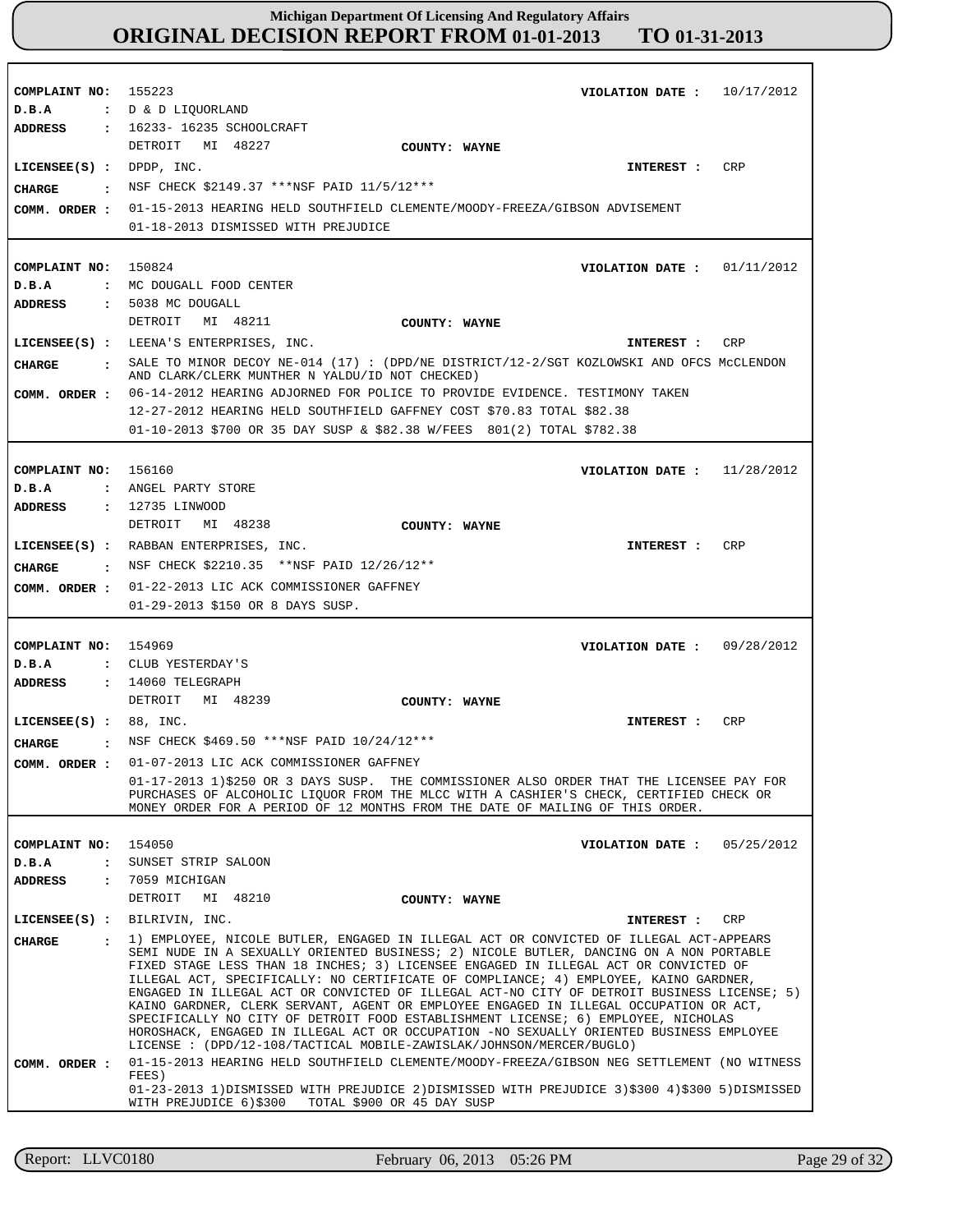**COMPLAINT NO:** 156127 **COMPLAINT NO:** 155862 **COMPLAINT NO:** 155266 **COMPLAINT NO:** 155224 **COMPLAINT NO:** 155168 **VIOLATION DATE : VIOLATION DATE :** 11/07/2012 **VIOLATION DATE :** 10/28/2012 **VIOLATION DATE :** 10/12/2012 **VIOLATION DATE :** 11/28/2012 10/09/2012 **D.B.A : D.B.A : D.B.A : D.B.A : D.B.A :** : MR. GROCER LIQUOR STORE STARLITE LIQUOR NATE'S MARKET PERDINOS RESTAURANT **ADDRESS : ADDRESS : ADDRESS : ADDRESS : ADDRESS :** 11742- 11748 CONNER 10544 FENKELL 31268- 31280 FORD 7560 MACOMB 8575 MACOMB DETROIT MI 48205 DETROIT MI 48238 GARDEN CITY MI 48135 GROSSE ILE MI 48138 GROSSE ILE MI 48138 01-02-2013 LIC ACK COMMISSIONER GAFFNEY **COMM. ORDER :** 01-17-2013 \$150 OR 8 DAYS SUSP. 12-13-2012 LIC ACK COMMISSIONERCLEMENTE **COMM. ORDER :** 01-02-2013 \$300 OR 15 DAYS SUSP. THE COMMISSIONER ALSO ORDERS THAT THE LICENSEE PAY FOR PURCHASES OF ALCOHOLIC LIQUOR FROM THE MLCC WITH A CASHIERS CHECK, CERTIFIED CHECK OR MONEY ORDER UNTIL 9-27-13. 01-15-2013 HEARING HELD SOUTHFIELD CLEMENTE/MOODY-FREEZA/GIBSON NEG SETTLEMENT WITNESS FEES \$19.56 01-23-2013 1)2)3)DISMISSED WITH PREJUDICE 4)\$300 \$300 OR 15 DAY SUSP & \$19.56 W/FEES TOTAL \$319.56 NEG SET 01-15-2013 LIC ACK COMMISSIONER GAFFNEY **COMM. ORDER :** 01-29-2013 \$50 OR 3 DAYS SUSP. 12-18-2012 LIC ACK COMMISSIONERCLEMENTE **COMM. ORDER :** 01-29-2013 \$200 OR 10 DAY SUSP ALSO LICENSEE ON CASH ONLY FOR 6 MONTHS **LICENSEE(S) :** KAT PARTY STORE, INC. **LICENSEE(S) :** DOMINIC & CHRISTIAN, INC. **LICENSEE(S) :** DOA DOA, INC. **LICENSEE(S) :** N.L. ANDERSON & SONS, INC. **LICENSEE(S) :** TSIPIS, DINOS E TSIPIS, PERICLES E CRP CR<sub>P</sub> CRP CRP GPI IND **CHARGE : CHARGE : CHARGE : CHARGE : CHARGE :** NSF CHECK \$2704.24 \*\*NSF PAID 12/17/12\*\* : NSF CHECK \$3724.71 \*\*\* NSF PAID 12/13/12 \*\*\* 1)ALLOWED MINOR JORDAN BLAKE VOYDANOFF (20) TO CONSUME OR POSSESS ALCOHOL; 2) SOLD OR FURNISHED ALCOHOL TO INTOX PERSON, JORDAN BLAKE VOYDANOFF; 3) ALLOWED INTOX TO CONSUME; 4) ALLOWED INTOX TO FREQUENT OR LOITER: (GARDEN CITY PD CHIEF R MUERY, OFC S. MILLER, OFC B. SHIPPE) : NSF CHECK \$2083.55 \*\*\* NSF PAID 11/13/12 \*\*\* NSF CHECK \$320.74 \*\*NSF PAID 12/17/12\*\* **INTEREST : INTEREST : INTEREST : INTEREST : INTEREST : INTEREST : COMM. ORDER : COUNTY: WAYNE COUNTY: WAYNE COUNTY: WAYNE COUNTY: WAYNE COUNTY: WAYNE**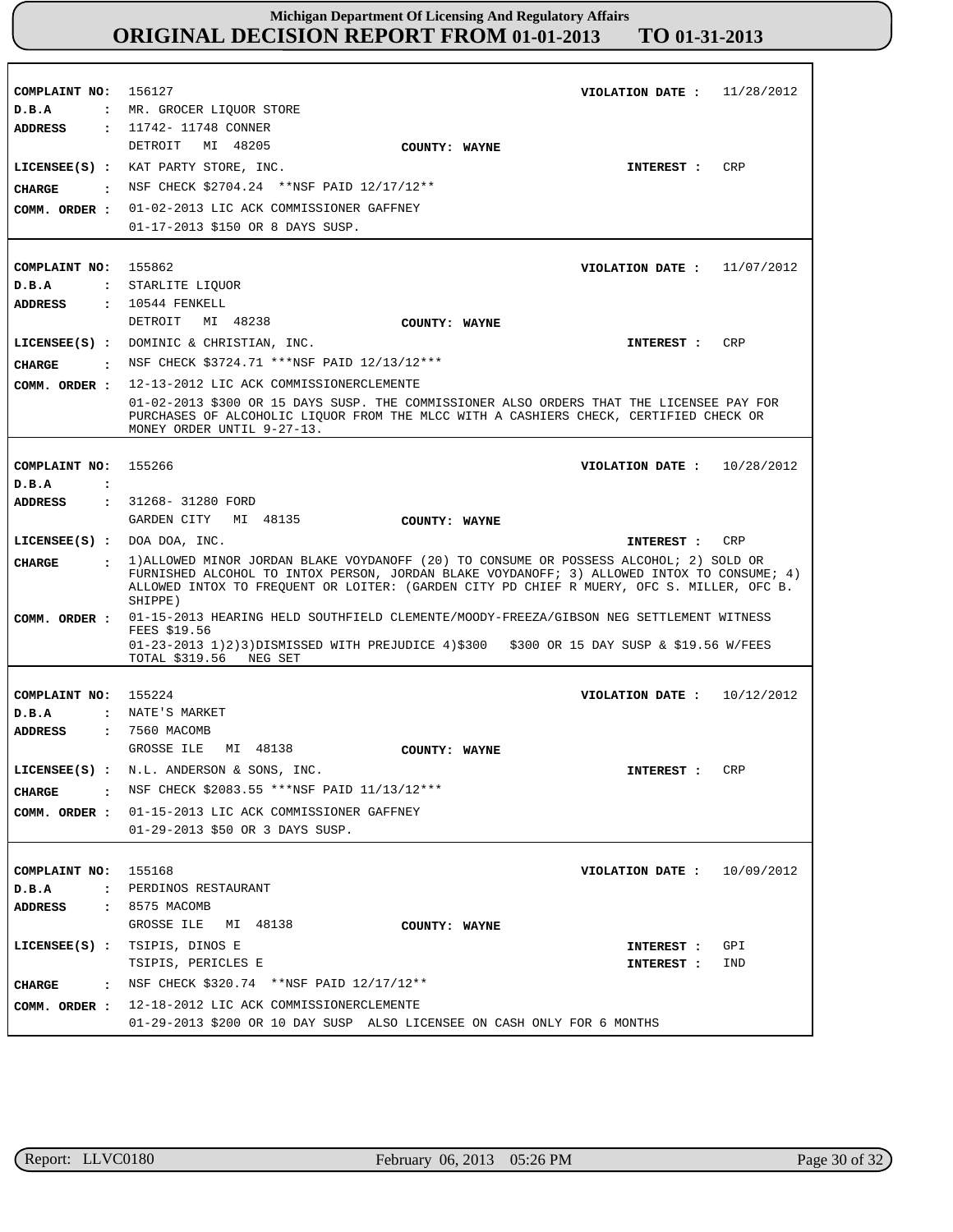| COMPLAINT NO:         | 151921<br>VIOLATION DATE: $03/28/2012$                                                                                                                                                                                                                                                                                                                                                                                                                                                                          |  |  |  |
|-----------------------|-----------------------------------------------------------------------------------------------------------------------------------------------------------------------------------------------------------------------------------------------------------------------------------------------------------------------------------------------------------------------------------------------------------------------------------------------------------------------------------------------------------------|--|--|--|
| D.B.A                 | : PLYMOUTH ROC RESTAURANT                                                                                                                                                                                                                                                                                                                                                                                                                                                                                       |  |  |  |
| ADDRESS               | $: 1020$ W ANN ARBOR<br>PLYMOUTH<br>MI 48170<br>COUNTY: WAYNE                                                                                                                                                                                                                                                                                                                                                                                                                                                   |  |  |  |
|                       | LICENSEE(S) : $J & S$ HOSPITALITY INC.<br>CRP                                                                                                                                                                                                                                                                                                                                                                                                                                                                   |  |  |  |
|                       | <b>INTEREST :</b>                                                                                                                                                                                                                                                                                                                                                                                                                                                                                               |  |  |  |
| <b>CHARGE</b>         | : 1) PERMITTED PREMISES TO BE BE OCCUPIED BY NUMEROUS UNNAMED PATRONS OTHER THAN LICENSEE OR<br>LICENSEE'S BONA FIDE EMPLOYEES BETWEEN 2:30 A.M. AND 7:00 A.M.; 2) PERMITTED CONSUMPTION OF<br>ALCOHOLIC LIQUOR BY NUMEROUS UNNAMED PATRONS OTHER BETWEEN 2:30 A.M. AND 12:00 NOON<br>SUNDAY : (PLYMOUTH PD SGT VOORHEES)                                                                                                                                                                                       |  |  |  |
|                       | COMM. ORDER: 12-14-2012 HEARING HELD PITTSFIELD MOURNING/ASEVEDO/DECLERCQ NEG SETTLEMENT                                                                                                                                                                                                                                                                                                                                                                                                                        |  |  |  |
|                       | 01-15-2013 1)DISMISSED WITH PREJUDICE 2)\$150 TOTAL \$150 OR 8 DAY SUSP<br>NEG SET                                                                                                                                                                                                                                                                                                                                                                                                                              |  |  |  |
|                       |                                                                                                                                                                                                                                                                                                                                                                                                                                                                                                                 |  |  |  |
| COMPLAINT NO:         | 151920<br>VIOLATION DATE: $03/30/2012$                                                                                                                                                                                                                                                                                                                                                                                                                                                                          |  |  |  |
| D.B.A                 | : PLYMOUTH ROC RESTAURANT                                                                                                                                                                                                                                                                                                                                                                                                                                                                                       |  |  |  |
| <b>ADDRESS</b>        | $: 1020$ W ANN ARBOR<br>PLYMOUTH<br>MI 48170                                                                                                                                                                                                                                                                                                                                                                                                                                                                    |  |  |  |
|                       | COUNTY: WAYNE                                                                                                                                                                                                                                                                                                                                                                                                                                                                                                   |  |  |  |
|                       | LICENSEE(S) : J & S HOSPITALITY INC.<br>CRP<br>INTEREST :                                                                                                                                                                                                                                                                                                                                                                                                                                                       |  |  |  |
| CHARGE                | $\,$ , 1,3) ALLOWED MINORS K. BROOKS (20) AND B. HANEY (19) TO CONSUME OR POSSESS ALCOHOL FOR<br>PERSONAL CONSUMPTION; 2,4)S SOLD OR FURNISHED ALCOHOL TO INTOX PERSONS K. BROOKS AND<br>ROBERT MERRILL : (PLYMOUTH PD OFCS T. KOVAL, A. FOX)                                                                                                                                                                                                                                                                   |  |  |  |
| COMM. ORDER :         | 12-14-2012 HEARING HELD PITTSFIELD MOURNING/ASEVEDO/DECLERCQ NEG SETTLEMENT                                                                                                                                                                                                                                                                                                                                                                                                                                     |  |  |  |
|                       | 01-15-2013 1-2)DISMISSED WITH PREJUDICE 3)\$200 4)\$650 \$850 OR 43 DAY SUSP & \$20.88 W/FEES<br>NEG SET                                                                                                                                                                                                                                                                                                                                                                                                        |  |  |  |
|                       |                                                                                                                                                                                                                                                                                                                                                                                                                                                                                                                 |  |  |  |
| COMPLAINT NO: 155136  | VIOLATION DATE : $10/12/2012$                                                                                                                                                                                                                                                                                                                                                                                                                                                                                   |  |  |  |
| D.B.A                 | : THE COURTHOUSE GRILLE                                                                                                                                                                                                                                                                                                                                                                                                                                                                                         |  |  |  |
| ADDRESS               | $: 41661$ PLYMOUTH                                                                                                                                                                                                                                                                                                                                                                                                                                                                                              |  |  |  |
|                       | PLYMOUTH<br>MI 48170<br>COUNTY: WAYNE                                                                                                                                                                                                                                                                                                                                                                                                                                                                           |  |  |  |
|                       | LICENSEE(S) : HILLPOINTE HOSPITALITY INC.<br>CRP<br>INTEREST :                                                                                                                                                                                                                                                                                                                                                                                                                                                  |  |  |  |
| CHARGE                | . FAILED, REFUSED OR NEGLECTED TO OBEY A WRITTEN ORDER OF THE COMMISSION DATED 03-14-2012<br>BY FAILING TO PROVIDE PROOF OF SUCCESSFUL COMPLETION OF AN ALCOHOL SERVER TRAINING PROGRAM<br>APPROVED BY THE COMMISSION WITHIN 180 DAYS OF THE ISSUANCE OF THE LICENSE: 04-11-2012 :<br>(MLCC SERVER TRAINING COORDINATOR)                                                                                                                                                                                        |  |  |  |
| COMM. ORDER :         | 12-06-2012 LIC ACK COMMISSIONER CLEMENTE                                                                                                                                                                                                                                                                                                                                                                                                                                                                        |  |  |  |
|                       | 01-15-2013 200.00/50.00 BEING WAIVED OR 7 DAY SUSP FINE TO BE PAID WITIN 45 DAYS FROM THE<br>DATE OF THIS ORDER. ADDTL PENALTY COMM ORDERS LICENSES SUSPENDEND AS OF MARCH 15, 2013<br>WITH SUSPENSION BEING WAIVED IF DOCUMENTARY PROOF OF SERVER TRAINING IS PORVIDED. THE<br>SUSPENSION SHALL REMAIN IN EFFECT UNTIL SUCH TIME AS SATISFATORY DOCUMENTARY PROOF OF<br>SERVER TRAINING IS IS RECEIVED BY THE MLCC OR THE LICENSES ARE TERMINATED PURSUANT TO<br>PROVISIONS OF ADMINISTRATIVE RULE R 436.1107. |  |  |  |
|                       |                                                                                                                                                                                                                                                                                                                                                                                                                                                                                                                 |  |  |  |
| COMPLAINT NO: 155478  | VIOLATION DATE : $10/18/2012$                                                                                                                                                                                                                                                                                                                                                                                                                                                                                   |  |  |  |
| D.B.A                 | : TROLLEY STOP                                                                                                                                                                                                                                                                                                                                                                                                                                                                                                  |  |  |  |
| ADDRESS : 8820 PELHAM | MI 48180<br>TAYLOR                                                                                                                                                                                                                                                                                                                                                                                                                                                                                              |  |  |  |
|                       | COUNTY: WAYNE                                                                                                                                                                                                                                                                                                                                                                                                                                                                                                   |  |  |  |
|                       | LICENSEE $(S)$ : MC, CONN & RYAN, INC.<br>INTEREST : CRP                                                                                                                                                                                                                                                                                                                                                                                                                                                        |  |  |  |
|                       | CHARGE : NSF CHECK (247.20)                                                                                                                                                                                                                                                                                                                                                                                                                                                                                     |  |  |  |
|                       | COMM. ORDER : 01-03-2013 LIC ACK COMMISSIONERCLEMENTE                                                                                                                                                                                                                                                                                                                                                                                                                                                           |  |  |  |
|                       | 01-15-2013 \$150 EACH COMB W/155167 TOTAL \$300 OR 15 DAY SUSP                                                                                                                                                                                                                                                                                                                                                                                                                                                  |  |  |  |
|                       |                                                                                                                                                                                                                                                                                                                                                                                                                                                                                                                 |  |  |  |
| COMPLAINT NO: 155538  | VIOLATION DATE: $10/26/2012$                                                                                                                                                                                                                                                                                                                                                                                                                                                                                    |  |  |  |
| D.B.A                 | : CITY'S EDGE BAR & GRILL                                                                                                                                                                                                                                                                                                                                                                                                                                                                                       |  |  |  |
|                       | ADDRESS : 5915 INKSTER                                                                                                                                                                                                                                                                                                                                                                                                                                                                                          |  |  |  |
|                       | TAYLOR MI 48180<br>COUNTY: WAYNE                                                                                                                                                                                                                                                                                                                                                                                                                                                                                |  |  |  |
|                       | $LICENSEE(S)$ : BROWNMARK $L.L.C.$<br>LLC<br>INTEREST :                                                                                                                                                                                                                                                                                                                                                                                                                                                         |  |  |  |
| CHARGE                | : NSF CHECK (672.00) **NSF PAID $12/26/12**$                                                                                                                                                                                                                                                                                                                                                                                                                                                                    |  |  |  |
|                       | COMM. ORDER : 12-19-2012 LIC ACK COMMISSIONER GAFFNEY                                                                                                                                                                                                                                                                                                                                                                                                                                                           |  |  |  |
|                       | 01-10-2013 \$50 OR 3 DAYS SUSP.                                                                                                                                                                                                                                                                                                                                                                                                                                                                                 |  |  |  |